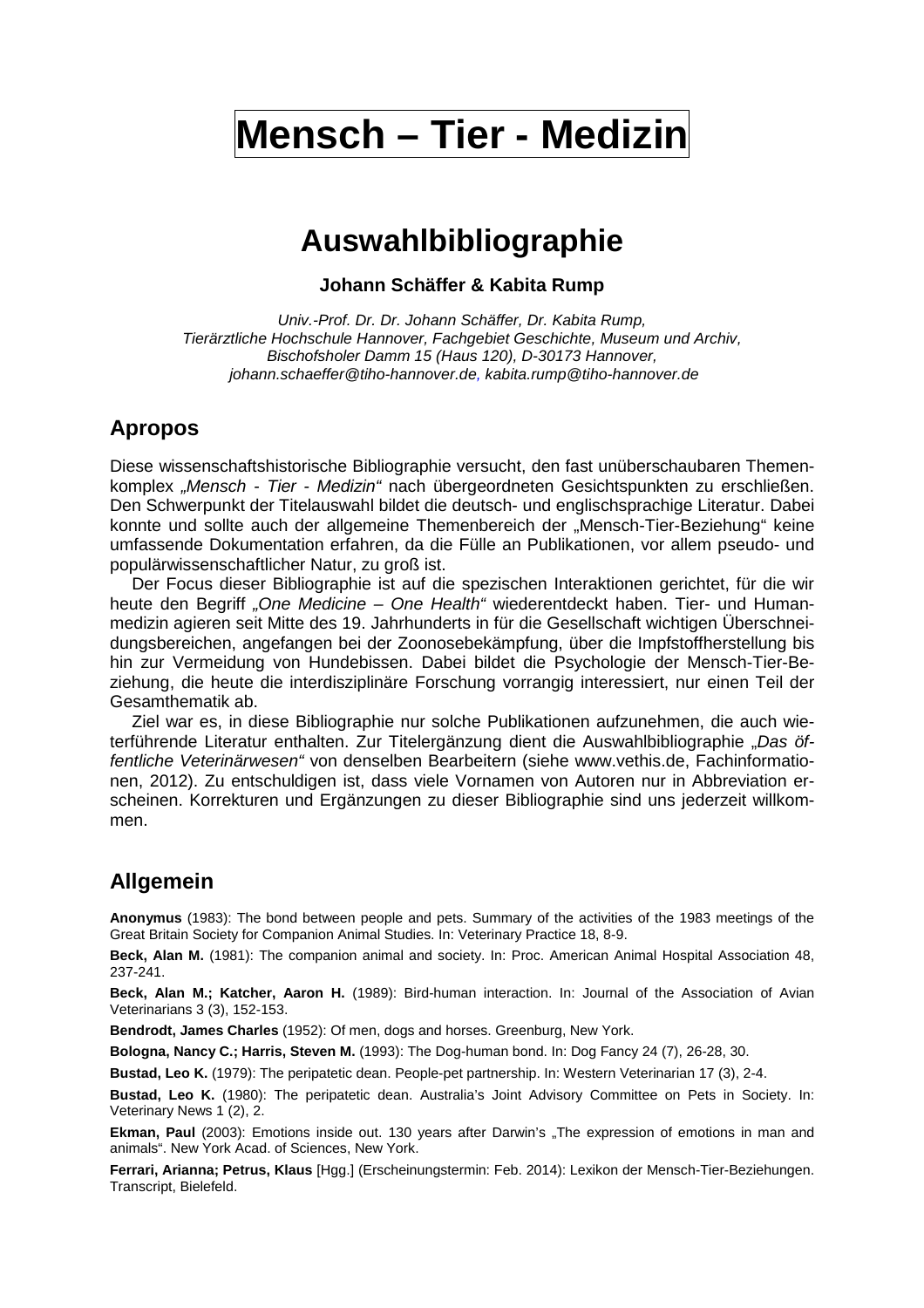**Fogle, Bruce** [Ed.] (1981): Interrelations between people and pets. Proceedings of the Symposium on the Human-Companion Animal Bond, Longdon, Staffordshire, England, 1980. Charles C. Thomas, Springfield, Ill.

**Fox, Michael W.** (1976): The needs of people for pets. In: Loew, F. M. [Ed.]: Pets and society: An emerging municipal issue. Proceedings of the First Canadian Symposium on Pet and Society, Toronto, Ontario, June 23-25, 1976. Canadian Veterinary Medical Association, Ottawa, 25-30.

**Heiman, Marcel** (1967): Man and his pet. In: Slovenke, R. [Ed.]: Motivation in Play, Games and Sports. Charles C. Thomas, Springfield, Ill, 320-348.

**Herzog, H.** (1995): Exploring human-animal interactions over the internet. In: International Society for Anthrozoology Newsletter **9**, 3-4.

**Hicks, E. K.** [Ed.] (1993): Science and the human-animal relationship. Proceedings of the International Conference on Science and Human-Animal Relationship, Amsterdam, The Netherlands, March 1992. SISWO, Amsterdam.

**Hoffman-La Roche Ltd. Informationsservice Roche, Animal Nutrition and Health** (1989): Man and animals, fascinating facts. Basel.

**Hull, R.** (1972): Man's best friend. Hippocrene Books, New York.

**Hunger, Karl-Heinz** (1978): Der Äskulapstab. Zur Funktion präsentativer Symbole in der Kommunikation. Verlag Volker Spiess, Berlin.

**Hunt, John** (1969): A world full of animals. David McKay Co., Inc., New York.

**Ijken, Jan van** (2012): Facing animals. About the complex and often bizarre relationship between man and animal. A film. 1 DVD-Video (29 + 31 Min.); farb., HD Video.; 12 cm. Deckert, Leipzig.

**Institut für Interdisziplinäre Erforschung der Mensch-Tier-Beziehung, Wien** (1985): Die Mensch-Tier-Beziehung. Internat. Symposium aus Anlaß d. 80. Geburtstages von Nobelpreisträger Prof. Dr. Dr. Konrad Lorenz. Wien, Österreich, 27. u. 28. Okt. 1983. Dokumentation. Österreichische Akademie der Wissenschaften.

**Kaplan, A.** (2006): Die Mensch-Tier-Beziehung – Eine irrationale Angelegenheit. VDM Verlag, Saarbrücken.

**Katcher, A. H.** (1981): Interactions between people and their pets – forms and functions. In: Fogle, B. [Ed.]: Interrelations between people and pets. Proceedings of the Symposium on the Human-Companion Animal Bond, Longdon, Staffordshire, England, 1980. Charles C. Thomas, Springfield, Ill.

**Katcher, Aaron H.; Beck, Alan M.** [Eds.] (1983): New perspectives on our lives with companion animals. Proceedings of the International Conference on the Human-Companion Animal Bond, University of Pennsylvania, Oct. 5-7, 1981. University of Pennsylvania Press, Philadelphia.

**Koehler, Otto** (1960): Die Beziehung Mensch-Tier. Verhandlungen der Schweizerischen Naturforschenden Gesellschaft im Kanton Aargau. [Ohne Verlags- und Ortsangaben].

**Lasher, Margot** (1998): A rational approach to the human-animal bond. In: Anthrozoös **11** (3), 130-133.

**Lawrence, Elizabeth A.** (1983): Human interrelationships with horses. In: Proceedings of the Conference on the Human-Animal Bond. University of California, Irvine, CA, June 17-18, 1983.

**Levinson, Boris M.** (1982): The future of research into relationship between people and their animal companions. In: International Journal for the Study of Animal Problems **3** (4), 283-294.

**Marchant, Ronald A.** (1966): Man and beast. Macmillan Co., New York.

**McCulloch, William F.** (1984): An overview of the human-animal bond. Present and future. In: Anderson, Robert K.; Hart, Benjamin L.; Hart, Lynette A. [Eds.]: The pet connection. Its influence on our health and quality of life. Proceedings of Conferences on the Human-Animal Bond, University of Minnesota, June 13-14, 1983, and University of California-Irvine, June 17-18, 1983. Globe Publ. Co., South St. Paul, 30-37.

**Messent, Peter R.** (1983): Correlates and effects of pet ownership. In: Anderson, Robert K.; Hart, Benjamin L.; Hart, Lynette A. [Eds.]: The pet connection. Its influence on our health and quality of life. Proceedings of Conferences on the Human-Animal Bond, University of Minnesota, June 13-14, 1983 and University of California-Irvine, June 17-18, 1983. Globe Publ. Co., South St. Paul, 331-340.

**Meyer, Helmut** (1975): Der Mensch und das Tier. Anthropologische und kultursoziologische Aspekte. Heinz Moos Verlag, München.

**Mugford, Roger A.** (1980): The social significance of pet ownership. In: Corson, Samuel A. [Ed.]: Ethology and nonverbal communication in mental health. Interdisciplinary biopsychological exploration, Pergamon Press, Oxford, 111-122.

**Olbrich, Erhard** (2009): Mensch-Tier-Beziehungen. In: Lenz, Karl; Nestmann, Frank [Hgg.]: Handbuch: persönliche Beziehungen. Juventa-Verl., Weinheim, 353-379.

**Pilgrim, Robert** (2013): Verhältnis Mensch-Tier und seine Bedeutung für die Qualität zwischenmenschlicher Beziehungen. Unser Umgang mit Tieren und dessen Relevanz für Krieg und Frieden. Diplomica Verl., Hamburg.

**Robinson, I.** [Ed.] (1995): The Waltham book of human-animal interaction. Benefits and responsibilities of pet ownership. Pergamon, Kidlington, Oxon.

**Simoons, F. J.; Baldwin, J. A.** (1982): Breast-feeding of animals by women. Its socio-cultural context and geographic occurrence. In: Anthropos **77**, 421-448.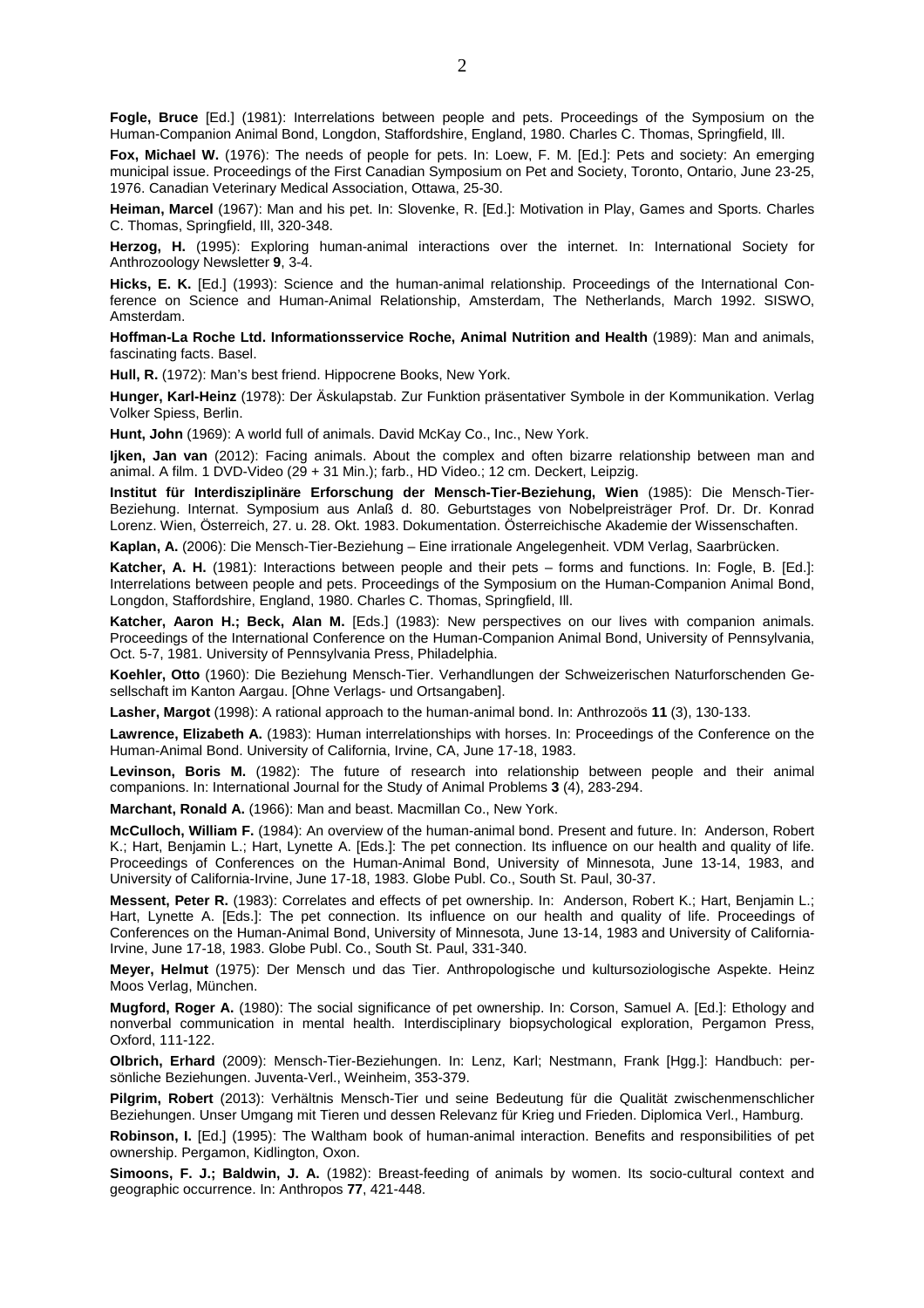**Society for Companion Animal Studies** (ca. 1998): Companion animal studies – an expanding area of interest and research. Conference presentations. Society for Companion Animal Studies, Callendar, Scotland.

**Szasz, Kathleen** (1968): Petishism. Pet cults of the Western World. Hutchinson, London.

**Walker, Stuart R.** [Ed.] (1986): Long-term animal studies, their predictive value for man. Proceedings of Workshop, Centre for Medicines Research, Carshalton, London, 10.02.1984. MTP Press, Lancaster.

#### **Ausstellungen**

**Freie Universität Berlin** (1993): Zwischen Mensch und Tier. Veterinärmedizin gestern, heute, morgen. Eine Ausstellung, Fachtagung und Veranstaltungsreihe der Freien Universität Berlin. Universitätsdruckerei der FU Berlin, VetMed-Hefte **2/1993**.

**Raulff, Helga** [Hg.] (2002): Mensch und Tier: eine paradoxe Beziehung. Begleitbuch zur Ausstellung "Mensch und Tier: eine paradoxe Beziehung" in Dresden. Deutsches Hygiene-Museum, 22. Nov. 2002 bis 10. Aug. 2003. Hatie Cantz, Stuttgart.

**Schäffer, Johann** (1993): 3000 Jahre Medizin - auch für das Tier. Ausstellung im Medizinhistorischen Museum der Universität Zürich. In: Dtsch. Tierärztebl. **41** (2), 79.

#### **Bibliographien**

**Allen, Karen Miller** (1985): The human-animal bond. An annotated bibliography. Scarecrow Pr., Metuchen, N. J.

**Anderson, David**: David Anderson's Literature of Human-Animal Studies. www.vetmed.ucdavis.edu/CCAB/ haibooks.htm

**Bustad, L. K.; Hegreberg, G. A.; Padgett, G. A.** (1975): Naturally occurring animal models of human diseases. A bibliography. Nat. Acad. Sci., Inst. Lab. Anim. Res., Washington, DC.

**Gluckstein, F. P.** (1974): Zoonoses, a selected bibliography. With Supplement. Nat. Library Med., Bethesda, Maryland.

**Hunt, Jennie** (1990): Human-pet relationship: January 1983 through December 1990. 385 citations. National Library of Medicine, Bethesda MD.

**Schäffer, Johann** (2008): Mensch-Tier-Beziehung. Kleine Auswahlbibliographie zur Geschichte des Tierschutzes. http://www.vethis.de/index.php?mensch-tier-beziehung

**Zeitschrift** (1990-): Rockydell Resources. An Information & Publishing Service Business, Penryn, CA. The Interactions Bibliography. A Journal of Resources on Human-Animal Relationship. A quarterly bibliography. (Formerly called Interactions of Man & Animals). Rockydell Resources, Penryn, Calif.

#### **Erzieherische Aspekte**

**Beetz, Andrea** (2012): Hunde im Schulalltag. Grundlagen und Praxis. Reinhardt, München.

**Bustad, Leo K.** (1979): How animals make people human and humane. In: Modern Veterinary Practice **60** (9), 707-710.

**Jung, Hildegard** (seit 2005): Beißt der? – Sicherheitstraining Kind und Hund. In Kooperation mit dem Bayerischen Staatsministerium für Unterricht und Kultus. Förderverein Kind & Hund e. V. München. www.hildegardjung.de.

**Jung, Hildegard; Döring, Dorothea; Falbesaner, Ulrike** (2007): Der tut nix! Gefahren vermeiden im Umgang mit Hunden. Hg. von der Bayerischen Landestierärztekammer und dem Institut für Tierschutz, Verhaltenskunde und Tierhygiene der Tierärztlichen Fakultät der LMU München. Ulmer, Stuttgart/Hohenheim.

**Jung, Hildegard; Shepard, Kendal; De Keuster, Tiny** (2007, Neuauflage 2013): Der Blaue Hund. So spielen Kleinkinder sicher mit dem Familienhund. Elternbegleitbuch ,48 S., Broschur, mit interaktiver CD. DVG-Service, Gießen.

**Klenk, Ph.** (1913): Tierschutz in Schule und Gemeinde. Die entsittlichende Wirkung der Tierquälerei, ihr schädlicher Einfluss auf das Zusammenleben der Menschen und ihre Bekämpfung durch die Schule im Anschluss an den bestehenden Lehrplan, sowie durch Einwirkung des Lehrers auch auf die Erwachsenen in der Gemeinde. Preisschrift des Berliner Tierschutz-Vereins von 1898. Gruenauersche Buchdruckerei, Berlin.

**Krohn, Ulf** (2000): Die Entwicklung der Mensch-Tier-Beziehung bei Kindern. Einfluß der Schulbuchliteratur und Unterrichtsgestaltung am Beispiel einer Schule im ländlichen Raum in den Klassenstufen 1 bis 4. Berlin, FU, Fachbereich Veterinärmedizin, Diss.

**May, Silvia** (2007): Die Mensch-Tier-Beziehung im Laufe der Geschichte und daraus entstandene Einflussmöglichkeiten auf die Entwicklung, Erziehung und Therapie von Kindern und Jugendlichen. GRIN Verlag, München.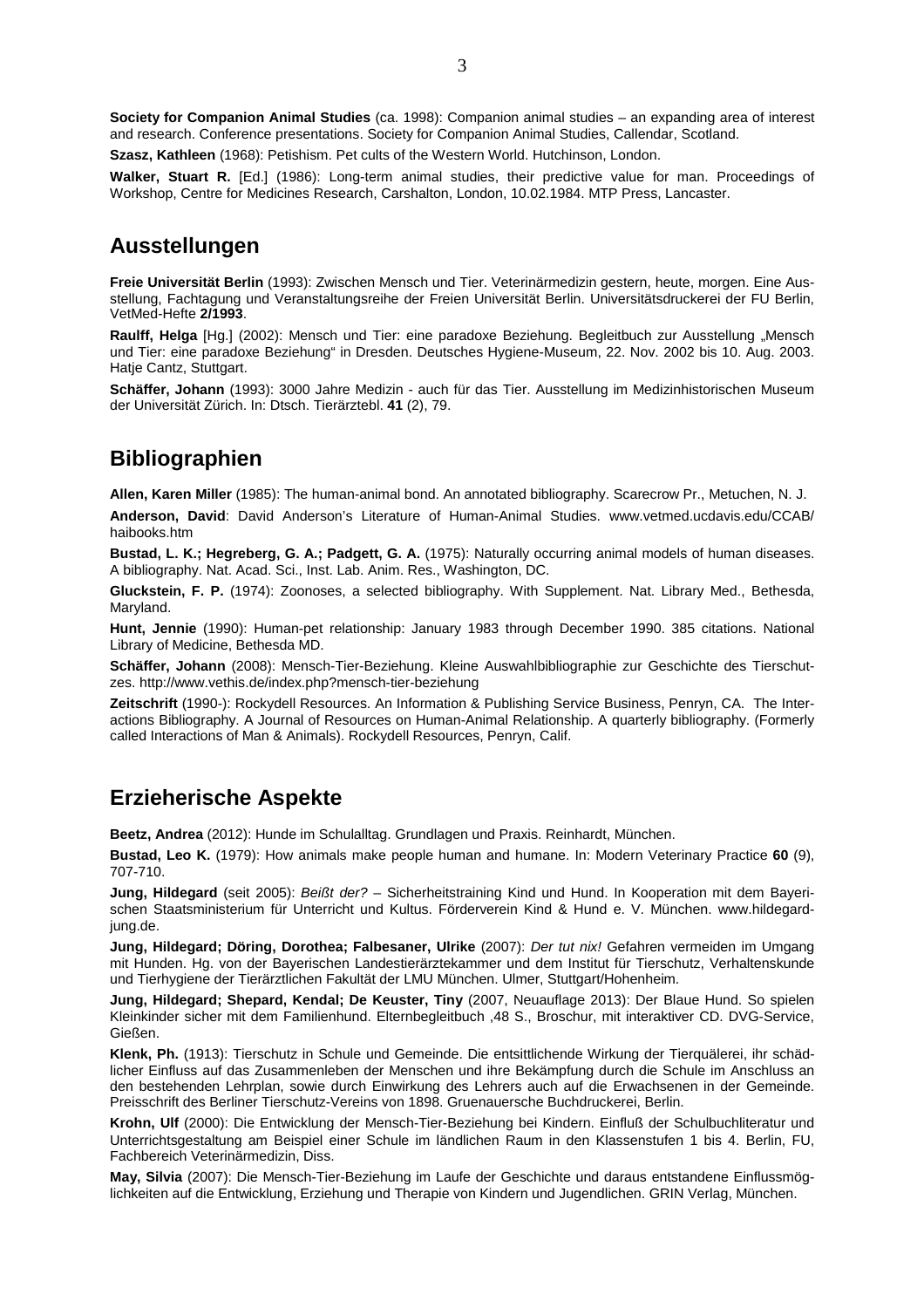**Mörbe, Karin** (1999): Zur Mensch-Tier-Beziehung bei Kindern der 1. bis 4. Klasse einer Berliner Großstadtschule. Berlin, FU, Fachbereich Veterinärmedizin, Diss.

**Nolte, Elisabeth** (2002): Zur Mensch-Tier-Beziehung bei Kindern der 5. und 6. Klasse einer Berliner Grundschule. Berlin, FU, Fachbereich Veterinärmedizin, Diss.

**Schaufuß, Camillo** (1950): Durch Tierschutz zur Menschlichkeit – ein deutscher Erziehungsbeitrag. Hg. von Nikolaus Kratz. Verlag L. C. Wittich, Darmstadt.

#### **Interrelation zwischen Veterinär- und Humanmedizin**

**Anderson, R. K. et al.** (1978): A description of the responsibilities of veterinarians as they relate directly to human health. In: CRC Handbook of Zoonoses, CRS Press, Boca Raton, Fla, 601-624.

**Antelyes, Jacob** (1969): Human emotions and veterinary practice. In: Journal of the American Veterinary Medical Association **155**, 2018-2025.

**Banks, A. L.** (1957): Veterinary and human medicine. In: Vet. Rec. **69**, 1237-1243.

**Bessant, Karen** (1994): Dr. Finlay meets Mr. Herriot. In: Journal of the Society for Companion Animal Studies **6** (3), 9.

**Beveridge, W. I. B.** (1978): The need for closer collaboration between the medical and veterinary professions. In: Bull WHO **56**, 849-858.

**Beynon, P. H.** [Ed.] (1995): Rabies in a changing world. Proceedings of a joint symposium held at the Royal Society of Medicine London, 3rd May 1995. Royal Society of Medicine, British Small Animal Veterinary Association, Royal Society of Health. BSAVA, Cheltenham.

**Crocken, Barbara** (1981): Veterinary medicine and social work. A new avenue of access to mental health. In: Social Work in Health Care **6** (3), 91-94.

**Dolman, C. E.** (1954): Some ways in which animal health affects human health. In: Canad. J. Com. Med. **18**, 35- 50.

**Feldman, W. H.** (1960): Veterinary participation in medical research. In: Comparat. Med. in Transition. Without pagination**.** Univ. of Michigan, School of Public Health, Ann Arbor.

**Goldstein, Robert S.** [Ed.] (2008): Integrating complementary medicine into veterinary practice. Blackwell, Ames, Iowa.

**Jasmin, G.: Cantin, M.** [Eds.] (1975): Disease patterns: Correlations between human and animal diseases. Karger, Basel.

**Klauder, J. V.** (1958): Interrelations of human and veterinary medicine. In: N. Engl. J. Med. **258**, 170-177.

**Koprowski, H.** (1958): Counterparts of human viral disease in animals. In: Annals NY. Acad. Sci. **70**, 369-382.

**Kuwert, Ernst** (1982): Beziehung zwischen Tier- und Humanmedizin im Wandel. Festvortrag, gehalten auf d. 14. Kongress der Deutschen Veterinärmedizinischen Gesellschaft, Bad Nauheim, 9. April 1981. Parey, Berlin.

**Leader, R. W.** (1967): The kinship of animal and human diseases. In: Scientif. Am. **216**, 110-116.

**Levinson, B. M.** (1965): The veterinarian and mental hygiene. In: Mental Hygiene **49**, 320-323.

**Lieberman, J.; Helvig, R. J.** (1956): New horizons in animal-human health relationships. In: Roy. Soc. Health. J. **76**, 452-459.

**Matyás, Z.** (1978): Animals and man. In: World Health Oct., 3-6.

**McCulloch, Michael J.** (1983): Companion animals, human health and the veterinarian. In: Ettinger, S. J. [Ed.]: Textbook of veterinary internal medicine-diseases of the dog and cat, WB. Saunders, Philadelphia, 228-235.

**Nixon, C. J.** (1900): President address: On the relation of veterinary science to human medicine. In: Br. Med. J. **2**, 1554-1556.

**Odendaal, J. S.** (1981): The veterinary surgeon, pets and psychotherapy. In: Journal of the South African Veterinary Association **52** (4), 33-37.

**Odendaal, J.S.** (1983): The veterinarian as animal clinician and human psychologist. In: The Latham Letter **4** (2), 10-11.

**Rabinowitz, Peter MacGarr; Conti, Lisa A.** (ca. 2010): Human-animal medicine. Clinical approaches to zoonoses, toxicants and other shared health risks. Saunders/Elsevier, Maryland Heights, Mo.

**Ryder, Eleanor; Romasco, Marialisa** (1980): Social work service in a veterinary teaching hospital. In: Compendium on Continuing Education for Practicing Veterinarian **2**, 215-220.

**Ryder, Eleanor; Romasco, Marialisa** (1981): Establishing a social work service in a veterinary hospital. In: Fogle, Bruce [Ed.]: Interrelations between people and pets. Proceedings of the Symposium on the Human-Companion Animal Bond, Longdon, Staffordshire, England, 1980. Charles C. Thomas, Springfield, Ill., 209-220.

**Schwabe, C. W.** (1969): Participation by veterinarians in medical education in the United States. In: J. Med. Educ. **44**, 612-615.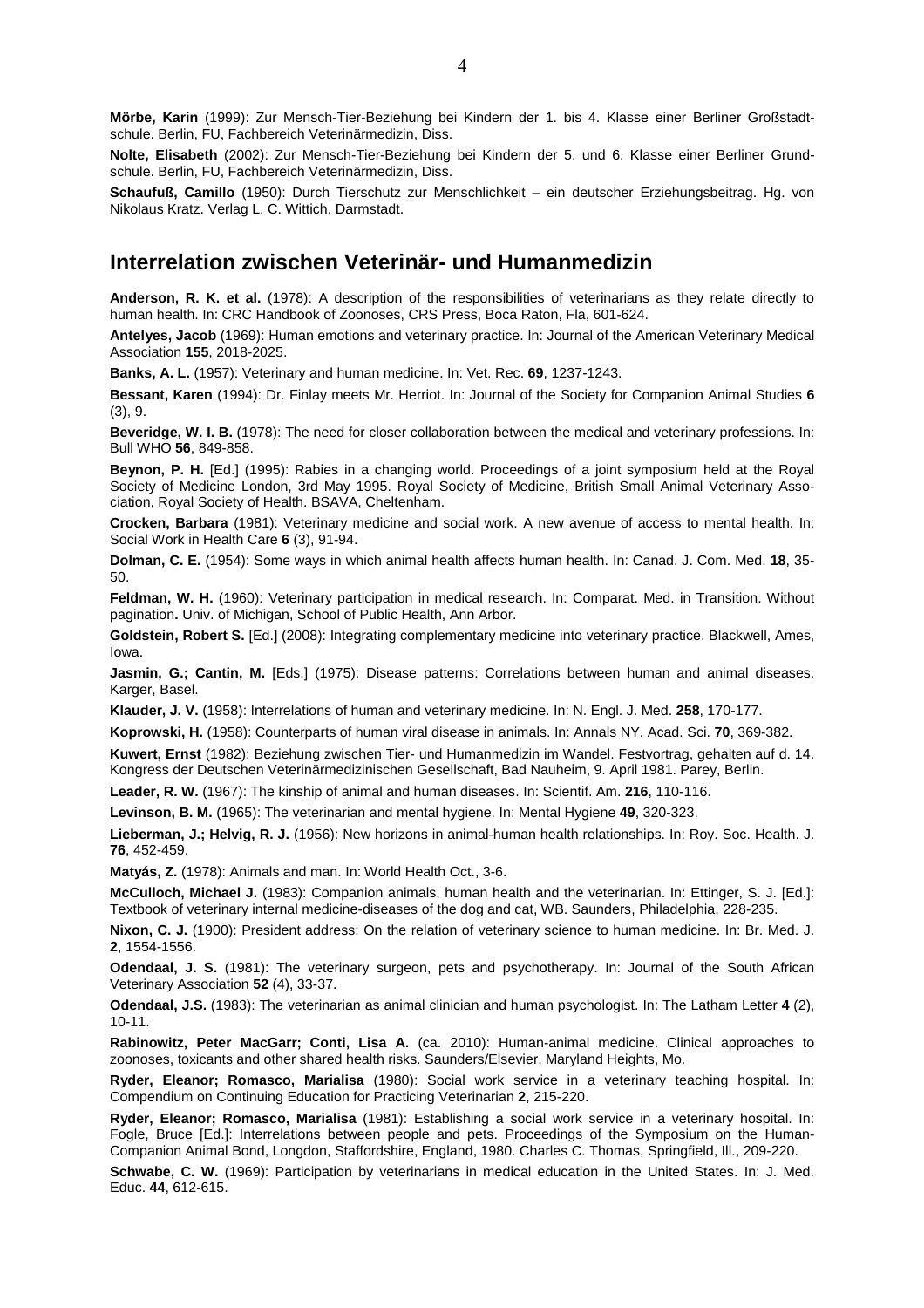**Schwabe, C. W.** (1974): Veterinarians on faculties of human medicine. In: Journal of the American Veterinary Medical Association **165**, 183-185.

**Schwabe, C. W.** (1984): Veterinary Medicine and Human Health. Third ed., Williams & Wilkins, Baltimore, London.

**Speck, Ross V.** (1964): Mental health problems involving the family, the pet and the veterinarian. In: Journal of the American Veterinary Medical Association **145**, 150-154.

**U. S. Senat** (1961): Veterinary medicine science and human health. Prepared for U. S. Government Printing Office.

**Walshaw, Sally Oblas** (1981): The role of the animal health technician in consoling bereaved clients. In: Archives of the Foundation of Thanatology **9** (2), 17.

**Wernicke, Rudolf** (2000): Medizin und Veterinärmedizin. Gemeinsamkeiten und Probleme. Eine historische und aktuelle Reflektion aus der Sicht eines Veterinärmediziners. Trafo-Verl. Weist, Berlin.

**World Organisation for Animal Health (OIE):** "One Health": Animals, humans and diseases. A collaborative and all-encompassing way to address, when relevant, animal and public health globaly. www.oie.int/for-themedia/onehealth.

#### **Krankheitsübertragung und Zoonosen**

**Acha, Pedro N; Szyfres, Boris** (1980): Zoonoses and communicable diseases common to man and animals. Pan American Health Organization, Washington, DC.

**Andrewes, C.; Walton, J. R.** (1977): Viral and bacterial zoonoses. Bailliére Tindall, London.

**Anonymus** (1978): California veterinarian dies from plague. In: Journal of the American Veterinary Medical Association **172**, 23.

**Babudieri, B.** (1959): Q fever: a zoonosis. In: Adv. Vet. Sci. **5**, 810-812.

**Barth, Tilman** (1968): Hund und Katze als Vermittler von Zoonosen (Literaturstudie). Diss., Leipzig.

**Bauerfeind, Rolf** (ca. 2013): Zoonosen, zwischen Tier und Mensch übertragbare Infektionskrankheiten. Mit 35 Tabellen. Mit umfangreichem Literaturverzeichnis auf beigefügter CD-ROM. 4., vollst. Überarb. und erw. Aufl. Dt. Ärzte-Verlag, Köln.

**Beck, Alan M.** (1974): The public health implications of urban dogs. In: American Journal of Public Health **65**, 1315.

**Beck, Wieland; Pantchev, Nikola** (2009): Parasitäre Zoonosen. Bild-Text-Atlas. Schlütersche, Hannover.

**Becker, Werner; Bätza, Hans-Joachim** (2002): Zoonosen-Fibel, zwischen Tier und Mensch übertragbare Infektionskrankheiten. 5., überarbeitete, erweiterte Aufl., Hoffmann, Berlin.

**Bell, John C.; Palmer, Stephen R.; Payne, Jack M.** (1988): The zoonoses. Infections transmitted from animals to man. Publ. not mentioned, London.

**Berzon, D. R et al.** (1972): Animal bites in a large city. A report on Baltimore, Maryland. In: American Journal of Public Health **62**, 422-426.

**Bisseru, Balideo** (1967): Diseases of man acquired from his pets. Heinemann, London.

**Böhm, Reinhard** [Hg.] (1992): Aktuelle Zoonosen. Bericht des 4. Hohenheimer Seminars. Tagung der Fachgruppe Hygiene der Deutschen Veterinärmedizinischen Gesellschaft e.V. in Verbindung mit der Grimminger-Stiftung für Zoonosenforschung. Veranstaltet vom Institut für Tiermedizin und Tierhygiene der Universität Hohenheim, Stuttgart. Stuttgart, 16.-17. September 1992. DVG, Gießen.

**Borrielo, S. P. et al.** (1983): Houshold pets as a potential reservoir for clostridium difficile infection. In: Journal of Clinical Pathology **36** (1), 84-87.

**Brenan, J. G.; Kalisa-Ruti, M.; Steniowski, M. V. et al.** (1980): Human monkeypox, 1970-1979. In: Bull. WHO **58**, 165-182.

**Brooksby, J.B.** (1967): Foot-and-mouth disease in man. Notes on a recent case. In: Proc. US Livestock Sanitar. Assoc. **71**, 300.

**Brown, F.; Goodridge, D.; Burrows, R.** (1976): Infection of man by swine vesiculardisease virus. In: J. Com. Pathol. **86**, 409-414.

**Carmichael, J.** (1952): Animal-man relationship in tropical diseases in Africa. In: Trop. Roy. Soc. Trop. Med. Hyg. **46**, 385-394.

**Centers for Disease Control and Prevention, USA** (1981): Human plague associated with domestic cats, California, Colorado. In: Morbid Mortal **30**, 265-266.

**Chomel, Bruno B.; Trotignon, J.** (1992): Epidemiologic survey of dog and cat bites in the Lyon area, France. In: European Journal of Epidemiology **8** (4), 619-624.

**Chomel, Bruno B.** (1993): The modern epidemiological aspects of rabies in the world. In: Comparative Immunology, Microbiology and Infectious Diseases **16** (1), 11-20.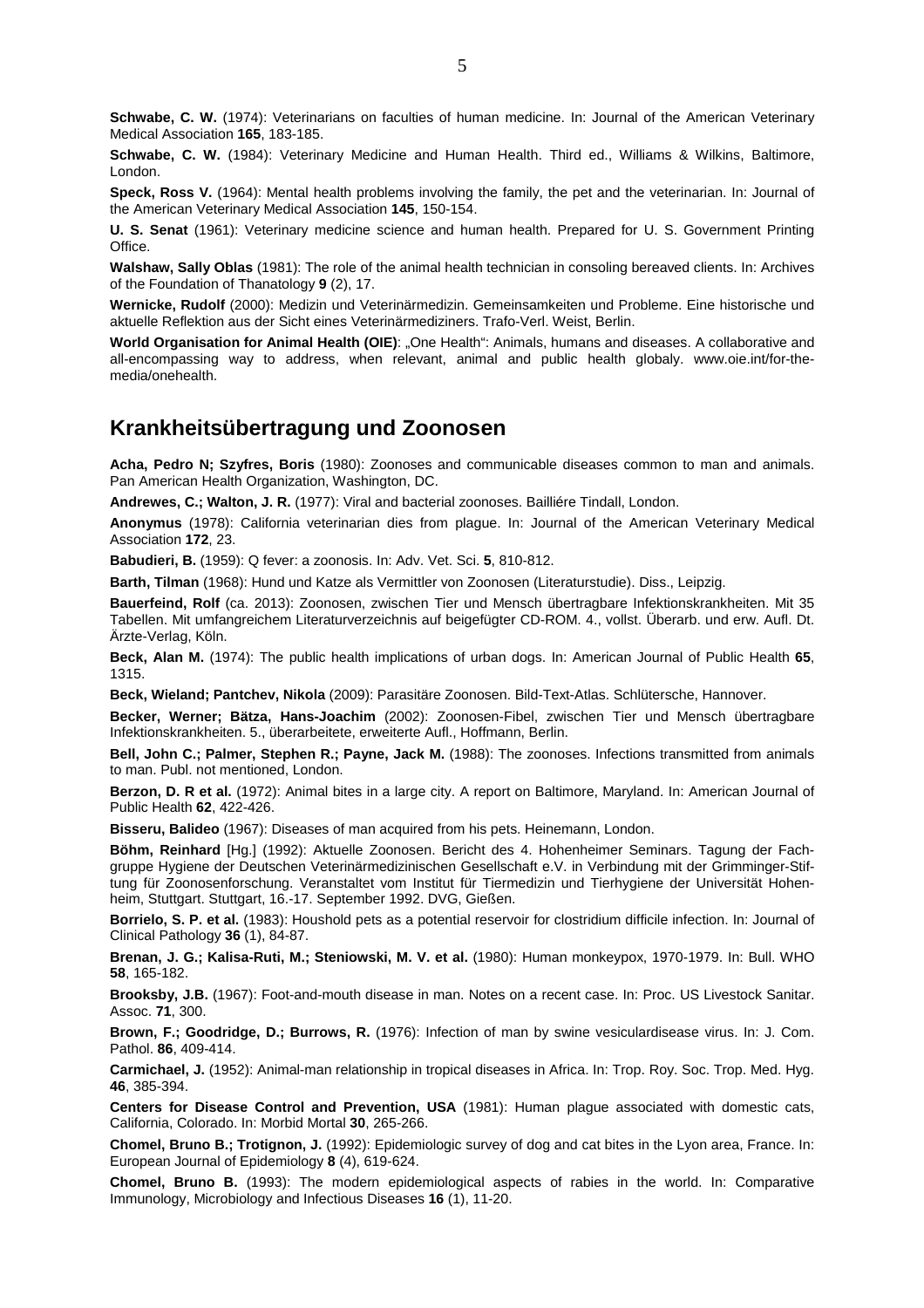**Chretien, Jane H.; Garagusi, Vincent F.** (1990): Infections associated with pets. In: American Family Physician **41** (3), 831-845.

**Christie, A. B.; Chen, T. H.; Elberg, S. S.** (1980): Plague in camels and goats. Their role in human epidemics. In: J. Infect. Dis. **141**, 724-726.

**Coatney, G. R.** (1971): The simian malarias: zoonoses, anthroponoses, or both? In: Am. J. Trop. Med. Hyh. **20**, 795-803.

**Cohen, D.** (1975): Zoonoses in perspective. In: Anderson, R. S. [Ed.]: Pet animals and society. Proceedings of the Symposium of the British Small Animal Veterinary Association, London, Jan. 30-31, 1974. Bailliere Tindall, London, 139-154.

**Curet, L. B.; Paust, J. C.** (1972): Transmission of Q fever from experimental sheep to laboratory personnel. In: Am. J. Obstet. Gynecol. **114**, 566-568.

**Davis, Mike** (2006): Vogelgrippe, zur gesellschaftlichen Produktion von Epidemien. Aus dem Amerikanischen von Ingrid Scherf. Originaltitel: The monster at our doot. Rheda-Wiedenbrück, Gütersloh.

**Deutz, Armin** (2000): Veterinärmedizinischer Beitrag zur Zoonosenforschung. Habil.-Schr., Wien.

**Ditchfield, J.** (1964): Man, dogs and histoplasmosis. In: Canad. J. Public Health **55**, 163-165.

**English, P. B.** (1982): Zoonotic diseases transmitted by domestic companion animals. In: Australian Veterinary Practitioner **12** (3), 68-73.

**Fiennes, Richard** (1967): Zoonoses of primates. The epidemiology and ecology of simian diseases in relation to man. Weidenfeld, Nicolson, London.

**Garnham, P. C. C.** (1958): Zoonoses or infections common to man and animals. In: J. Trop. Med. **61**, 92-94.

**Glaser, Carol Ann; Angulo, Frederick James; Rooney, Jane Aline** (1994): Animal-associated opportunistic infections among persons infected with the human immunodeficiency virus. In: Clinical Infectious Diseases **18** (1), 14-24.

**Golling, Peter** (1996): Zur Kontamination öffentlicher Grünflächen und Kinderspielplätze in St. Pölten, Krems und Zwettl mit Dauerstadien humanpathogener Endoparasiten vom Hund. Diss., Wien.

Goret, P. (1961): The cross-relationships of the pathogenic, immunogenicand anti-genic features of the viruses of measles, canine distemper and rinderpest. The role of the dog in the transmission of virus infections to man. In: Adv. Small Animal Pract. **3**, 4-18.

**Graham-Jones, Oliver** [Ed.] (1968): Some diseases of animals communicable to man in Britain. Proceedings of a symposium organized by the British Veterinary Association and the British Small Animal Veterinary Association, London, June 1966. Pergamon Press, Oxford.

**Greil, Alexandra** (2000): Zur Kontamination öffentlicher Grünflächen und Kinderspielplätze in Innsbruck, Kufstein, Schwaz und Landeck mit Dauerstadien humanpathogener Endoparasiten vom Hund. Diss., Wien.

**Hagan, W. A.** (1947): The relation of diseases in the lower animals to human welfare. In: Ann. NY. Acad. Sci. **48**, 351-576.

**Hardy, A.** (2003): Animals, disease and man – making connections. In: Perspectives in Biology and Medicine **46** (2), 200-215.

**Harris, D.; Imperato, P. J.; Oken, B.** (1974): Dog bites: an unrecognized epidemic. In: Bulletin of the New York Academy of Medicine **50**, 981-1000.

**Hejny-Brandl, Magdalena** (1995): Zur Kontamination öffentlicher Grünflächen und Kinderspielplätze in Wien mit Dauerstadien humanpathogener Endoparasiten vom Hund. Diss., Wien.

**Holst, Andrea** (1996): Der Hund als Indikatortier für das Infektionsrisiko des Menschen an Lyme Borreliose. Eine seroepidemiologische Untersuchung zur Lyme Borreliose des Hundes insbesondere in Niedersachsen. Hannover, Tierärztliche Hochschule, Diss.

**Hubbert, William T.** [Ed.] (1975): Dieseases transmitted from animals to man. 6<sup>th</sup> ed. Thomas, Springfield.

**Hubbert, William T.; Schnurrenberger, P. R**. [Eds.] (1980): Update to zoonoses, 1980. Iowa State University Press, Ames.

**Hyslop, N. S. T. G.** (1973): Transmission of the virus of foot-and-mouth disease between animals and man. In: Bull. WHO **49**, 577-585.

**Kaandrop, Jacques** [Ed.] (2010): Transmissible diseases handbook. 4. ed., European Association of Zoo and Wildlife Veterinarians, Hilvarenbeek.

**Kahrer, Elisabeth** (2000): Zur Kontamination öffentlicher Grünflächen und Kinderspielplätzen in den Bezirkshauptstädten des Burgenlandes mit Dauerstadien humanpathogener Endoparasiten vom Hund. Diss., Wien.

**Kapsenberg, J.G.** (1959): Relationship of infectious canine hepatitis virus to human adenovirus. In: Proc. Soc. Exptl. Biol. Med. **101**, 611-614.

**Kenney, M.; Yermakov, V.** (1980): Infection of man with Trichuris vulpis, the wipworm of dogs. In: Am. J. Trop. Med. Hyg. **29**, 1205-1208.

**Krauss, Hartmut** (2004): Zoonosen, von Tier zu Mensch übertragbare Infektionskrankheiten. Mit 102 Tabellen. 3., vollständig überarbeitete und erweiterte Aufl., Dt. Ärzte-Verlag, Köln.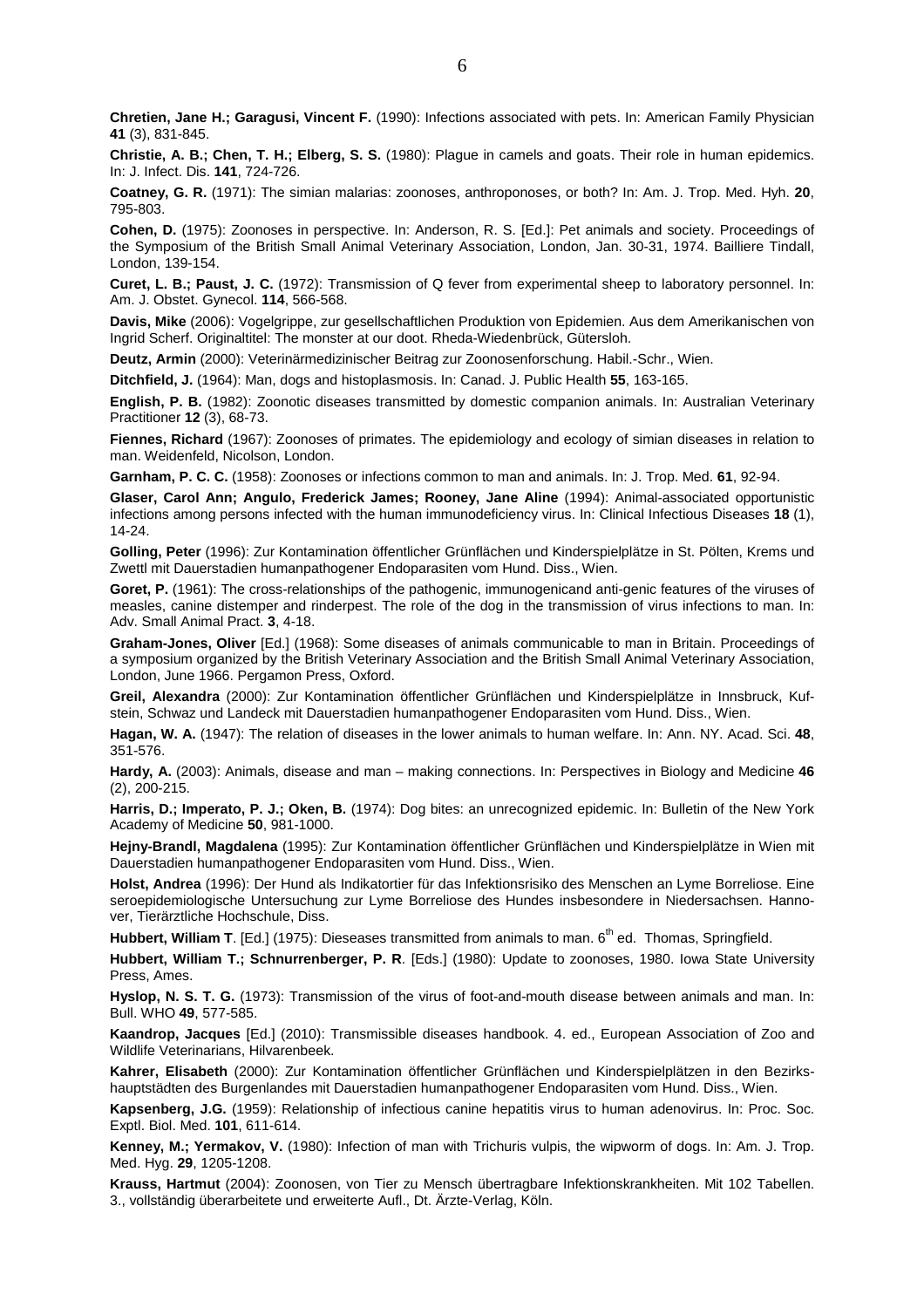**Löffler, Wilhelm; Moroni, Dante L.; Frei, Walter** (1955): Die Brucellose als Anthropo-Zoonose: Febris undulans. Eine zusammenfassende Darstellung für Ärzte und Tierärzte. Springer, Berlin.

**Lynch, John A.** (1989): Comments about public health risk. In: Canadian Veterinary Journal **30** (12), 931.

**Macpherson, Calum N. L.** [Ed.] (2013): Dogs, zoonoses and public health. CABI International, Wallingford, Oxfordshire.

**Meyer, K. F.** (1955): The Zoonoses in their Relation to Rural Health. University of California Press, Berkeley.

**Meyer, K. F.** (1953): Animal diseases and human welfare. In: Adv. Vet. Sci. **1**, 1-48.

**Mischke, Barbara** (1992): Literaturübersicht (von 1942 bis 1990) über Tierartenspektren viraler Zoonosenerreger mit besonderer Berücksichtigung wechselwarmer Wirbeltiere. München, LMU, Tierärztliche Fakultät, Diss.

**Mucenieks, Janis-Voldemars** (1949): Der Hund als Träger von bipolaren Bakterien. Hannover, Tierärztliche Hochschule, Diss.

**Nelson, G.S.** (1960): Schistosome infections as zoonoses in Africa. In: Trans. Roy. Soc. Trop. Med. Hyg. **54**, 301-324.

**Rois, Michaela** (2000): Zur Kontamination öffentlicher Grünflächen und Kinderspielplätze in Salzburg Stadt, Hallein, Zell am See und Bad Hofgastein mit Dauerstadien humanpathogener Endoparasiten vom Hund. Diss, Wien.

Sanford, Jay P. (1990): Human and animals, increasing contacts, increasing infections. In: Hospital Practice. Office edition **Feb. 15**, 123-8, 130, 133-134, 137-40.

**Secord, Alan C.; Poetschke, W. Paul** (1990): Follow-up on dogs licking humans' faces. In: Canadian Veterinary Journal **31** (3), 158.

**Selbitz, Hans-Joachim; Bisping, Wolfgang** (1995): Tierseuchen und Zoonosen, alte und neue Herausforderungen. Fischer, Jena, 1995.

**Service, M. W.** [Ed.] (ca. 2001): Encyclopedia of arthropod-transmitted infections of man and domestic animals. CABI-Publ., Wallingford.

**Smith, C. E. G.; Simpson, D. I. H.; Bowen, E. T. W. et al.** (1967): Fatal human disease from vervet monkeys. In: Lancet **2**, 1119.

**Sodan, Ursula** (1965): Die Geflügeltuberkulose, ihr Bedeutung als Zoonose und die veterinärhygienische Beurteilung des tuberkulösen Geflügels und der Eier. Literaturstudie. Diss., Berlin (Humbold-Univ.).

**Soulsby, E.J.L.** [Ed.] (1974): Parasitic Zoonoses. Academic Press, New York.

**Steele, J.H.** [Ed.] (1981): CRC Handbook Series in Zoonoses. CRC Press, Boca Raton, FL.

**Steinhausen, Martin** (1963): Für welche parasitäre Infektion des Menschen ist der Hund eine Ansteckungsgefahr? Sind zu deren Vermeidung gesetzliche Maßnahmen erforderlich? Staatstierärztliche Prüfung im Lande Hamburg, Prüfungsaufgabe aus dem Gebiet der Parasitologie. [Ohne Verlags- und Ortsangabe].

**Tammemagi, Martin** (1989): Hazards of dogs licking humans' faces. In: Canadian Veterinary Journal **30** (12), 929-931.

**Thapaliyal, Dinesh Chandra** (1999): Diseases of animals transmissible to man. International Book Distributing, Lucknow.

**Tierärztliche Hochschule Hannover** [Hg.] (2007): Zoonosen. Verl. für Marketing & Kommunikation, Monsheim.

**Wagener, K.** (1957): Zoonosen - Anthropozoonosen - Zooanthroponosen. In: Berl. Münch. Tierärztl. Wochschr. **70**, 12-13.

**Wagneder, Jens** ( 1996): Zur Kontamination öffentlicher Grünflächen und Kinderspielplätze in Linz, Ried im Innkreis und Schärding am Inn mit Dauerstadien humanpathogener Endoparasiten vom Hund. Diss, Wien.

**Weber, Albert** (1996): Anthropogene Infektionen bei Tieren. Der Mensch als Infektionsquelle für Tiere. Fischer, Jena.

**Weese, J. Scott; Fulford, Martha B.** (2011): Companion animal zoonoses. Wiley-Blackwell, Ames, Iowa.

**Wilde, Betina** (1988): Infektionen, die vom Mensch in Haushalten auf Hund und Katze übertragen werden. München, LMU, Tierärztliche Fakultät, Diss.

**Winkler, W.G.** (1977): Human deaths induced by dog bites, United States, 1974-75. In: Public Health Rep. **92**, 425-429.

**WHO/WSAVA**(1981): Guidelines to reduce human health risks associated with animals in urban areas. WHO, VPH/81.29,1981, Geneva.

**WHO-FAO-OIE** (2012): Joint **WHO-FAO-OIE** assessment of community-level risk of zoonotic avian influenza H5N1 infections. Project report Oct. 2012. Joint Community Level Risk Assessment. Homepage of OIE.

**Wright, W. H.** (1947): Animal Parasites transmissible to man. In: Ann. NY. Acad. Sci. **48**, 553-574.

**Zeitschrift** (1997-2002): Bericht über die epidemiologische Situation der Zoonosen in Deutschland. Übersicht über die Meldungen der Bundesländer / zsgest. vom Nationalen Referenzlaboratorium für die Epidemiologie der Zoonosen im Bundesinstitut für gesundheitlichen Verbraucherschutz und Veterinärmedizin, Berlin.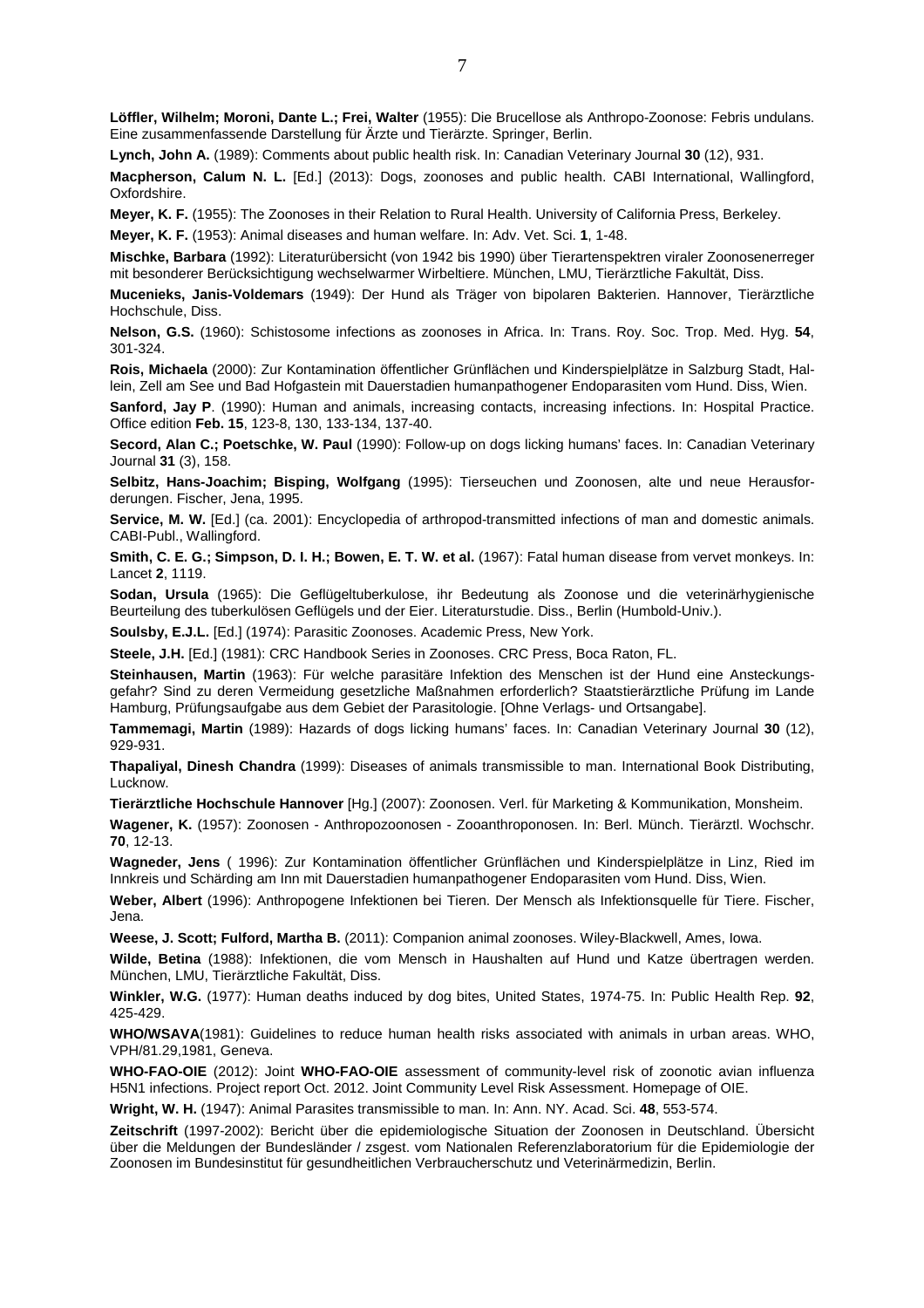#### **Mensch-Tier-Beziehung in der Vergangenheit**

**Adamczyk, E.** (1995): Zum Tierschutz in Rechtswissenschaften und Rechtsvorschriften. Ein historischer Überblick. In: Wien. Tierärztl. Mschr. **82**, 358-361.

**Adolph, J.** (1936): Der Schutz des Tieres im Deutschen Recht. Verlag Konrad Triltsch, Würzburg.

**Ammon, Karl Wilhelm** (1803): Beweis, daß eine eingewurzelte Raude der Pferde sich auf Menschen fortpflanzet. In: Ztg. Pferdezucht **2**, 53-57.

**Anonymus** (1803): Von dem ausgebreiteten Pferdehandel des Pferdehändlers Stöbe in Braunschweig. In: Ztg. Pferdezucht **1**, 43-45.

**Anonymus** (1804): Auf den Tod des Leibpferds Friedrichs des Einzigen. Gedicht. In: Ztg. Pferdezucht **4**, 67-68.

**Anonymus** (1805): Beweise, dass auch in kultivierten Ländern die Pferdezucht immer mit großem Vorteil des Staats bestehen, und in weniger kultivierten Ländern noch mehr ins Große getrieben werden könne. In: Haustiere **1**, 226-233.

**Anonymus** (1806): Handel der Haustiere. Pferd und andere Haustiere. In: Haustiere **2**, 14-22.

**Anonymus** (1820): Tollwuth bei Menschen. In: Wochenbl. Viehzucht **3**, 135-136.

**Anonymus** (1826): Ein Beitrag zur Geschichte der Leipziger Pferdemesse. In: Arch. Pferdekenntniß **4**, 199-201.

**Anonymus** (1827): Ansichten über den Standpunkt des Pferdes, den es in der menschlichen Gesellschaft behauptet, so wie über Reitkunst unserer Zeit überhaupt und bei der Cavallerie insbesondere. In: Jahrbuch Pferdezucht **4**, 283-330.

**Anonymus** (1830): Pferdetransport von Hamburg nach Jamaika. Notiz. In: Teutsche Zschr. ges. Thierhk. **1** (2), 133.

**Anonymus** (1830): Pferdetransport von Hamburg nach Westindien. In: Teutsche Zschr. ges. Thierhk. **1** (4), 118.

**Anonymus** (1831): Ankauf von Pferden in Teutschland für die russische Regierung. In: Teutsche Zschr. ges. Thierhk. **2** (4), 120.

**Anonymus** (1833): Durch den Genuß des Fleisches einer seit längerer Zeit kranken Kuh werden bösartige Krankheiten unter den Menschen hervorgebracht. In: Teutsche Zschr. ges. Thierhk. **3** (3), 124.

**Anonymus** (1842): Ueber den pecuniären Nutzen bei Züchtung von Rennpferden. In: Marstall **6**, 211-224.

**Anonymus** (1843): Ueber den practischen Werth des Lalié'schen Mittels zur Heilung der Hundswuth bei Menschen und Thieren. Ein Gutachten des Großherz. Hess. Medicinal-Collegs. In: Correspondenzbl. Ges. Vet.- Med. **1**, 96-100.

**Anonymus** (1844): Historische Bemerkung über den Zeitpunkt, in welchem man von dem Pferde eine Nutzanwendung zu machen anfing. Aus dem Französischen von Karl Herrman. In: Thierärztl. Ztg. **1**, 141-143, 149- 151 u. 153-154.

**Anonymus** (1847): Betrachtungen über die Verhältnisse der Uebertragung des Rotzgiftes der Pferde auf den Menschen. In medicinischer und hippologischer Hinsicht. In: Marstall **4**, 267-304 u. 397-411.

**Apperley, Charles James** [Pseudonym: Nimrod] (1835): Pferdehandel. Aus d. Englischen. [Übersetzer nicht genannt]. In: Hippolog. Blätter **3** (2), 222-228 u. 231-135. [Originaltitel nicht genannt].

**Baenninger, Ronald** (1991): Violence toward other species. In: Baenninger, Ronald [Ed.]: Targets of violence and aggression. North-Holland, Amsterdam, 5-43. Abstract in: Anthrozoös **5** (2), 1992, 134.

**Baker, K. D.** (1998): Vivisection debate in nineteenth century Great Britain. A mutet echo in colonial and early post-colonial Australia. In: Australian Veterinary Journal **76** (10), 683-689.

**Banik, Franz** (1886): Über die Häufigkeit der thierischen Darmparasiten bei Kindern in München. Diss. med., München.

**Barański, A.** (1886): Geschichte der Thierzucht und Thiermedizin im Alterthum. Braumüller, Wien [Reprint Olms, Hildesheim, New York].

**Baranzke, H.; Gottwald, F.-Th.; Ingensiep, H. W.** [Hgg.] (2000): Leben – Töten – Essen: Anthropologische Dimensionen. Edition Universitas, Hirzel Verlag, Stuttgart. [Rezension siehe **Schäffer, Johann** (2001)].

**Bazin, Herve** (ca. 2000): The eradication of smallpox. Edward Jenner and the first and only eradication of a human infectious disease. Transl. by Andrew and Glenise Morgan. Original title: Ce bon docteur Jenner. Academic Press, San Diego, Calif.

**Becker, Max** [Ed.] (2008): The man-animal-relationship from the antiquity until the 20<sup>th</sup> century. Proceedings, 38<sup>th</sup> International Congress of the World Association for the History of Veterinary Medicine, Engelberg, Switzerland, Sept. 11<sup>th</sup>-13<sup>th</sup> 2008. Universität, Zürich.

**Bennet, E. E.** (1889): Employment of Dogs for military purpose. In: Journal of the Royal United Services Institution **33**, 499-517.

**Bevan** (1921): Infectious abortion in cattle and its possible relation to human health. In: Trans. Roy. Soc. Trop. Med. and Hyg. **15**, 215.

**Bicknell, Ethel E.** [Comp.] (1902): Praise of the dog. An anthology. Grant Richards, London.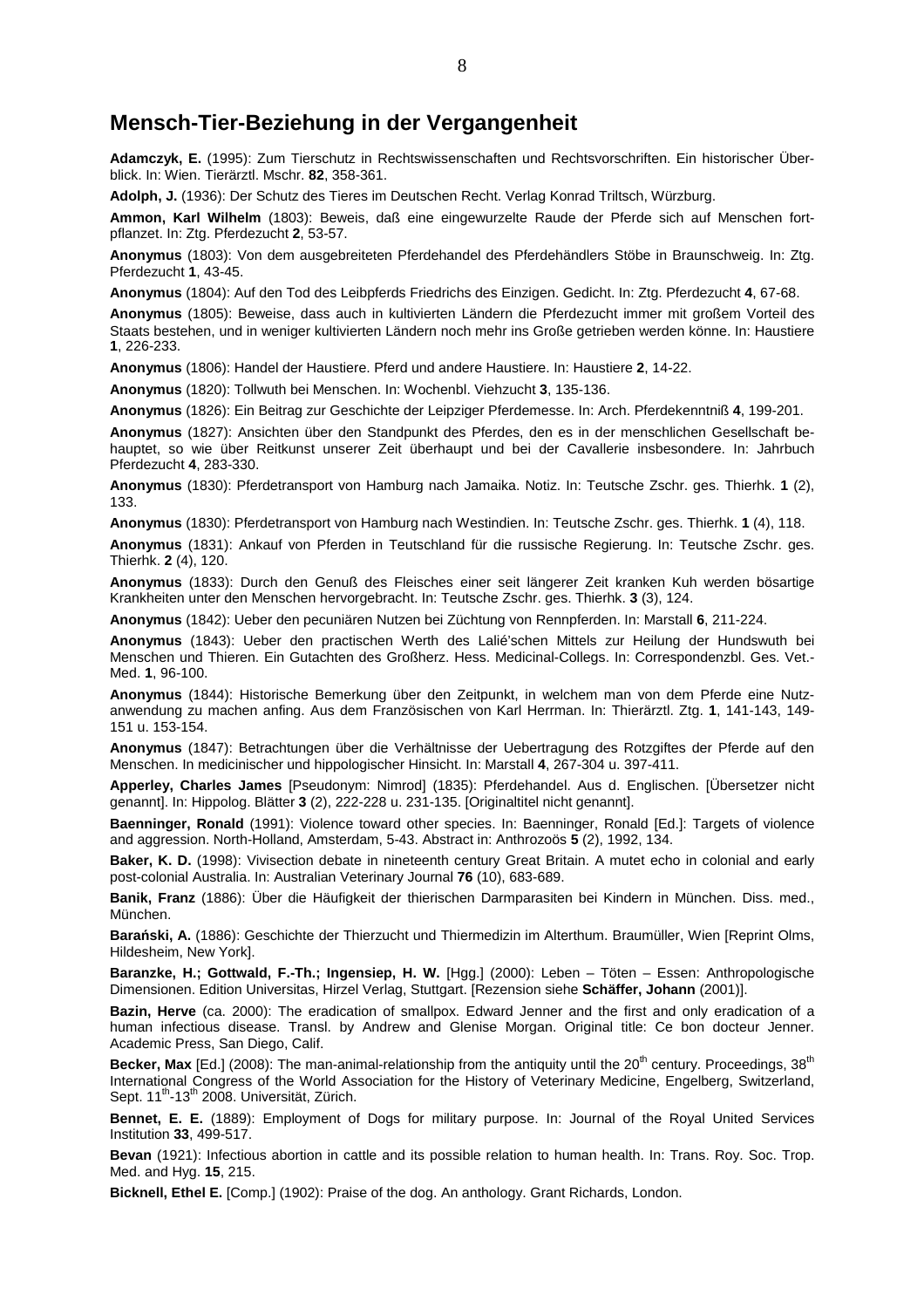**Billings, F.S.** (1884): The relation of animal diseases to the public health and their prevention. D. Appleton and Co., New York.

**Bisping, Wolfgang** (1988/89): Seuchen und Geschichte. In: Vorträge zum Thema Mensch und Tier **7**, 24-33.

**Blaisdell, John D.** (1990): Benjamin Rush and the humane treatment of animals. In: Veterinary Heritage **13** (1), 14-29.

**Bleby, John** (1989): Employment of dogs for military purposes. In: Veterinary history **6** (1), 3-12.

**Bodson, Liliane** (1994): Ancient views on pets and parasites of livestock. In: Argos: Bulletin van het veterinair historisch Genootschap **10**, 303-310.

**Boudier, Henk Struyker** (1992): Verschil van mens en dier: correspondentie van F. J. J. Buytendijk met Max Scheler. [2 unpublizierte Briefe, 1922, von Max Scheler an F. J. J. Buytendijk]. In: Bijdragen, tijdschrift voor filosofie en theologie **53** (3), 312-322.

**Braun, Max; Lühe, Max** (1909): Leitfaden zur Untersuchung der tierischen Parasiten des Menschen und der Haustiere für Studierende, Ärzte und Tierärzte. Kabitzsch, Würzburg.

**Breßler, H.-P.** (1997): Ethische Probleme der Mensch-Tier-Beziehung. Eine Untersuchung philosophischer Positionen des 20. Jahrhunderts zum Tierschutz. Lang Verlag, Frankfurt a. M.

**Bretschneider, H.** (1962): Der Streit um die Vivisektion im 19. Jahrhundert. Verlauf – Argumente – Ergebnisse. Gustav Fischer Verlag, Stuttgart.

**Brewer, N. R.** (1980): Personalities in the early history of laboratory animal science and medicine. In: Lab. Anim. Sci. **30**, 741-758.

**Brumme, Martin F.** (1991): Tierarzt und Tierschutz in Deutschland in der ersten Hälfte des 20. Jahrhunderts. Eine Skizze zur Historisierung einer aktuellen Diskussion. In: ARGOS, Speziale uitgave, 29-39.

**Buchner, J.** (1994): Kultur mit Tieren. Zur Formierung des Bürgerlichen Tierverständnisses im 19. Jahrhundert. Diss., Marburg.

**Buettinger, C.** (1993): Antivivisection and the Charge of Zoophil-Psychosis in the early twentieth century. In: The Historian **55** (2), 277-288.

**Bühler, Benjamin** (2012): Zwischen Tier und Mensch. Grenzfiguren des Politischen in der frühen Neuzeit. Fink, Paderborn.

**Burnet, F. M.** (1943): Human infection with the virus of Newcastle disease of fowls. In: Med. J. Austral. **2**, 313- 315.

**Bustad, Leo K.; Hines, Linda M.** (1983): Historical perspectives of the human-animal bond. In: Anderson, Robert K.; Hart, Benjamin L.; Hart, Lynette A. [Eds.]: The pet connection. Its influence on our health and quality of life. Proceedings of Conferences on the Human-Animal Bond, University of Minnesota, June 13-14, 1983, and University of California-Irvine, June 17-18, 1983. Globe Publ. Co., South St. Paul, 15-29.

**Calabrò, Silvana** (1998/1999): Der Blindenführhund. Aspekte einer besonderen Mensch-Tier-Beziehung in Geschichte und Gegenwart. Gießen, JLU, Fachbereich Veterinärmedizin, Diss. 1998. Wiss.-und-Technik-Verlag, Berlin, 1999.

**Cameron, T. W. M.** (1926): Diseases of animals in relation to man. Faber and Gwyer Ltd., London.

**Carrington, R.** (1962): Elephants. A short account of their natural history, evolution and influence on mankind. Publ. not mentioned, London.

**Carson, Gerald** (1972): Men, beasts and gods: A history of cruelty and kindness to animals. Charles Scriber's Sons, New York.

**Childe, V. G.** (1952): The first waggons and carts from the Tigris to the Severn. In: Proc. Prehist. Soc. **17**, 177- 194.

**Ciaburri, Gennaro** (1931): Der Misserfolg des Tierexperimentes in der Medizin, besonders bei der Bekämpfung der Seuchen. Entgegnung auf d. Rektoratsrede von Geh. Reg. R. Prof. Paul Uhlenhuth, Dr. med. et med. vet. h. c., über: "Die Bedeutung des Tierexperimentes in der Medizin, besonders für die Erforschung des Wesens, der Erkennung und Bekämpfung der Seuchen" von L. Fliegel. Hg. vom Verein gegen Vivisektion, Basel, Bern u. Zürich.

**Ciaburri, Gennaro** (1933): Die Vivisektion. Mit einem Geleitwort von Hans Much. Aus dem Ital. von Julius Ammer. Reissner, Dresden. Originaltitel: La vivisezione.

**Couffer, Jack** (1992): Bat bomb: World War II's other secret weapon. Univ. of Texas Press, Austin.

**Curdt, Johann Ludwig** (1835): Wahrscheinliche Uebertragung der Kuhpocken von dem Menschen auf die Kühe. In: Mag. Ges. Thierhk. **1**, 336.

**Dasch, A.** (1937): Tierschutz und Bekämpfung der Tierquälerei. Eigenverlag, Wien.

**Davis, S. J. M.; Valla, F. R.** (1978): Evidence of domestication of the dog 12.000 years ago in the Natufian of Israel. In: Nature **276**, 608-610.

**Dembeck, Hermann** (1969): Tiere machen Geschichte. Fünf Jahrtausende im Dienste des Menschen. Lübbe, Bergisch Gladbach.

**Dewey, J.** (1931): Ethics on animal experimentation. In: Hygiae **9**, 118-120.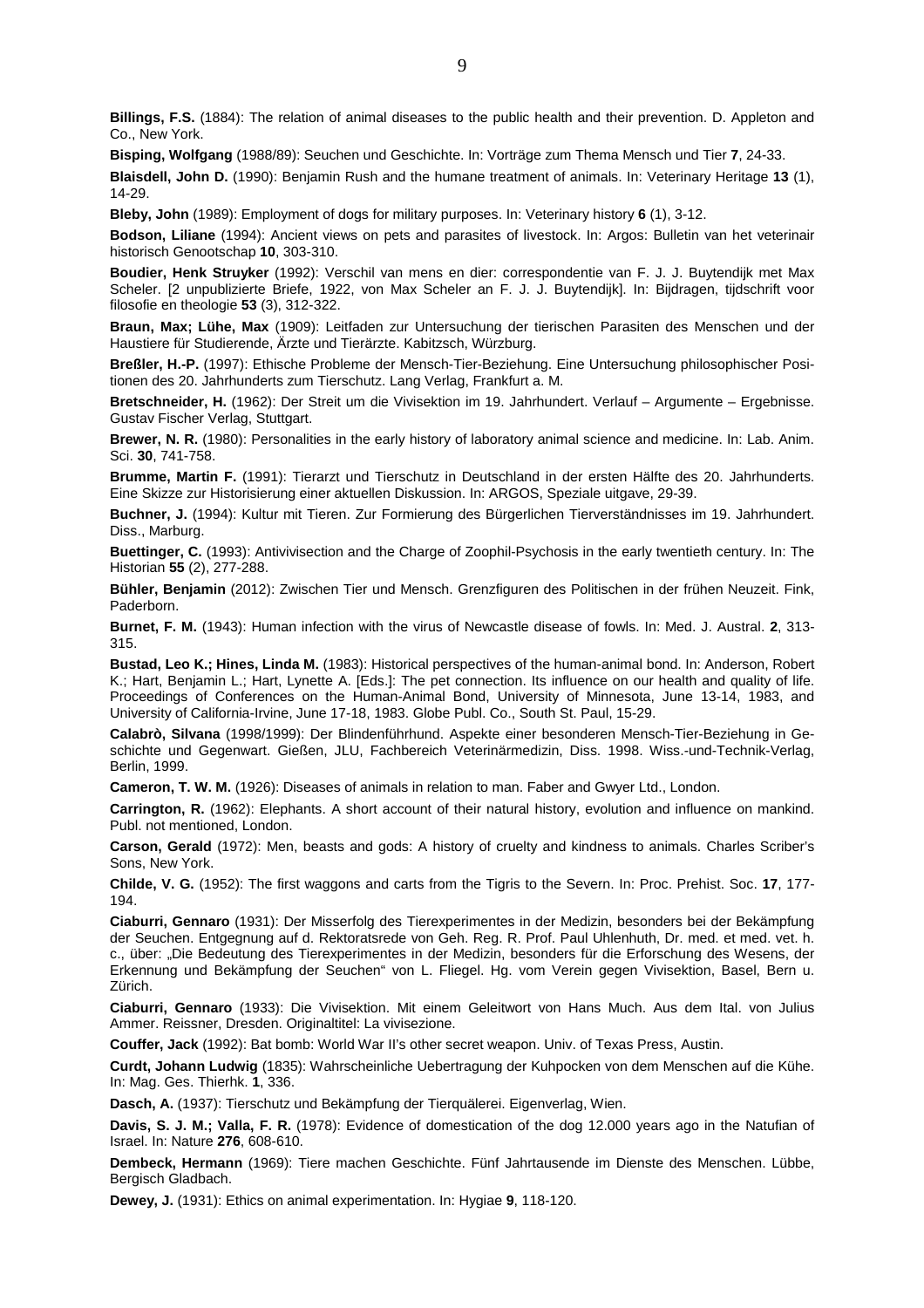**Dietz, Ch.** (1995): Vergleichende, analytische Darstellung des Tierschutzrechts und seiner Entwicklung in Deutschland, der Schweiz und Österreich unter Berücksichtigung des EU-Rechts. Diss. München.

**Dinzelbacher, Peter** (2000): Mensch und Tier in der Geschichte Europas. Kröner, Stuttgart.

**Dirscherl, Stefan** (2012): Tier- und Naturschutz im Nationalsozialismus. Gesetzgebung, Ideologie und Praxis. V & R unipress, Göttingen.

**Domning, Daryi P.** (1991): A former dolphin-human fishing cooperative in Australia. Accounts from 1852, 1888, 1890 and 1904. In: Marine Mammal Science **7** (1), 94-96.

**Dreßler, Friedrich** (1839): Ueber die Diagnose des Rotzes und die Rotzansteckung bei Menschen. In: Mag. ges. Thierhk. **5**, 86-89.

**Eisenbeck, -** (1820): Soll der Ökonom mit Pferden handeln oder nicht? In: Allg. Thierarzt **1**, 29-37.

**Eitler, Pascal** (2008): Übertragungsgefahr. Zur Emotionalisierung und Verwissenschaftlichung des Mensch-Tier-Verhältnisses im Deutschen Kaiserreich. In: Jensen, Uffa; Morat, Daniel [Hgg.]: Rationalisierung des Gefühls, zum Verhältnis von Wissenschaft und Emotionen 1880-1930. Tagung "Rationalisierungen des Gefühls", Berlin, 26.-28.10.2006. Fink, Paderborn, 171-187.

**Eitler, Pascal** (2009): In tierischer Gesellschaft. Ein Literaturbericht zum Mensch-Tier-Verhältnis im 19. und 20. Jahrhundert. In: Berlin Max-Planck-Institut Bildungsforschung: Neue Politische Literatur **54**, 207-224.

**Eliotson, John** (1835): Von der Uebertragungsfähigkeit des Rotzgiftes der Pferde auf Menschen. Aus dem Englischen [Übersetzer nicht genannt]. In: Zschr. ges. Thierhk. Viehzucht **2**, 482-483. [Originaltitel nicht genannt].

**Ellerbrock, Ignatz Josef** (1839): Ueber Uebertragung und Ansteckbarkeit des Rotzgiftes der Pferde auf den menschlichen Organismus. In: Zschr. ges. Thierhk. Viehzucht **6**, 198-227.

**Elston, Mary Ann** (1994): The anti-vivisectionist movement and the science of medicine. In: Gabe, Jonathan; Kellerher, David; Williams, Gareth [Eds.]: Challenging medicine. Routledge, London, 160-180.

**Fengler, Regina** (1997): Rudolf Virchow und die Veterinärmedizin seiner Zeit: Kontakte, Beziehungen, Einflüsse. Berlin, FU, Fachbereich Veterinärmedizin, Diss.

**Fischer, Richard B.** (1991): Edward Jenner: 1749-1823. [Publ. not mentioned], London.

**Flamm, Heinz** (2008): Die ersten Infektions- oder Pest-Ordnungen in den österreichischen Erblanden, im Fürstlichen Erzstift Salzburg und im Innviertel im 16. Jahrhundert. Verl. der Österreichischen Akad. der Wissenschaften, Wien.

**Flesch, Max** (1901): Der Tierversuch in der Medizin und seine Gegner. H. Seemann Nachf., Leipzig.

**Foster, Karen Polinger** (1999): The earliest zoos and gardens. In: Scientific American **281** (1), 64-71.

**Fox, Michael W.** (1989): Saint Francis of Assisi, animals and nature. Center for respect of life and environment. Humane Society of the United States, Washington, DC.

**French, Richard D.** (1975): Antivivisection and medical science in Victorian society. Princeton Univ. Press, Princeton.

**French, Roger** (ca. 1999): Dissection and vivisection in the European Renaissance. Aldershot, England. Ashgate, Brookfield, VT.

**Frick, Ulrich** (1842): Übertragung der Blasenseuche durch den Tierarzt von Rindern auf Schweine. In: Arch. Thierhk. N.F. **3**, 108.

**Froehner, Reinhard** (1925): [Kommentar zu]: Tierquälerei im Volksaberglauben und Volksbrauch, von: Prof. Dr. E. Hoffmann-Krayer ("Unsere Welt", 10. Jg., Heft 4). In: Veterinärhistorische Mittteilungen **5** (4), 16.

**Froehner, Reinhard** (1935): Der Hund als Omentier. In: Veterinärhistorische Mitteilungen **15** (8), 57-62.

**Froehner, Reinhard** (1937): Das Tierhospital in Bombay. In: Veterinärhistorische Mitteilungen **17** (6), 41-43.

**Garch, Georg A.** (1926): Die Finnigkeit des Schweinefleisches in historischer Beleuchtung. In: Veterinärhistorisches Jahrbuch, **2,** 65-98.

**Geppert, P.** (1990): Hundeschlachtungen in Deutschland im 19. und 20. Jahrhundert, unter besonderer Berücksichtigung der Verhältnisse in München. München, LMU, Tierärztliche Fakultät, Diss.

**Gerhardt, Karl** (1896): Edward Jenner und die Kuhpockenimpfung. Festrede am 15. Mai 1896. Schall & Grund, Berlin.

**Gernhardt, Robert** (2001): Mensch und Tier. Geschichte einer heiklen Beziehung. Suhrkamp, Frankfurt a. M.

**Giese, Christian** (1989): Tierversuche. Aspekte der geschichtlichen Entwicklung. In: VET **3** (2), 40-45, (4), 46-51, (5), 44-49, (6), 38-43.

**Giese, Christian** (1994): Mensch und Tier im Mittelalter. In: Tierärztl. Praxis **22** (2), 103-118.

**Giese, Clemens; Kahler, Waldemar** (1939): "Das deutsche Tierschutzrecht. Bestimmungen zum Schutz der Tiere (Tierschutzgesetz, Schlachtgesetz, Eisenbahnverkehrsordnung, Reichsjagdgesetz, Reichsnaturschutzgesetz, Straßenverkehrsordnung mit den dazu ergangenen Verordnungen). 2. Aufl., Duncker & Humblot, Berlin.

**Goodrich, J. E.** (1977): Historical vignette. The first 100 years of antivivisection, 1824 to 1924. In: Mayo Clin. Proc. **52**, 257-259.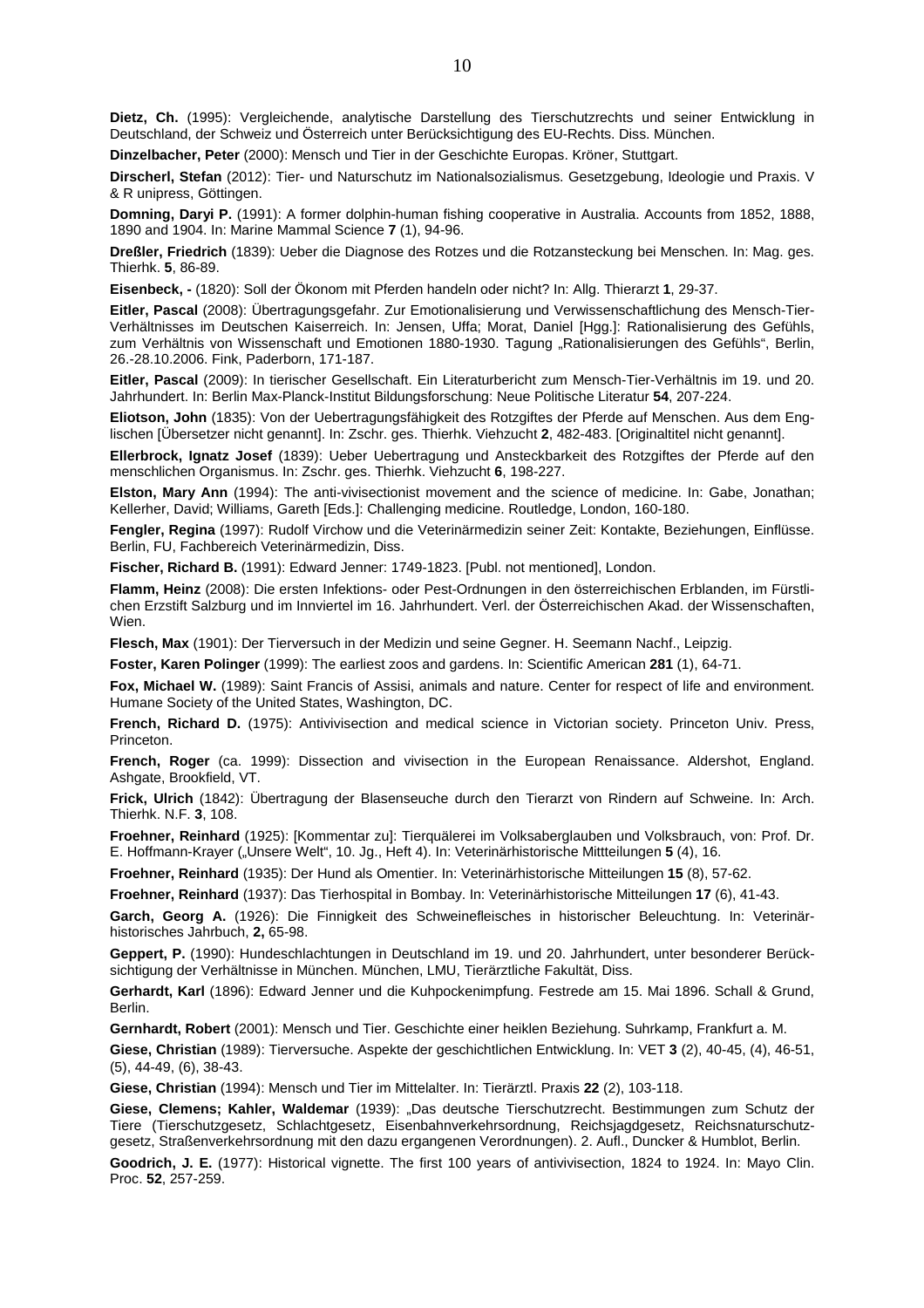**Gräf, Th.** (1997): Vergleich der Tierschutzgesetzgebung in der Bundesrepublik Deutschland und in Spanien unter besonderer Berücksichtigung der historischen Entwicklung und der gegenwärtigen Bedeutung des Stierkampfes. Hannover, Tierärztliche Hochschule, Diss.

**Graham, C.** (1897): The value of veterinary training to the physician. In: The Veterinary Profession. Its relation to the health and wealth of the nation. Univ. of Pennsylvania, Philadelphia.

**Grahwit, G.** (1994): Zwangsmittel bei Tieren – historische und tierschützerische Aspekte. In: Deutsche Tierärztliche Wochenschrift **101** (3), 100-104.

**Grettler, David J.** (1999): Environmental change and conflict over hogs in early nineteenth-century Delaware. In: Journal of the Early Republic **19** (2), 197-220.

**Grimm, Jessica** (2011): 1000 Jahre Zusammenleben. Mensch und Tier in Emden. Beiträge zur Archäozoologie und prähistorischen Anthropologie **8**, 65-70.

**Grobbel, Hans-Georg** (1996): Das Pferd als Nutztier in der Geschichte der Humanmedizin. Diss., Frankfurt/Main.

**Guerrini, Anita** (2003): Experimenting with humans and animals. From Galen to animal rights. Johns Hopkins Univ. Press, Baltimore, Md.

**Hajek, R.** (1983): Chirurgische Eingriffe am Huf des Pferdes in der Stallmeisterzeit unter besonderer Berücksichtigung tierquälerischer Maßnahmen. München, LMU, Tierärztliche Fakultät, Diss.

**Hanebeck, Christine** (2011): Der Heilige Antonius der Große. Ein Beitrag zur Kulturgeschichte des Schweines unter besonderer Berücksichtigung der Mutterkornvergiftung. Berlin, FU, Fachbereich Veterinärmedizin, Diss.

**Hansen, Peter** (1925): Geschichte der Epidemien bei Menschen und Tieren im Norden. Nach Untersuchungen ausgehend von Schleswig-Holstein. Verlag J. J. Augustin, Glückstadt.

**Henninger-Voss, Mary J.** (2002): Animals in human histories. The mirror of nature and culture. University of Rochester Press, Rochester, N.Y.

**Hering, Eduard** (1839): Uebergang der Wuth von Füchsen auf den Menschen und das Pferd. Mag. ges. Thierhk. **5**, 184-193.

**Hines, Linda M.** (2003): Historical perspectives on the human-animal bond. In: American Behavioral Scientist **47** (1), 7-15.

**Hoppe, Karl** (1936): Tierschutz. Im Aufsatz: Kritische und exegetische Nachlese zu Ihms Pelagonius, Teil II. In: Cheiron. Veterinärhistorisches Jahrbuch, Jg. **8**, 164. Aufsatz: 93-170.

**Hyams, Edward** (1972): Animals in the service of man, 10.000 years of domestication. J. M. Dent, London.

**Idel, A. M.** (1999): Tierschutzaspekte bei der Nutzung unserer Haustiere für die menschliche Ernährung und als Arbeitstier im Spiegel agrarwissenschaftlicher und veterinärmedizinischer Literatur aus dem deutschsprachigen Raum des 18. und 19. Jahrhunderts. Berlin, FU, Fachbereich Veterinärmedizin, Diss.

**Isenbügel, Ewald** (2011): Der lange Weg. Geschichte der Mensch-Tier-Beziehung. DVD-Video. Universität Zürich, Informationsdienste.

**Jenner, Edward** (1798; Übersetzung: 1911) Untersuchungen über die Ursachen und Wirkungen der Kuhpocken. Ins Deutsche übersetzt und eingeleitet von Viktor Fossel. [Ohne Velagsangabe], Leipzig. Originaltitel: An Inquiry into the causes and effects of the Variolae vaccinae.

**Jenner, Edward** (1818): Letter from Doctor Edward Jenner to William Dillwyn on the effects of vaccination in preserving from the small pox, to which are added sundry documents relating to vaccination, referred to and accompanying the letter. William Fry, Philadelphia.

**Jenner, Edward** (199?): Three original publications on vaccination against smallpox. NetLibrary, Inc., BiblioBytes, Hoboken N.J.

**Jentzsch, R.** (1998): Das rituelle Schlachten von Haustieren in Deutschland ab 1933 – Recht und Rechtsprechung. Hannover, Tierärztliche Hochschule, Diss.

**Jung, M. H.** [Hg.] (2002): Christian Adam Dann / Albert Knapp: Wider die Tierquälerei. Frühe Aufrufe zum Tierschutz aus dem württembergischen Pietismus. Evangelische Verlagsanstalt, Leipzig.

Jütte, D. (2001): Tierschutz und Nationalsozialismus - eine unheilvolle Verbindung. Gesetzliches Verbot von Experimenten. "Kriegswichtige" Forschung als Ausnahme. Fließender Übergang zum Menschenversuch. In: FAZ Nr. 289, 12.12.2001, S. N3.

**Jütte, D.** (2002): Die Entstehung und die Auswirkungen des nationalsozialistischen Reichstierschutzgesetzes von 1933. In: Ber. Inst. Didaktik Biologie, Suppl. **2**, 167-184.

**Kaiser, H.** (1994): Ein Hundeleben. Von Bauernhunden und Karrenkötern. Zur Alltagsgeschichte einer geliebten und geschundenen Kreatur. Materialien zur Volkskultur nordwestliches Niedersachsen **19.** Hg. von H. Ottenjann. Museum Cloppenburg, Nds., Freilichtmuseum.

**Kalechofsky, Roberta** (1992): Dedicated to Descartes' nice: The women's movement in the nineteenth century and anti-vivisection. In: Between the Species **8** (2), 61-71.

**Kast, A.** (1994): Memorial stones for the souls of animals killed for human welfare in Japan. In: Berliner und Münchener Tierärztl. Wochenschrift **107** (5), 166-171.

**Kean, Hilda** (ca. 1998): Animal rights, political and social change in Britain since 1800. Reacktion, London.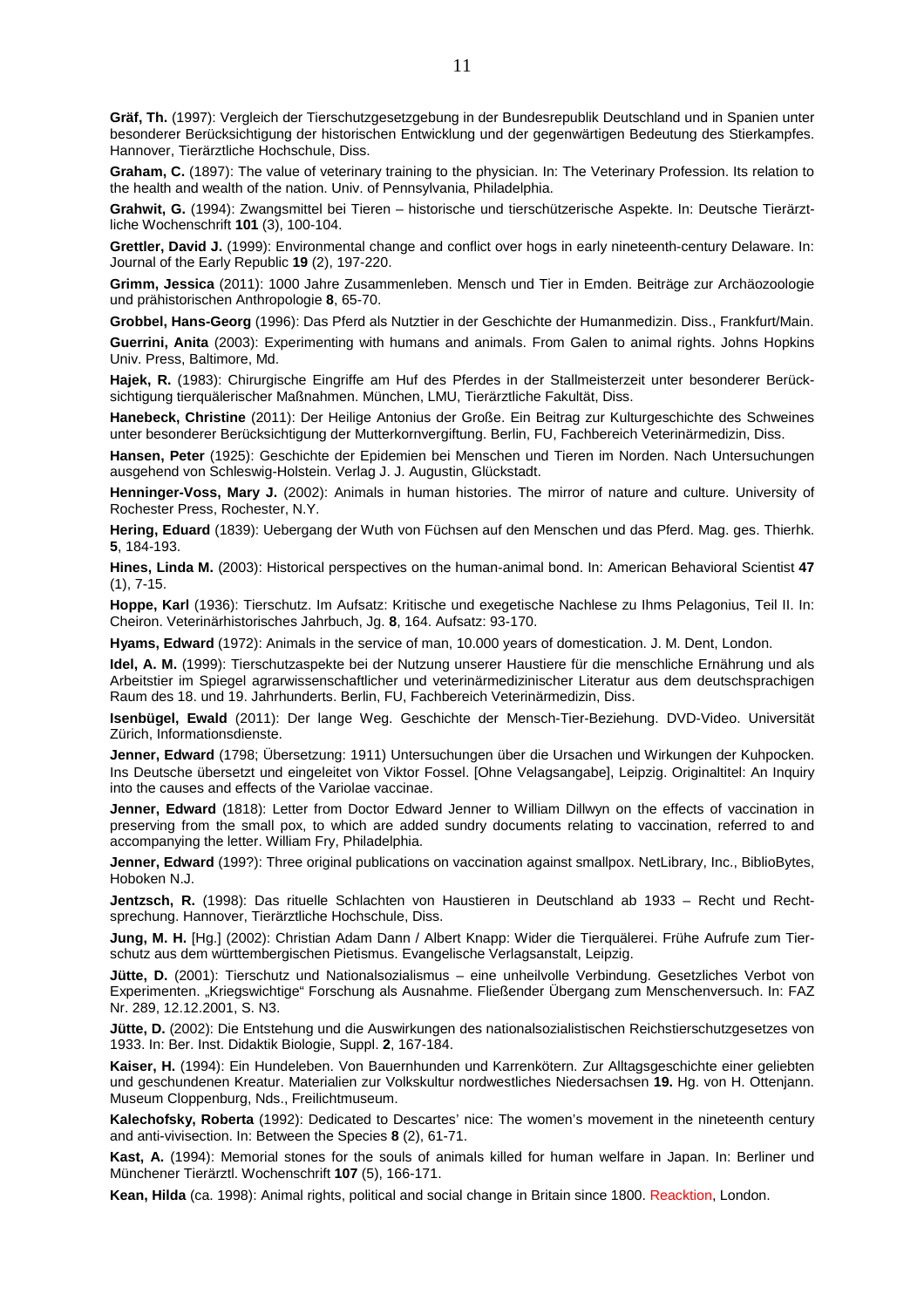**Kelling, K.** (1914): Der Hund im deutschen Volkstum. Seine Stellung und Bedeutung in Sage, Sitte, Brauch, Glauben und Sprache unseres Volkes. Neumann, Neudamm.

Kelson, Aaron R. (1999): "A plea for the horse": George Q Cannon's concern for animal welfare in nineteenthcentury America. In: Brigham Young University Studies **38** (3), 46-61.

**Klaits, Joseph** [Comp.] (1974): Animals and man in historical perspective. Harper and Row, New York.

**Klan, Julia Fabienne** (2009): Der "Deutsche Verein für Sanitätshunde" und das Sanitätshundewesen in Deutschland (1893-1946). Leipzig, Universität, Veterinärmedizinische Fakultät, Diss.

**Klatte, Ernst Friedrich Carl Christian** (1804): Abschied von einem alten Reitpferde. Gedicht. In: Castor **3**, 23- 28.

**Klenk, Ph.** (1913): Tierschutz in Schule und Gemeinde. Die entsittlichende Wirkung der Tierquälerei, ihr schädlicher Einfluss auf das Zusammenleben der Menschen und ihre Bekämpfung durch die Schule im Anschluss an den bestehenden Lehrplan, sowie durch Einwirkung des Lehrers auch auf die Erwachsenen in der Gemeinde. Preisschrift des Berliner Tierschutz-Vereins von 1898. Gruenauersche Buchdruckerei, Berlin.

**Knowles, R.; Das Gupta, B. N.** (1932): A study of monkey malaria and ist experimental transmission to man. A preliminary report. In: Ind. Med. Gaz. **67**, 301.

**Kompatscher, Gabriele; Classen, Albrecht; Dinzelbacher, Peter** (2010): Tiere als Freund im Mittelalter. Eine Anthologie. Eingeleitet, ausgewählt, übersetzt und kommentiert. Wissenschaftl. Verlag Bachmann, Badenweiler.

**Kosenina, Alexander** (2009): Anatomie, Vivisektion und Plastination in Gedichten der frühen Neuzeit (Gryphius, Wiedemann, Brockes). In: Zeitschrift für Germanistik N. F. **19** (1), 63-76.

**Kosuch, Nadja** (2004): Tierseuchen und ihre Bekämpfung an der Mittelweser im Spiegel Nienburger Quellen (17. bis 19. Jahrhundert). Hannover, Tierärztliche Hochschule, Diss.

**Krenzer, Anne** (2007): Der Streit um den Tierversuch und daraus resultierende zornige Schriften, Schwerpunkt auf dem 19. Jahrhundert. GRIN Verlag, München.

**Krokotsch, Brigitte** (1990/1991): Tierhaltung und Veterinärmedizin im Berlin des 19. und 20. Jahrhunderts. Eine Spurensicherung. Mit einem Geleitwort von Klaus Donat. Diss., Berlin 1990. Colloquium-Verl, Berlin, 1991.

**Krüger, Hubert** (1994): Als Mensch und Tier sich das Haus teilten. Zur früheren Geschichte der Bauernhäuser und Dörfer in unserem Siedlungsgebiet. In: Mitteldeutsche Zeitung, Bitterfeld **5** (238), 16 und (241), 15.

**Küper, Silke** (2003): Die geschichtliche Entwicklung des Flugtransports von Pferden (1924-2000). Hannover, Tierärztliche Hochschule, Diss.

**Kyber, M.** (1925): Tierschutz und Kultur. Grethlein & Co Verlag, Leipzig.

**Langjahr, Hans-Georg** (1977): Der pharmakologische Tierversuch in der deutschen Fachliteratur, 1830-1860. Diss., Mainz.

**Lawrence, Elizabeth A.** (1991): Animals in war. History and implications for the future. In: Anthrozoös **4** (3), 145- 153.

**Leader, R.W.** (1969): Discovery and exploitation of animal model diseases. In: Fed. Proc. **28**, 1804-1809.

**Lederer, Susan E.** (1992): Political animals: the shaping of biomedical research literature in twentieth-century America. Antivivisectionist movement. In: Isis **83** (1), 61-79.

**Lewinsohn, Richard** (1954): Animals, men and myths. An informative and entertaining history of man and the animals around him. Harper Brothers, New York.

Loew, Franklin M. (1990): Animals and people in revolutionary France. Scientists, cavalry, farmers and vétérinaires. In: Anthrozoös **4** (1), 7-13.

**Lorz, Albert** (1936): Die Tiermißhandlung im Reichstierschutzgesetz. Mayer, Günzburg.

**Lutz, Hubertus** (1978): Tierquälerische chirurgische Eingriffe am Auge des Pferdes in der Stallmeisterzeit. München, LMU, Tierärztliche Fakultät, Diss.

**Maehle, Andreas-Holger; Tröhler, U.** (1987): Animal experimentation from antiquity to the end of the eighteenth century. Attitudes and arguments. In: Rupke, N. A. [Ed.]: Vivisection in historical perspective. Croom Helm, London, 14-47.

**Maehle, Andreas-Holger** (1990): Die Anfänge der Diskussion um den wissenschaftlichen Tierversuch im 17. und 18. Jahrhundert. Die ersten Standpunkte und ihre Begründungen. Habil.-Schr., Göttingen.

**Maehle, Andreas-Holger** (1992): Kritik und Verteidigung des Tierversuchs. Die Anfänge der Diskussion im 17. und 18. Jahrhundert. Steiner, Stuttgart.

**Mangan, Dennis** (1993): Plutarch and animal rights. In: The Animals' Agenda **26/27**, 43-44.

**Martin, Madeleine** (1989): Die Entwicklung des Tierschutzes und seiner Organisationen in der Bundesrepublik Deutschland, der Deutschen Demokratischen Republik und dem deutschsprachigen Ausland. Berlin, FU, Fachbereich Veterinärmedizin, Diss.

**McDonogh, Katherine** (1996): Prison pets in the French revolution. In: History Today **46** (8), 36-42.

**Meer, Lothar** (1947): Der Hund im Dienste des Menschen. Hannover, Tierärztliche Hochschule, Diss. [Maschinenschr.].

**Meier, Frank** (2008): Mensch und Tier im Mittelalter. Thorbecke, Ostfildern.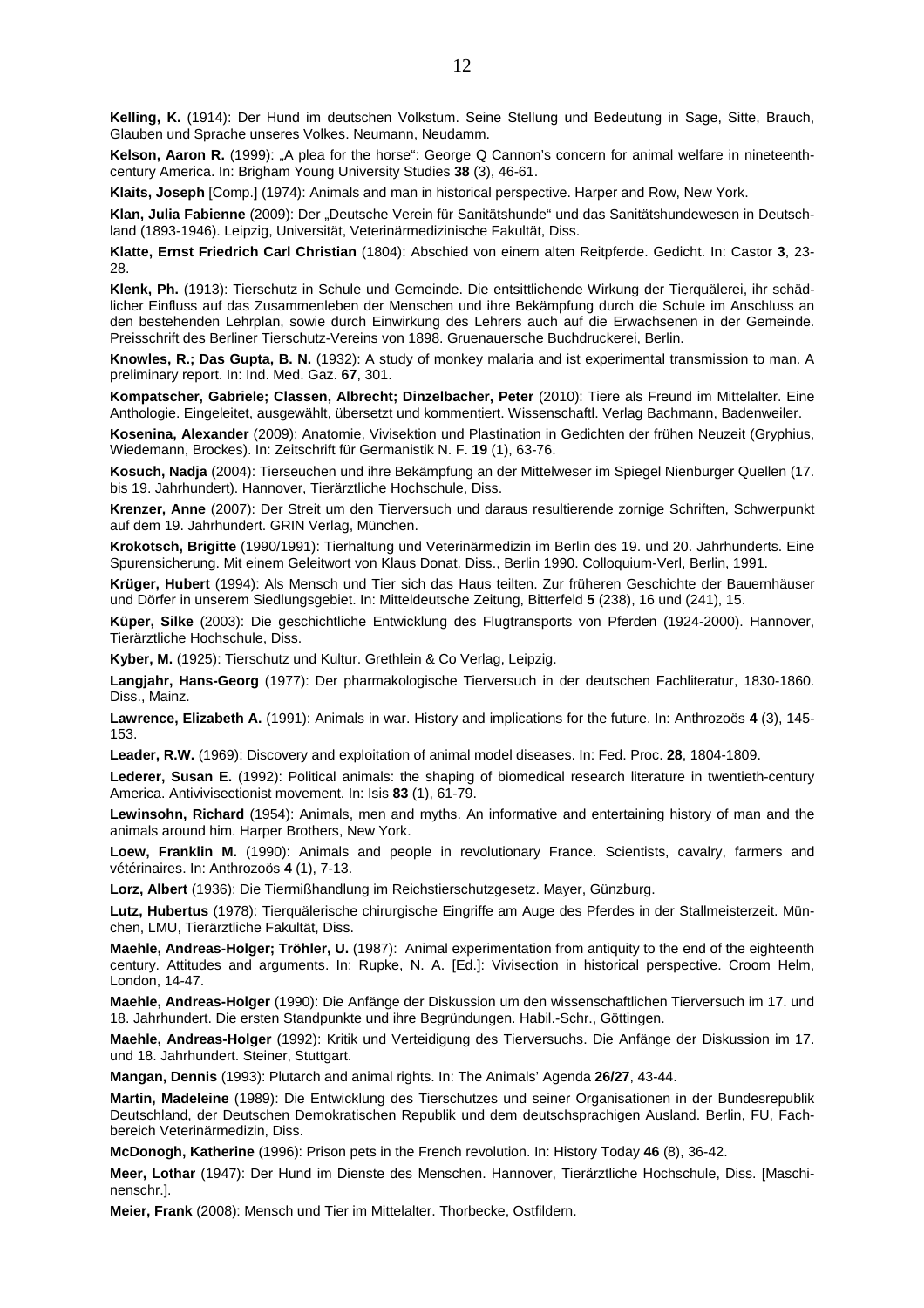**Messent, Peter R.; Serpell, James A.** (1981): An historical and biological view of pet-owner bond. In: Fogle, Bruce [Ed.]: Interrelations between people and pets. Proceedings of the Symposium on the Human-Companion Animal Bond, Longdon, Staffordshire, England, 1980. Charles C. Thomas, Springfield, Ill., 5-22.

Meyer, Helmut (1988/89): 10,000 Jahre "Schwein gehabt". Skizzen zur Mensch-Tier-Beziehung. In: Vorträge zum Thema Mensch und Tier **7**, 34-55.

**Meyer, Maria** (2008): Untersuchung des Einflusses der Mensch-Hund-Beziehung nach Roberto Marchesini auf das Verhalten des Hundes. Hannover, Tierärztliche Hochschule, Diss.

**Moekel, Paula** (1919): Mein Hund Rolf. Ein rechnender und buchstabierender Airedale-Terrier. 2., unveränd. Aufl., Lutz, Stuttgart.

**Morris, S. Cripwell** (1991): Edward Jenner. [Ohne Verlags- und Ortsangaben]. ISBN: 0-7502-0167-3.

**Mühlen, W. von und zu** (1938): Der Schutz des Tieres im geltenden Recht unter Berücksichtigung seiner geschichtlichen Entwicklung. [Ohne Verlagsangabe], Köln.

**Müller-Karpe, Hermann** [Hg.] (1983): Zur frühen Mensch-Tier-Symbiose. Beck, München.

**Münch, Paul; Walz, Rainer** [Hgg.] (1998): Tiere und Menschen. Geschichte und Aktualität eines prekären Verhältnisses. Schöningh, Paderborn. [Rezension siehe **Schäffer, Johann** (1998)].

**Münch, Paul** (1999): Verwandschaft oder Differenz? Zur Theorie des Mensch/Tier-Verhältnisses im 17. Jahrhundert. In: Lehmann, Hartmut; Trepp, Anne-Charlott [Hgg.]: Im Zeichen der Krise. Religiosität im Europa des 17. Jahrhunderts. Vandenhoeck & Ruprecht, Göttingen, 517-535.

**Naumann, Johan Georg** (1833/34): Friedrich II. Leibpferd Condé. In: Ztg. Pferdeliebhaber **9**, 230-232.

**Neff, Roland** (1989): Der Streit um den wissenschaftlichen Tierversuch in der Schweiz des 19. Jahrhunderts. Schwabe, Basel.

**Numan, Alexander** (1840): Die Ansteckbarkeit des Rotzes der Pferde auf den Menschen, durch Wahrnehmungen näher bestätigt. Übersetzt aus d. Holländischen von Ignatz Josef Ellerbrock. In: Zschr. ges. Thierhk. Viehzucht **7**, 160-165. [Originaltitel nicht genannt].

**Paffrath, Johannes** (ca. 1891): Der Tierversuch in der Medizin, und was bringt es ein? Ein offenes Wort an Prof. Max Flesch. Verl. d. Weltbundes zum Schutz der Tiere, Berlin.

**Ploss, Heinrich** (1871): Aufzucht von Schweinen und Hunden durch Frauenmilch. In: Archiv für Anthropologie **5**, 220.

**Pöppinghege, Rainer Christof** [Hg.] (2009): Tiere im Krieg, von der Antike bis zur Gegenwart. Ferdinand Schöningh, Paderborn.

**Price, Alvin A.** (1978): An implication of the history of veterinary medicine in Texas: man and his animals are inseparable. In: McCullough, L. B. [Ed.]: Implications of History and Ethics to Medicine. Texas Univ. Press, College Station, Tex., 28-37.

**Putnam, P.** (1979): Love in the lead: the fifty-year miracle of The Seeing Eye Dog. Putnam, New York

**Rademacher, N. Leonhard Friedrich** (1844): Wahrscheinliche Uebertragung der Räudekrankheit vom Rindvieh auf Menschen. In: Mag. ges. Thierhk. **10**, 112-113.

**Radke, A. G.** (1942): Tierschutz von A – Z. Ein Hand- und Arbeitsbuch für Tierschützer, Polizeibeamte, Erzieher, Landwirte, Tierpfleger, Tierwärter sowie Behörden. Breidenstein Verlag, Frankfurt a. M.

**Razzell, Peter** (1980): Edward Jenner's cowpox vaccine. 2nd ed., Firle, Sussex.

**Renger, Julika** (2009): Gesellschaftliche Debatten um die wirtschaftliche und psychosoziale Nutzung des Hundes von 1870-1945 in Deutschland. Berlin, FU, Fachbereich Veterinärmedizin, Diss.

**Richardson**, - (1844): Woher haben wir das Pferd erhalten und von wem wurde es gezähmt und an Sattel und Zeug gewöhnt. Aus dem Englischen [Übersetzer nicht genannt]. In: Sporting-Almanach **1**, 134-144. [Originaltitel nicht genannt].

**Rieck, Wilhelm** (1931): Zur Geschichte der Tierhospitäler. In: Veterinärhistorische Mitteilungen **11** (8), 33-34.

**Rieck, Wilhelm** (1936): Haustieraufzucht mit Frauenmilch. In: Veterinärhistorische Mitteilungen **16** (6), 43-44.

**Riethe, Peter** (2012): Referenzbeziehungen zwischen Mensch und Tier bei Hildegard von Bingen. Ausgewählte Kapitel aus dem "Buch von den Tieren", dem Liber VII – De animalibus – im Liber simplicis medicinae. In: Sudhoffs Archiv **96** (1), 39-63.

**Robertson, Sharon Short** (1987/1995): Mediaval acculturation, man-animal relationship in Germanic middle ages. Diss. Michigan, 1987. UMI Dissertation services, Ann Arbor, 1995.

**Rojahn, A.** (1993): Entstehung und Entwicklung des Tierschutzgesetzes. In: Deutsche Tierärztliche Wochenschrift **100** (2), 43-47.

**Rommel, W.** (1983): Die Entwicklung der Hippotherapie. In: Kuratorium für Therapeutisches Reiten, Dillenburg [Hg.]: Therapeutisches Reiten. 4. Internationaler Kongress theapeutisches Reiten, Hamburg, 26.-29. Aug. 1982. Kuratorium für Therapeutisches Reiten, Dillenburg, 156-165.

**Rowan, Andrew** (1989): The development of animal protection movement. In: Journal of NIH Research **1**, 97- 100.

**Rupke, Nicolaas A.** [Ed.] (1987): Vivisection in historical perspective. Croom Helm, London.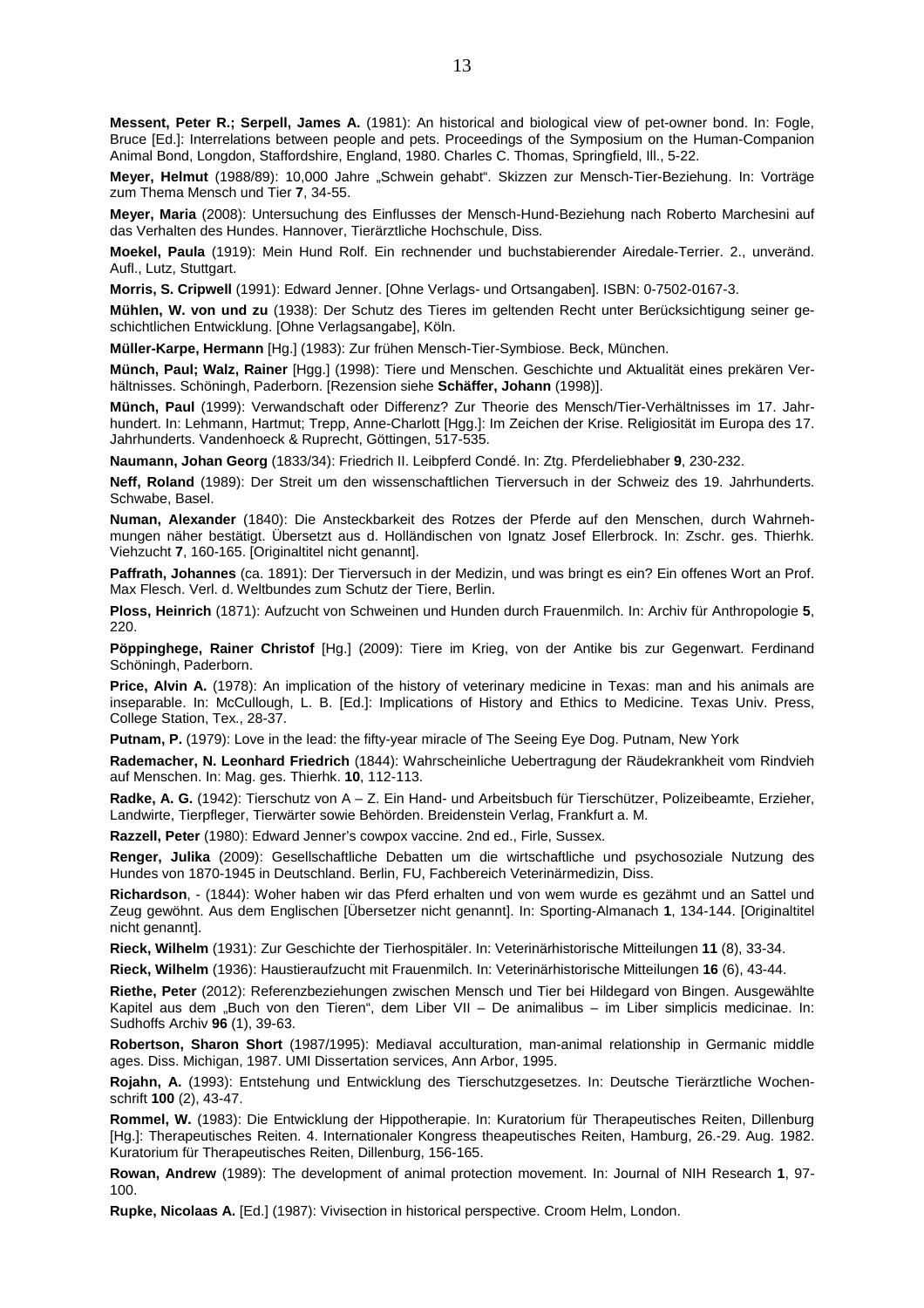**Rybot, Doris** (1972): It began before Noah. Michael Joseph Ltd., London.

**Sauer, Hildegund** (1983): Über die Geschichte der Mensch-Tier-Beziehung und die historische Entwicklung des Tierschutzes in Deutschland. Gießen, JLU, Fachbereich Veterinärmedizin, Diss.

**Sax, B.** (2000): Animals in the Third Reich. Pets, scapegoats and the holocaust. The Continuum International Publishing Group, New York.

**Schäffer, Johann** (1993): Das wußten schon die alten Römer – Betreuung der Muttertiere in der Antike. In: Berl. Münch. Tierärztl. Wschr. **106** (9), 309-312.

**Schäffer, Johann** (1993): Tierschutz und Antischächtbewegung. Gastvortrag im Veterinärmedizinhistorischen Seminar. In: TiHo-Anzeiger **22** (6), 87.

**Schäffer, Johann** [Hg.] (1998): Veterinärmedizin im Dritten Reich. Tagung, Hannover, 14.-15. November 1997. Deutsche Veterinärmedizinische Gesellschaft e.V., Fachgruppe "Geschichte der Veterinärmedizin". DVG, Gießen.

**Schäffer, Johann** (1998): Rezension zu: Paul Münch, Rainer Walz [Hgg.]: Tiere und Menschen. Geschichte und Aktualität eines prekären Verhältnisses. Schöningh Verlag, Paderborn 1998. In: Deutsche Tierärztliche Wochenschrift **105** (12), 474.

**Schäffer, Johann** [Ed.] (1999): Domestication of animals, interactions between veterinary and medical sciences, free communications. Report of the 30<sup>th</sup> Congress of the World Association for the History of Veterinary Medicine and the 6<sup>th</sup> Conference of the Historical Division / Fachgruppe Geschichte der Veterinärmedizin of the Deutsche Veterinärmedizinische Gesellschaft, München, 9th-12th Sept. 1998. DVG, Gießen.

**Schäffer, Johann** (2001): Rezension zu: Heike Baranzke; Franz-Theo Gottwald; Hans Werner Ingensiep [Hgg.]: Leben – Töten – Essen: anthropologische Dimensionen. Edition Universitas, Hirzel Verlag, Stuttgart, 2000. In: Deutsche Tierärztliche Wochenschrift **108** (3), 104.

**Schäffer, Johann** (2009): Tierschutz und Nutztierethologie – eine historische Spurensuche. In: Deutsche Veterinärmedizinische Gesellschaft / Fachgruppe Angewandte Ethologie [Hg.]: Ethologie und Tierschutz, 11. Fachtagung zu Fragen von Verhaltenskunde, Tierhaltung und Tierschutz, München, 23.-25.04.2009. DVG Service, Gießen, 5-6.

**Scherr, Ludwig** (1978): Tierquälerische chirurgische Eingriffe an Stirn, Ohr, Hinterhaupt und Nase des Pferdes in der Stallmeisterzeit. München, LMU, Tierärztl. Fakultät, Diss.

**Schnitzspahn, Karen L.** (1995): An album of animal companions. A collection of turn-of-the-century photographs and ephemera. Coast and Pines Press, Red Bank, N. J.

**Schulze-Kökelsum, Franz** (1945): Der Hund als Seuchenträger. Hannover, Tierärztliche Hochschule, Diss.

**Schultze, W.** (1923): Therapeutische Tierquälerei in früherer Zeit. Tierärztliche Hochschule Dresden / Leipzig, Univ., Med. Fak., Diss. [Auszug].

**Schumacher, Meinolf** (2003): Ärzte mit der Zunge. Leckende Hunde in der europäischen Literatur. Von der patristischen Exegese des Lazarus-Gleichnisses (Lk. 16) bis zum ´Romanzero´ Heinrich Heines. Aisthesis Verlag, Bielefeld.

**Schuster, Theo** (2001): Bösselkatrien heet mien Swien. Das Tier in der ostfriesischen Kulturgeschichte und Sprache. Schuster, Leer.

**Schwabe, C. W.** (1978): Cattle, priests and progress in medicine. Univ. of Minnesota Press, Minneapolis.

**Schwabe, C. W.; Makuet, Kuojok I.** (1981): Practices and beliefs on the traditional Dinka healer in relation to provision of modern medical and veterinary services for the southern Sudan. In: Human Organ **40**, 231-238.

**Schweiger, Klaus-Peter** (1993): "Alter Wein in neuen Schläuchen". Der Streit um den wissenschaftlichen Tierversuch in Deutschland 1900-1935. Diss., Göttingen.

**Scott, J.P.** (1968): Evolution and domestication of the dog. In: Dubzhansky, T. H. [Ed.]: Evolutionary biology, Appleton-Century-Crofts, New York, 244-274.

**Seide, A.** (1996): Entwicklung der Versuchstierkunde in Deutschland. Hannover, Tierärztliche Hochschule, Diss.

**Spinage, Clive Alfred** (2003): Cattle plague, a history. Kluwer, New York.

**Staatsarchiv Luzern** (1856-1861) AKT 34 / 76 A Einzelne: Maul- und Klauenseuche. Teils Blasenseuche, 1856- 1861, Archiveinheit. Online Archivkatalog des Staatsarchivs Luzern.

**Staatsarchiv Luzern** (1884-1885) AKT 34 / 77 A Einzelne: Maul- und Klauenseuche. Teils Blasenseuche, 1884- 1885, Archiveinheit. Online Archivkatalog des Staatsarchivs Luzern.

Steinfeld, Andrea (2002): "Kampfhunde". Geschichte, Einsatz, Haltungsprobleme von "Bull-Rassen". Eine Literaturstudie. Hannover, Tierärztliche Hochschule, Diss.

**Swabe, Joanna** (1999): Animals, disease and human society: human-animal relation and the rise of veterinary medicine. Routledge, London.

Tansey, E. M. (1998): "The Queen has been dreadfully shocked". Aspects of teaching experimental physiology using animals in Britain, 1876-1986. In: American Journal of Physiology **274** (6 Pt 2), 18-26.

**Ten Bensel, Robert W.** (1983): Historical perspectives of human values for animals and vulnerable people. In: Anderson, Robert K.; Hart, Benjamin L.; Hart, Lynette A. [Eds.]: The pet connection. Its influence on our health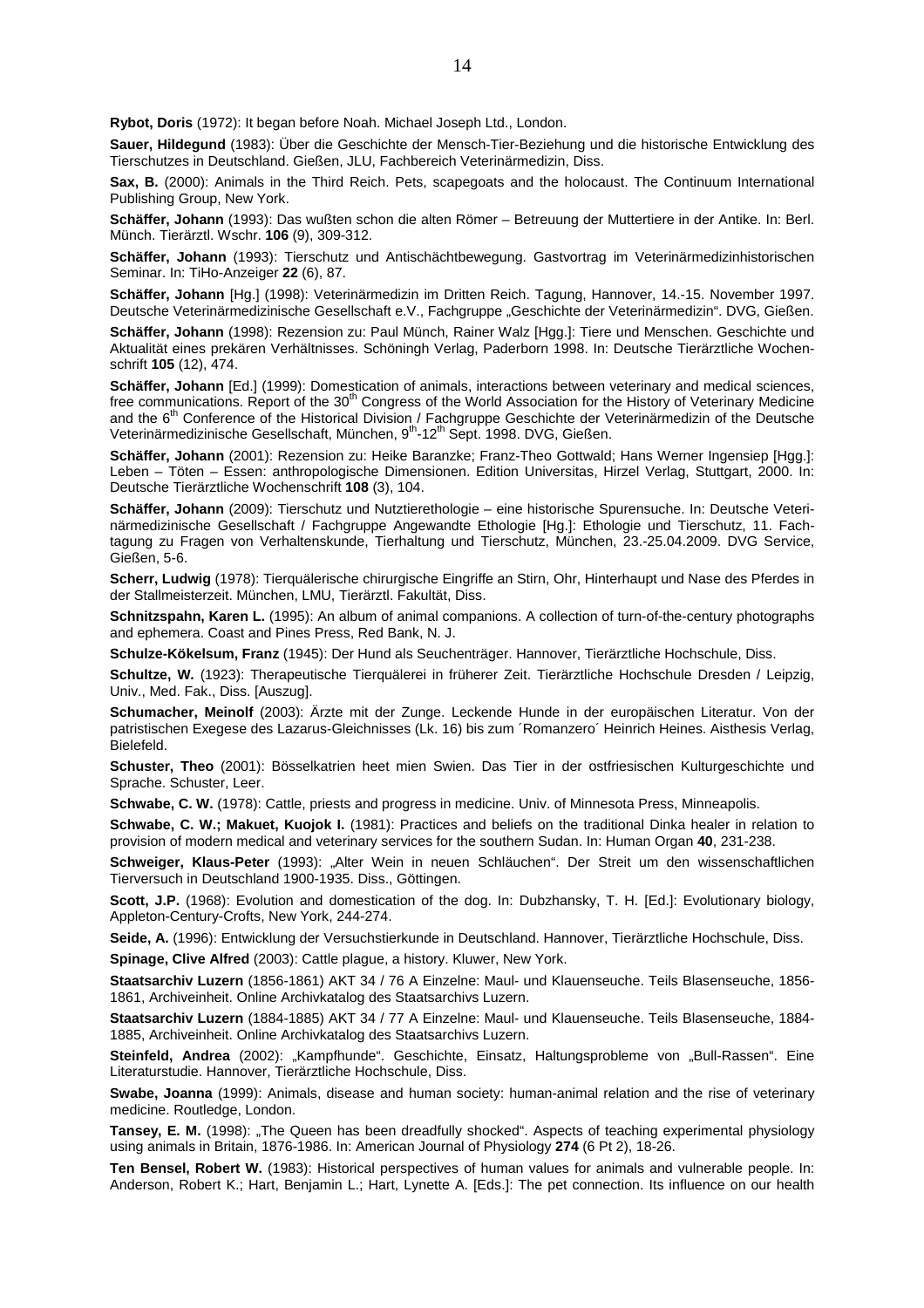and quality of life. Proceedings of Conferences on the Human-Animal Bond, University of Minnesota, June 13- 14,1983, and University of California-Irvine, June 17-18,1983. Globe Publ. Co., South St. Paul, 2-14.

**Tierschutzverein München** [Hg.] (1943): 100 Jahre Tierschutz. Tierschutzverein München und Umgebung. Haagsche Druckerei, Den Haag.

**Tröhler, U.** (1985): Die Geschichte des wissenschaftlichen Tierversuchs, seiner Begründung und Bekämpfung. In: Ullrich, K. J.; Creutzfeldt, O. D. [Hgg.]: Gesundheit und Tierschutz. Econ, Düsseldorf, 47-81.

**Troßbach, Werner** (1997): Von Bauern und Öchslein. Anmerkungen zum Mensch-Tier-Verhältnis im 18. Jahrhundert. Zugleich ein Versuch über die Grenzen des Verstehens (und des Verstanden-sein-Wollens). In: Lubinski, Axel [Hg.]: Historie und Eigen-Sinn. Festschrift für Jan Peters zum 65. Geburtstag. Böhlau, Weimar, 361-377.

**Ullrich, Friedrich** (1919): Die Anatomische und vivisektorische Technik des Galenos. Diss. Leipzig.

**Viborg, Erik Nissen** (1802): Beweis, dass die Blattern eine den Menschen und Thieren gemeine Krankheit sind, begündet durch Versuche auf der Königl. Dänischen Veterinärschule. In: Samml. Abh. Thierärzte **3**, 165-174.

**Vogelsang, Ingmar** (2006): Die Tierzucht in der Zeit der Weimarer Republik und des Nationalsozialismus – eine Dokumentation anhand ausgewählter veterinärmedizinischer Fachperiodika. Hannover, Tierärztliche Hochschule, Diss.

**Völker-Carpin, R.** (1966): Rudolf Virchow und die Veterinärmedizin. In: Verh. XX. Internat. Kongr. Gesch. Med. 588-595.

**Waddington, Keir** (2006): The bovine scourge. Meet, tuberculosis and public health, 1850-1914. Boydell, Woodbridge.

**Wagner, Katalyn** (2004): Der Tierschutzgedanke und das Bild des Pferdes bei Johann Gottfried Prizelius (1736- 1784) und seinen Zeitgenossen. Hannover, Tierärztliche Hochschule, Diss.

**Warbasse, J. P.** (1910): The conquest of disease through animal experimentation. D. Appleton & Co., New York.

**Wasik, Bill; Murphy, Monika** (2012): Rabid, a cultural history of the world's most diabolic virus. Viking, New York.

**Waurig, Nicole** (2008): Tiergestützte Therapien - Geschichte und Nutzen der heilenden Beziehung zwischen Menschen und Tieren. Die Besonderheit der Mensch-Pferd-Beziehung und der Einsatz des Pferdes in Pädagogik, Psychologie, Medizin und Sport. eBook.

**Weidenkeller, Johann Jakob** (1819): Vom Rotze der Pferde hinsichtlich der Gefahr der ungleichformigen Ansteckung auf den Menschen. In: Wochenbl. Viehzucht **2**, 53-56 u. 69-70.

**Wilkinson, Lise** (1992): Animals and disease. An introduction to the history of comparative medicine. Cambridge Univ. Press, Cambridge.

**Willige, H. G.** (1939): Hundert Jahre Tierschutz in Dresden. Ostwald Verlag, Dresden-Löbtau.

**Wolf, E.** (2001): Verehrt - verflucht - verwertet. Die Bedeutung der Tiere für die menschliche Gesundheit. Ausstellungsdokumentation. Medizinhistorisches Institut und Museum der Universität Zürich.

Wolf, Katja H. (2009): "Wir sind einander so vertraut": Die Sentimentalisierung der Beziehung zum Rassehund im neunzehnten und frühen zwanzigsten Jahrhundert. Diss., Wien.

**Wötzel, E. M.** (1938): Schopenhauer, der erste philosophische Vertreter des Tierschutzes. In: Berl. Tierärztl. Wschr. Jg. **1938** (4), 55-56. (cf Reichs-Tierschutzblatt 1937, Nr. **4**, 51-53).

**Zeitschrift** (1924-1936): Mensch und Hund. Das Blatt des Hundeschutzes. Berlin, Mensch und Tier. Aufgegangen in: Hundewelt. Minerva-Verlag, Mönchengladbach.

**Zeitschrift** (1926-1931): Der Jäger und sein Hund. Gersbach & Sohn, Berlin.

**Zerbel, M.** (1993): Tierschutz im Kaiserreich. Ein Beitrag zur Geschichte des Vereinswesens. Lang Verlag, Frankfurt a. M.

#### **Nahrung / Ernährung**

**Aczel, J.A.** (1965): Effect of animal disease on human food supply. In: Vet. Rec. **79**, 596-598.

**Deppe, H. C.** (1997): Das Rind – verehrt, verspeist, verachtet. Hauschild Verlag, Bremen.

**Fisher, Maxine P.** (1983): Of pigs and dogs: pets as produce in three societies: New Guinea, Australia and Polynesia. In: Katcher, Aaron H.; Beck, Alan M. [Eds.]: New perspectives on our lives with companion animals. Proceedings of the International Conference on the Human-Companion Animal Bond, University of Pennsylvania, Oct. 5-7.1983. University of Pennsylvania Press, Philadelphia, 132-137.

**Food and Agriculture Organization of the United Nations, Rome** (2011): Challenges of animal health information systems and surveillance for animal diseases and zoonoses. FAO Animal Production and Health Proceedings **14**.

**George, Ines** (2010): Tiermedizin für Milcherzeuger. In: Der Praktische Tierarzt, Sonderheft **4**.

**Harlan, J. R.** (1976): The plants and animals that nourish man. In: Scientif. Am. **235**, 88-97.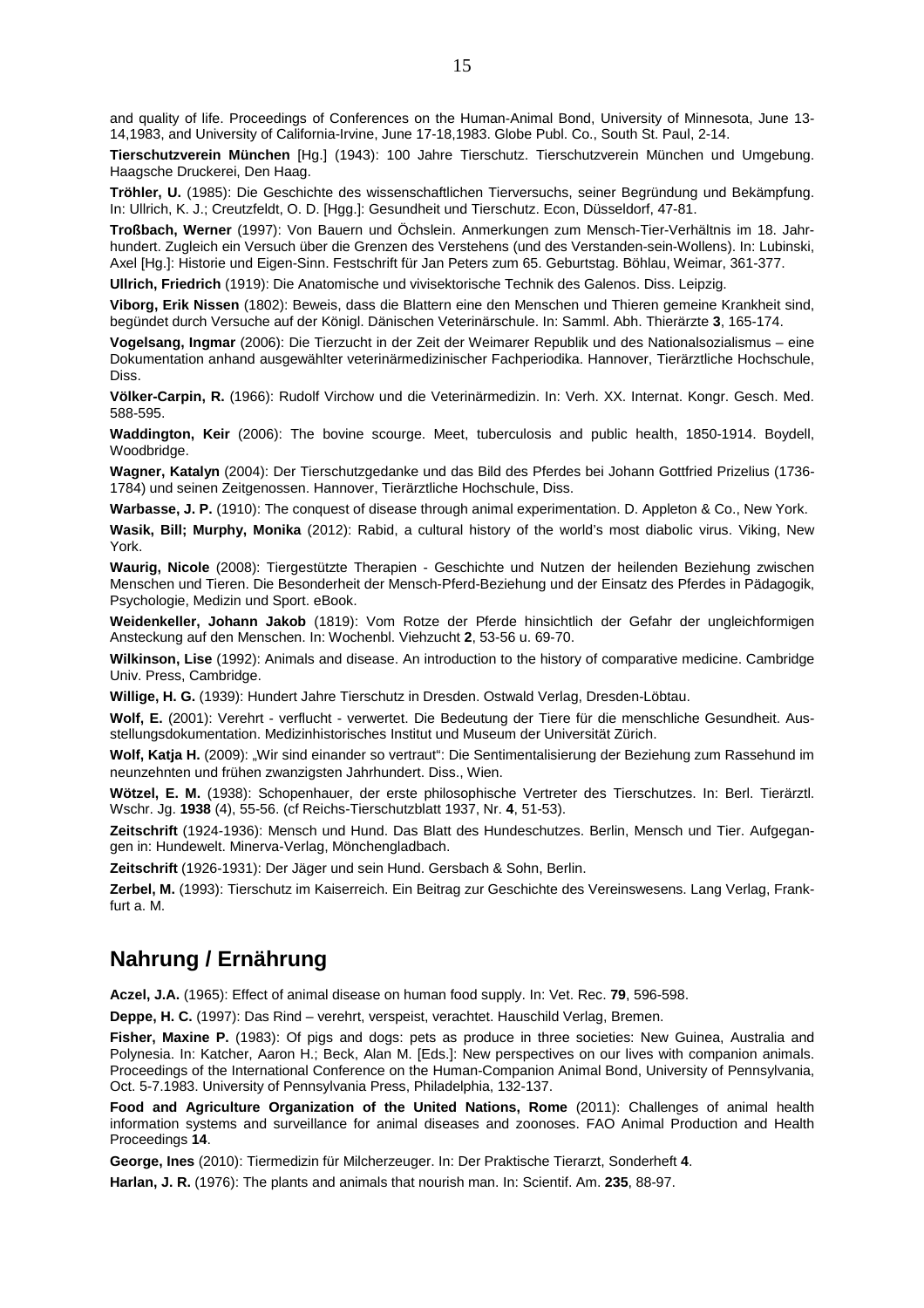**Institut für Angewandte Tierhygiene, Eberswalde-Finow** (1987): Sicherung von Eutergesundheit und Rohmilchqualität, 5. Symposium. Gemeinschaftsveranstaltung der Wissenschaftlichen Gesellschaft für Veterinärmedizin der DDR, Arbeitskreis Eutergesundheit und Rohmilchqualität ..., Frankfurt/Oder, 26.-27.02.1987. Schriftenreihe: Tierhygiene-Information, Sonderheft 65/19. Eberswalde-Finow.

**Ivemeyer, Silvia** (2011): Einfluss der Mensch-Tier-Beziehung auf die Eutergesundheit von Milchkühen. Diss., Kassel.

**Krause, Denis O.; Hendrick, Stephen** [Eds.] (2011): Zoonotic pathogens in food chain. CABI, Wallingford, Oxfordshire.

**Lange, Christiane** (2009): Untersuchung zur Haltung von Koi (Cyprinus carpio) in Gartenteichen, der Mensch-Koi-Beziehung und deren Einfluss auf die Fischgesundheit. Hannover, Tierärztliche Hochschule, Diss.

**Lengerken, H. von; Lengerken, E. von** (1955): Ur, Hausrind und Mensch. Deutsche Akad. Landwirt.- Wissensch., Berlin.

**Lombard, Michel; Dodet, Betty** (2007): First International Conference of the OIE Reference Laboratories and Collaborating Centres. Florianopolis, Brazil,  $3^{rd}$  –  $5^{th}$  December 2006. Proceedings of a conference organised by the World Organisation for Animal Health – OIE and the Federal Ministry of Agriculture, Brazil. Karger, Basel.

**Prange, Hartwig** [Hrsg.] (1975): Veterinärmedizin und industriemäßige Schweineproduktion. Fischer, Jena.

**Raubeck, Jasmin** (2007): Untersuchungen zur Mensch-Tier-Beziehung auf Jung- und Legehennenbetrieben mit Boden- oder Freilandhaltung. Diss, Wien.

**Sommerville, G. F.** (1965): Veterinary service and animal production. In: New Zealand Vet. J. **13**, 51-54.

**Steele, J.H.** (1962): Animal disease and human health. U.N. Food and Agricultural Organization, Rome, Freedom from Hunger Compaign Basic Study **3**.

**Universities Federation for Animal Welfare** (1987): Human slaughter of animals for food. Proceedings of the Symposium of UFAW, London, 18.9.86. UFAW, Potters Bar.

**Waiblinger, Susanne** (1996): Die Mensch-Tier-Beziehung bei der Laufstallhaltung von behornten Milchkühen. Fachgebiet Nutztierethologie und Artgemässe Tierhaltung, Univ. GH Kassel, Witzenhausen.

**Windschnurer, Ines** (2007): Reliabilität von Tests zur Erhebung der Tier-Mensch-Beziehung von Milchkühen und Masttieren in Laufställen unter Praxisbedingungen. Diss., Wien.

#### **Nutzobjekt**

**Boivin, X.; Le Neindre, P.; Chupin, J. M.** (1992): Establishment of cattle-human relationships. In: Applied Animal Behaviour Science **32** (4), 325-335.

**Duncanson, Graham R.** (2010): Veterinary treatment for working equines. CABI, Wallingford.

**English, Peter Bernard** (1967): Animals in the service of man. University of Queensland Press, St. Lucia, Brisbane.

**Gross, Alice** (1984): Der brauchbare Jagdhund. Neu bearbeitet von Heinrich Uhde. 5. Aufl., Landbuch-Verlag, Hannover.

**Hahn, E.** (1896): Die Haustiere und ihre Beziehung zur Wirtschaft des Menschen. Ohne Verlagsangabe, Leipzig..

**Hemsworth, P.H.; Barnett, J.L.; Coleman, C.J.** (1993): The human-animal relationship in agriculture and its consequences for the animal. In: Animal Welfare **2** (1), 33-51.

**Henderson, William M.** (1981): Man's use of animals. Univ. of Wales Pr., Cardiff.

**Kiley-Worthington, Marthe** (1990): Animals in circuses and zoos. Chiron's world. Little Eco-Farm Publ., Harlow, Essex.

**Küpfer, R.** (1992): Der Führhund im Leben blinder Menschen, Erfahrungen, Erkenntnisse, Erwägungen. In: Rehabilitation **31** (1), 1-10.

**Lazar, Virginia** (1989): 10.000 dogs at work. They mean life, independence and comfort to their masters. In: Pet Veterinarians **1** (2), 40-42.

**Ochsenbein, Urs** (1979): Der neue Weg der Hundeausbildung. Vom gehorsamen Begleiter bis zum Dienst- und Rettungshund. A. Müller, Rüschlikon-Zürich.

**Petzl, K.-G.** (2005): Kämpfen oder sterben! Hunde in Krieg und Frieden. Selbstverlag, Wien.

**Pryor, Karen; Lindbergh, Jon; Lindbergh, Scott et al.** (1990): A dolphin-human fishing kooperative in Brazil. In: Marine Mammal Science **6** (1), 77-82.

**Riederle, Georg** (1991): Der Blindenführhund. Hilfsmittel mit Seele. Reha-Verlag, Bonn.

**Skipiol, Annette** (2010): Die Mensch-Nutztier-Beziehung. Dimensionen, Einflussfaktoren und Auswirkungen am Beispiel der Schweinehaltung in Hohenlohe. Diss., Hohenheim.

**Strasser, A.; Hochleithner, M.; Bubna-Littitz, H.** (1993): Zur Belastung von Gebrauchshunden bei der Suchtgiftsuche. In: Wiener Tierärztl. Monatsschr. **80** (1), 352-355.

**Zeeb, Klaus** (2001): Wie man Tiere im Circus ausbildet. Enke, Stuttgart.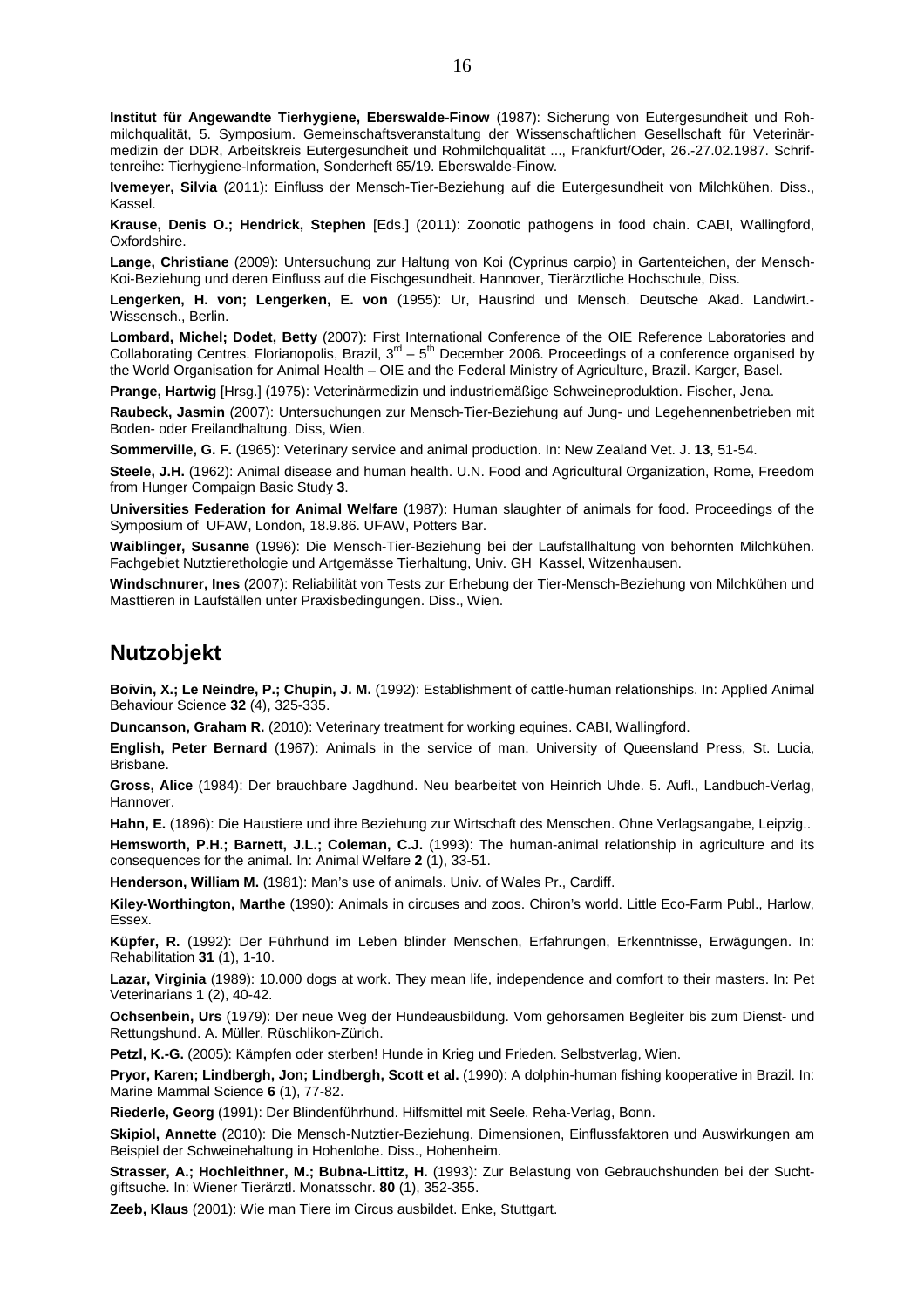#### **Probleme und Engagement:** Veterinärmediziner, Behörden und Organisationen; Verantwortung der Veterinärmediziner

Amanullah, S.; Ooman, S.; Datta, S. (2008): "Diogenes syndrome" revisited. In: German Journal of Psychiatry **12**, 38-44.

**American Veterinary Medical Association, Committee on the Human-Animal Bond** (1995): AVMA guidelines for responding to clients with special needs. In: Journal of the American Veterinary Medical Association **206** (7), 961-976.

**Anderson, R. K.** (1990): Unrealistic expectations lead to fracture of human-animal bond. In: DVM **21** (3), 64, 66.

**Anonymus** (1974): America's 600 million pets – center of controversy. In: U. S. News and World Report **77**, 49- 50.

**Antelyes, Jacob** (1981): When the pet animal dies. Attitudes and behavior of the veterinarian. In: Archives of the Foundation of Thanatology **9**, (2), 6.

**Antelyes, Jacob** (1990): Client relations when the animal dominates. In: Journal of the American Veterinary Medical Association **196** (4), 578-590.

**Arkow, Philip S.; Dow, Shelby** (1984): The ties that do not bind. A study of the human-animal bonds that fail. In: Anderson, Robert K.; Hart, Benjamin L.; Hart, Lynette A. [Eds.]: The pet connection. Its influence on our health and quality of life. Proceedings of Conferences on the Human-Animal Bond, University of Minnesota, June 13-14, 1983, and University of California-Irvine, June 17-18, 1983. Globe Publ. Co., South St. Paul, 348-354.

**Arluke, A.** (1990): Uneasiness among laboratory technicians. In: Lab Animals **19** (4), 20-39.

**Arluke, A.; Frost, R.; Steketee, G.; Patronek, G.; Luke, C.; Messener, E.; Nathanson, J.; Papizian, M.** (2002): Press reports of animal hoarding. In: Society and Animals **10** (2), 133-135.

**Baker, Edward; McCulloch, Michael J.** (1983): Allergy to pets. Problem for the allergist and the pet owner. In: Katcher, Aaron H.; Beck, Alan M. [Eds.]: New perspectives on our lives with companion animals. Proceedings of the International Conference on the Human-Companion Animal Bond, University of Pennsylvania, Oct. 5-7,1983. University of Pennsylvania Press, Philadelphia, 341-345.

**Beaver, Bonnie V.** (1991): The role of veterinary colleges in addressing the surplus dog and cat problem. In: Journal of the American Veterinary Medical Association **198** (7), 1241-1243.

**Berry, C.; Patronek, G. J.; Lockwood, R.** (2005): Long term outcomes in animal hoarding cases. In: Animal Law **11**, 167-194.

**Blackshaw, Judith** (1990): Human-animal bond. Unrealistic expectations lead to breaking of bond. In: Control and Therapy **155**, No. 2906, [not paginated].

**Bright, Michael** (1990): The Dolittle obsession. Robson, London.

**Bustad, Leo K.; Hines, Linda M.** (1981): A curriculum to promote greater understanding of the humancompanion-animal bond. In: Fogle, Bruce. [Ed.]: Interrelations between people and pets. Proceedings of the Symposium on the Human-Companion Animal Bond, Longdon, Staffordshire, England, 1980. Charles C. Thomas, Springfield, Ill., 241-267.

**Bustad, Leo K.; Hines, Linda M.; Leathers, Charles W.** (1981): The human-companion animal bond and the veterinarian. In: Veterinary Clinics of North America **11**, (4), 787-810.

**Bustad, Leo K.** (1981): Delta and the DVM. In: Veterinary News **2** (3), 7.

**Bustad, Leo K.** (1983): A week and a day on the Human-companion animal bond. In: People-Animals-Environment **1** (2), 4-5.

**Carpenter, Lee; Will, Loren A.** (1982): Companion animals. A new awareness. In: Iowa State University Veterinarian **44** (1), 36-39.

**Carter, Craig N.** (1990): Pet population control. Another decade without solutions? In: Journal of the American Veterinary Medical Association **197** (2), 192-195.

**Crenshaw, Mary Ann** (1994): Introducing the Delta Society service dogs of the year. In: InterAction **12** (4), 12-15.

**Deutscher Tierschutzbund e. V.** (2009): Animal hoarding – die Sucht, Tiere zu sammeln. Informationsbroschüre.

**Dunayer, Joan; Dunayer, Eric** (1990): The customized companion dog. Discussion of inherited defects due to canine breeding practices endorsed by American Kenneth Club. In: Animals' Agenda **10** (9), 12-14.

**Falbesaner, Ulrike** (1991): Probleme in der Heimtierhaltung. Auswertung von Leseanfragen an eine Tierzeitschrift. München, LMU, Tierärztliche Fakultät, Diss.

**Fox, Michael W.** (1975): The veterinarian: mercenary, Saint Francis or humanist? In: Journal of the American Veterinary Medical Association **166** (3), 276-279.

**Gerweck, G.** (1999): Sind wir Tierärzte wirklich die Anwälte der Tiere? In: Tierärztl. Umschau **54** (2), 101-104.

**Gross, W.** (2009): "Animal hoarding" – Beobachtungen aus sozial-psychologischer Sicht. In: Deutsche Tierärztliche Wochenschrift **116**, 84-89.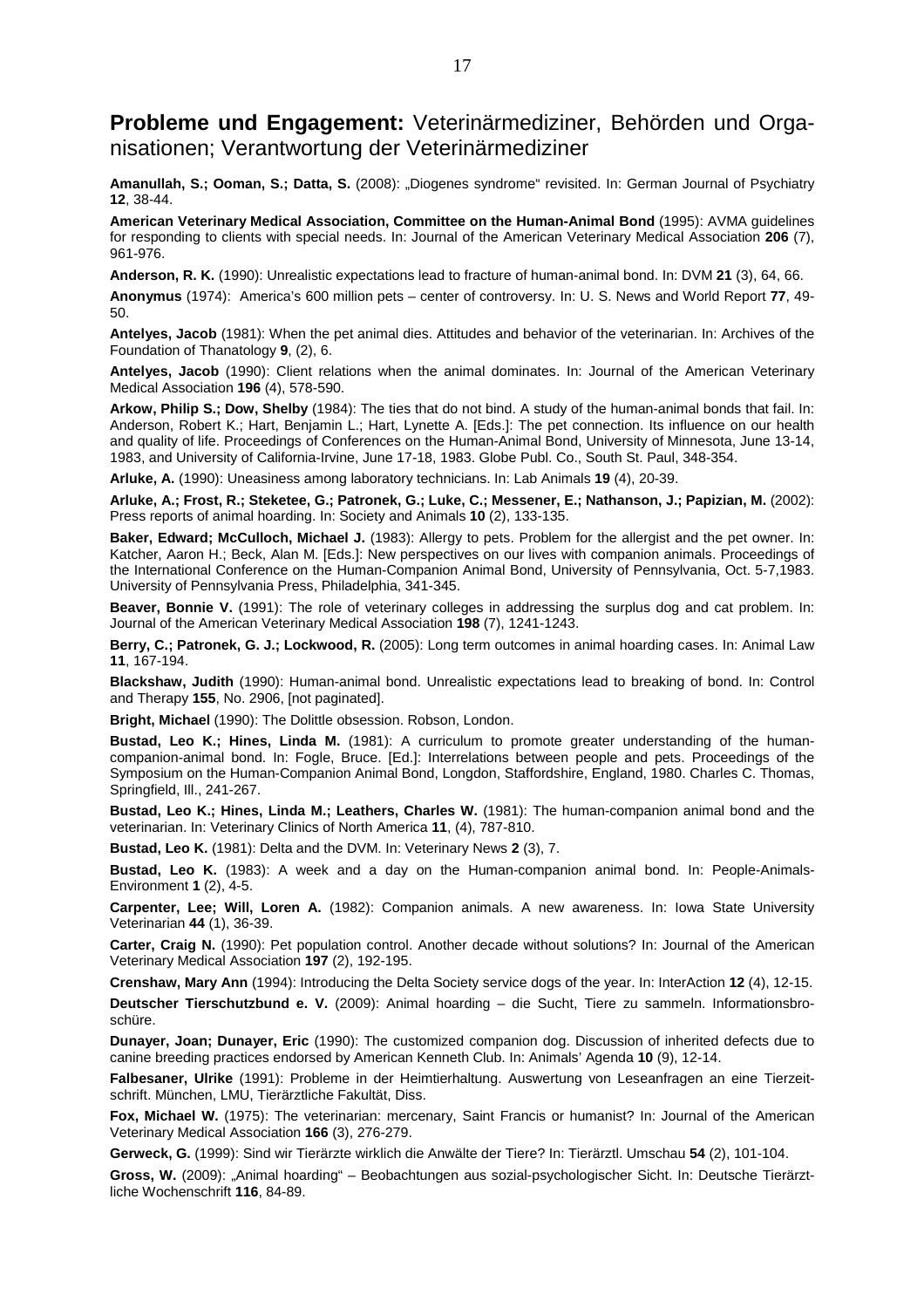**Heath, Sebastian E.; Hooks, Jean; Marshall, Kerri et al.** (1997): Participation of veterinarians in disaster management. In: Journal of the American Veterinary Medical Association **210** (3), 325-328.

**Heath, Sebastian E.; Hooks, Jean; Marshall, Kerri et al** (1997): An overview of disaster preparedness for veterinarians. In: Journal of the American Veterinary Medical Association **210** (3), 345-348.

**Heath, Sebastian E.; Hooks, Jean; Marshall, Kerri et al** (1997): Integration of veterinarians into the official response to disasters. In: Journal of the American Veterinary Medical Association **210** (3), 349-352.

**Holden, Constance** (1981): Human-animal relationship under scrutiny. In: Science, USA **214** (4519 sic), 418- 420.

**Hollmann, P.** (1989): Besonderheiten der Heimtiere in der Mensch-Haustier-Beziehung. [Über exotische Tiere als Heimtiere]. In: Tierärztl. Praxis **17** (1), 1-11.

**Hudson, W. G. B.; Gummow, B.** (1997): Perceptions of teenagers about the role of the veterinarian in practice. A cross-cultural study. In: Journal of the South African Veterinary Association **68** (2), 59-61.

**Jackson, R. A.** (1980): Animal welfare from three dimensions. [Der Aufsatz behandelt die Probleme, die durch unverantwortliche Tierhalter verursacht werden, aus der Sicht von: 1. Veterinärmedizinern, 2. Gesellschaft und 3. Tieraufsichtsinstitutionen]. In: California Veterinarian **9**, 23-24.

**Jones, Barbara A.; Beck, Alan M.** (1984): Unreported dogbite and attitudes toward dogs. In: Anderson, Robert K.; Hart, Benjamin L.; Hart, Lynette A. [Eds.]: The pet connection. Its influence on our health and quality of life. Proceedings of Conferences on the Human-Animal Bond, University of Minnesota, June 13-14, 1983, and University of California-Irvine, June 17-18, 1983. Globe Publ. Co., South St. Paul, 355-363.

**Kidd, Aline H.; Kidd, Robert M.; George, Carol C.** (1992): Successful and unsuccessful pet adoptions. In: Psychological Reports **70** (2), 547-561.

**Kidd, Aline H.; Kidd, Robert M.; George, Carol C.** (1992): Veterinarians and successful pet adoptions. In: Psychological Reports **71** (2), 551-557.

**Kuehn, B.** (2002): Animal hoarding: a public health problem veterinarians can take a lead role in solving. In: Journal of the American Veterinary Medical Association **221** (21), 1087-1089.

**Louisy, P.** (1979): Calgary update. In: Proceedings of the Second Canadian Symposium on Pets and Society, Vancouver, 30.05.-01.06.1979. Dr. Ballard's Pet Food Division, Standard Brands Food Co., Toronto, 165-178.

**MacKay, Clayton A.** (1993): Veterinary practitioners' role in pet overpopulation. In: Journal of the American Veterinary Medical Association **202** (6), 918-921.

**Manfredo, Michael J.** (1989): Human dimensions of wildlife management. In: Wildlife Society Bulletin **17** (4), 447- 449.

**McCrindle, Cheryl M. E.** (1991): The role of the veterinarian in the education and health of pre-school children. In: Journal of the South African Veterinary Association **62** (4), 176-181.

**McCrindle, Cheryl M. E.; Tice, G.; Mogajane, E. et al.** (1993): Human-animal interaction observations during a veterinary needs assessment in a rural village. In: Companion **10** (1), 2-6.

**McCulloch, William F.; McCulloch, Michael J.** (1981): The veterinarian and the human-companion animal bond. In: Veterinary Economics **22** (Sept.), 18-22.

**McCulloch, William F.** (1982): The human-companion animal bond: vital topic in veterinary education. In: California Veterinarian **36** (11), 29-32.

**McCulloch, William F. et al.** (1983): Teaching about the human-companion animal bond in a veterinary curriculum: people, process and content. In: Katcher, Aaron H.; Beck, Alan M. [Eds.]: New perspectives on our lives with companion animals. Proceedings of the International Conference on the Human-Companion Animal Bond, University of Pennsylvania, Oct. 5-7, 1983. University of Pennsylvania Press, Philadelphia, 489-499.

**Moore, Dennis** (1994): Dog bites. Palm Beach County Animal Care and Control Program, Statistics, 1986-1992. In: Anthrozoös **7** (1), 71-72.

**Müller, S.** (1980): Pets, people and health, Part 1. In: Health Visitor **53** (March), 89-90.

**Müller, S.** (1980): Pets, people and health, Part 2. In: Health Visitor **53** (April), 127-128.

**Odendaal, J. S. J.; Weyers, A.** (1990): Human companion-animal relationships in the veterinary consulting room. In: Journal of the South African Veterinary Association **61** (1), 14-23.

**Ofenberger, E.** (2008): Animal hoarding – Tierre sammeln. In: Amtstierärztlicher Dienst und Lebensmittelkontrolle **2**, 117-124.

**Olson, Patricia N.; Moulton, Carol; Nett, Terry M. et al.** (1991): Pet overpopulation: a challenge for companion animal veterinarians in the 1990s. In: Journal of the American Veterinary Medical Association **198** (7), 1151-1152.

**Ott, Randall S.** (1990): Veterinary services for animal use in the United States: a conflict of paradigms. In: Journal of the American Veterinary Medical Association **197** (9), 1134-1139.

**Otterstedt, Carola; Rosenberger, Michael** [Hgg.] (2009): Gefährten – Konkurrenten – Verwandte. Die Mensch-Tier-Beziehung im wissenschaftlichen Diskurs. Vandenhoeck & Ruprecht, Göttingen.

Patronek, G. (1999): Hoarding of animals. An under-recognized public health problem in a difficult-to-study population. In: Public Health Reports **114**, 81-87.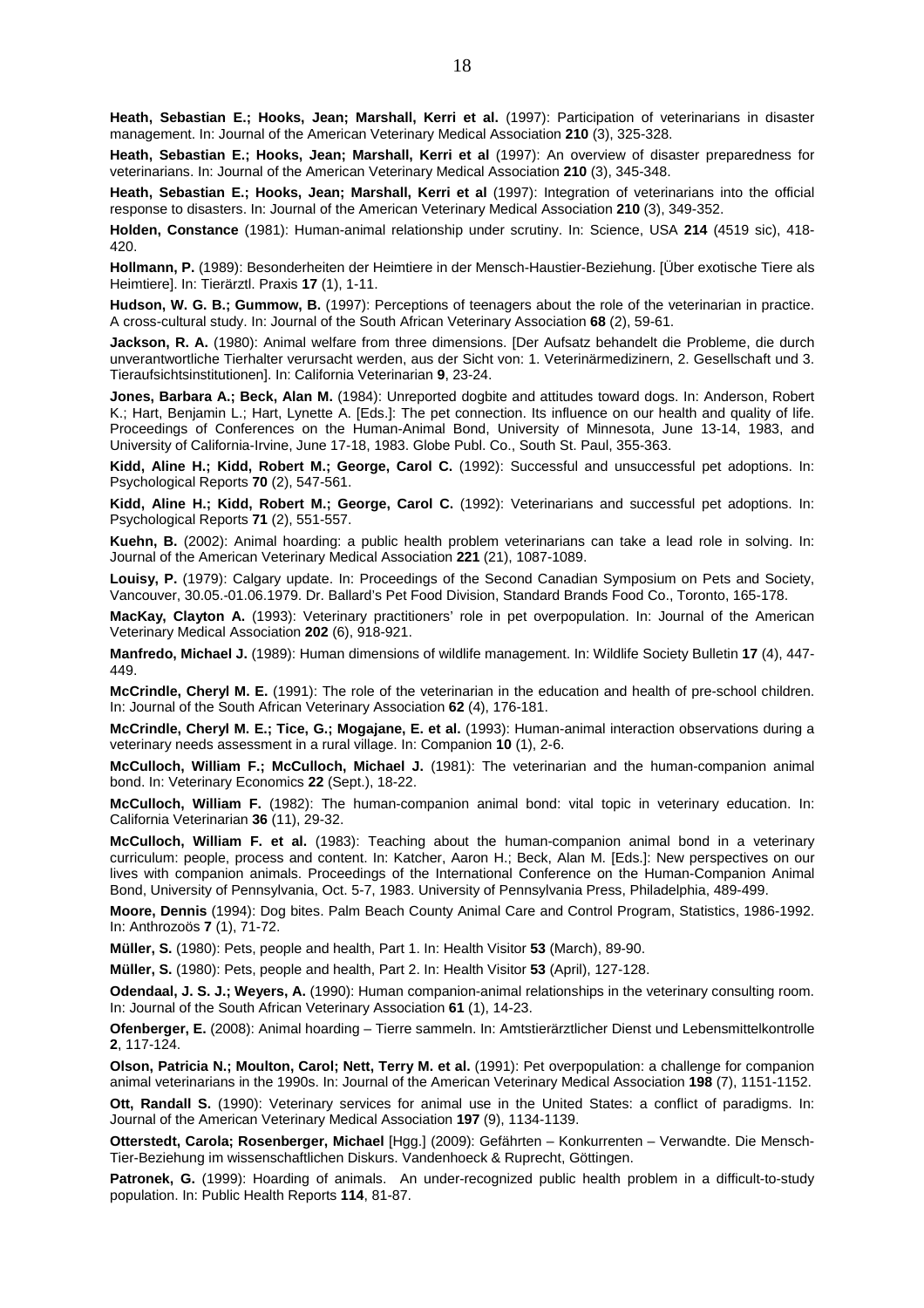**Podberscek, Anthony, L.; Blackshaw, Judith K.** (1990): Dog bites, why, when and where? In: Australian Veterinary Practitioner **20** (4), 182-187.

**Pollack, Ulrike** (2009): Die städtische Mensch-Tier-Beziehung. Ambivalenzen, Chancen und Risiken. Berlin, Technische Universität.

**Polsky, Richard H.** (1990): Should lebels be used to describe aggression? In: Bulletin on Companion Animal Behavior **5** (2), 8.

**Rynearson, E. K.** (1981): Pathological attachment between human and pet: the veterinarian's nightmare. In: Archives of the Foundation of Thanatology **9** (2), 16.

**Sanders, Clinton R.** (1994): Annoying owners. Routine interactions with problematic clients in a general practice. In: Qualitative Sociology **17** (2), 159-170.

**Schantz, Peter M.** (1990): Preventing potential health hazards incidental to the use of pets in therapy. In: Anthrozoös **4** (1), 14-23.

**Schwabe, C. W.** ( 1978): The holy cow, provider or parasite? A problem for humanists. In: South Human Rev. **13**, 251-278.

**Smith, Dale A.** (1989): Elephants and man, a big problem. In: Canadian Veterinary Journal **30** (10) 785-787.

**Sperlin, Tina Susanne** (2012): Animal Hoarding. Das krankhafte Sammeln von Tieren. Aktuelle Situation in Deutschland und Bedeutung für die Veterinärmedizin. Hannover, Tierärztliche Hochschule, Diss., DVG, Gießen.

**Strimple, Earl O.** (1991): The human-animal bond, a time for commitment. In: Journal of the American Veterinary Medical Association **199** (2), 206-208.

**Swabe, Joanna** (1995/96): Dieren als een natuurlijke hulpbron. Ambivalentie in de relatie tussen mens en dier, binnen en buitende veterinaire praktijk. In: Amsterdams Sociologisch Tijdschrift **23** (1), 12-37.

**Swabe, Joanna** (1996): Preserving emotional order. The display and management of emotion in veterinary interaction. URL: www.caliban.org/Jo/emotion.htm. [Ursprünglich auf Niederländisch. In: Psychologie en Maatscappij, **68** (3), 1994, 248-260].

**Tannenbaum, Jerrold** (1995): Veterinary ethics: animal welfare, client relations, competition and collegiality. 2nd ed. Mosby, St. Louis.

**Thomas, Hugh F.; Banks, Julia** (1990): A survey of dog bites in Thanet, Health Authority. In: Journal of the Royal Society of Health **110** (5), 173.

**Unshelm, J.; Rehm, N.; Heidenberger, E.** (1993): Zum Problem der Gefährlichkeit von Hunden. Eine Untersuchung von Vorfällen mit Hunden in einer Großstadt. In: Deutsche Tierärztl. Wochenschr. **100** (10), 383-388.

**Urner, Trevor** [Ed.] (1990): Veterinary notea for dog owners. Popular Dogs, London.

**Vaca-Guzman, M.; Arlike, A.** (2005): Normalizing passiv cruelty: the excurses and justifications of animal hoarders. In: Anthrozoös **18** (4), 338-357.

**Voith, Victoria L.** (1981): Understanding and coping with emotional clients. In: Modern Veterinary Practice **62** (5), 394-396.

**Walshaw, Sally Oblas** (1983): Perspectives on pets and people. In: The Animal Health Technician **4** (5), 257- 265.

**Wilczek, C.** (2009): Animal hoarding. Vollzug aus amtstierärztlicher Sicht. In: Deutsche Tierärztliche Wochenschrift **116**, 90-96.

**Winkler, William G.** (1977): Human deaths induced by dog bites. In: Public Health Reports **92** (5), 425-429.

**Wright, John D.** (1990): Reported cat bites in Dallas. Characteristics of the cats, the victims and the attack events. In: Public Health Reports **105** (4), 420-424.

Yoxall, A. (1981): Client problems as presented to the practicing veterinarian. In: Fogle, Bruce [Ed.]: Interrelations between people and pets. Proceedings of the Symposium on the Human-Companion Animal Bond, Longdon, Staffordshire, England, 1980. Charles C. Thomas, Springfield, Ill., 318-330.

#### **Romantische Darstellungen, Klassiker**

**Adamson, Joy** (1960; Übersetzung: 1970): Frei geboren. Eine Löwin in zwei Welten. Ein Bericht. Aus dem Engl. von: Elwenspoek, Wilm Wolfgang. 8. Aufl. Hoffmann und Campe, Hamburg. [Originaltitel: Born free. A Lioness of two worlds].

**Kipling, Rudyard** (1894; Übersetzung: 2010): Das Dschungelbuch. Aus dem Engl. von: Abel-Musgrave, Curt. Anaconda, Köln. [Originaltitel: The jungle book].

**Lofting, Hugh** (1920; Übersetzung: 2007): Doktor Dolittle und seine Tiere. Aus dem Engl. von: Haefs, Gisbert. Omnibus-Taschenbuchverl., München. [Originaltitel: The story of Doctor Dolittle].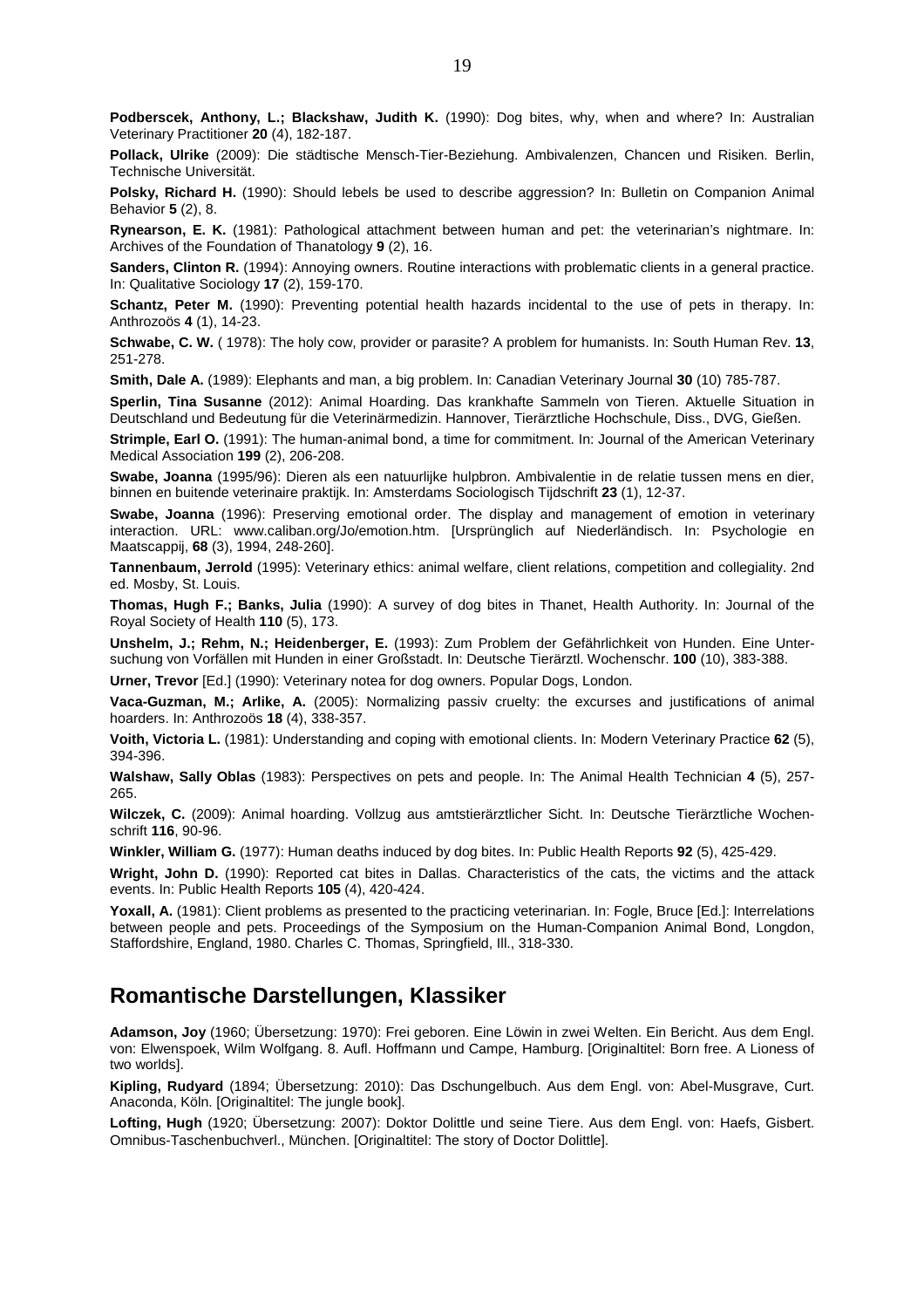#### **Tiergestützte Interventionen**

**Anderson, Robert K.; Fenderson, D. A.; Schuman, L. M. et al.** [Eds.] (1976): A description of the responsibilities of veterinarians as they relate directly to human health. Bureau of Health Manpower, Public Health Service, Washington, DC, U. S. Department of Health, Education and Welfare, Washington.

**Anderson, Robert K.; Hart, Benjamin L.; Hart, Lynette A**. [Eds.] (1984): The pet connection. Its influence on our health and quality of life. Proceedings of Conferences on the Human-Animal Bond, University of Minnesota, June 13-14,1983, and University of California-Irvine, June 17-18, 1983. Globe Publ. Co., South St. Paul, 2-14.

**Angier, Natalie** (1983): Some pet theories about health. In: Eastern Review, **Oct.**, 70-74.

**Anonymus** (1972): Pet prescription. A novel programm of the Minnesota Human Society. In: Journal of the American Veterinary Medical Association **161**, 971-972.

**Anonymus** (1979): Pet owners may have higher survival rate. According to a report delivered to the American Heart Association. In: ADRN Journal **29** (1), 183.

**Arehart-Treichel, Joan** (1982): Pets, the health benefits. In: Science News **121**, 220-223.

**Arkow, Phill.** (1981): Pet therapy. A study of the use of companion animals in selected therapies.  $3<sup>rd</sup>$  ed. The Human Society of the Pikes Peak Region, Colorado Springs.

**Arkow, Phill.** (1982): How to start a pet therapy programm. The Human Society of the Pikes Peak Region, Colorado Springs.

**Arkow, Phill.** [Ed.] (1984): Dynamic relationships in practice. Animals in the helping professions. [Publ. not mentioned], Alameda, Calif.

**Baky, John S.** [Ed.] (1980): Humans and animals. H. W. Wilson Co., New York.

**Baur, Anika** (2012): Die Mensch-Tier-Beziehung. Möglichkeiten und Ansatzpunkte für die soziale Arbeit. GRIN Verlag, München.

**Bayer Health Care, Leverkusen. Animal Health Division** (2009): Innovative Lösungen zum Wohl von Tier und Mensch. Bayer, Leverkusen.

**Beck, Alan; Katcher, Aaron** (1983): Between pets and people. The importance of animal companionship. G.P. Putnam's Sons, New York.

**Biewald, N.; Gottwald, A.** (1983): Verlaufsbeobachtungen bei mit Hippotherapie behandelten Jugendlichen mit Wirbelsäulenstörungen. In: Therapeutisches Reiten. 4. Internationaler Kongress theapeutisches Reiten, Hamburg, 26.-29. Aug. 1982. Kuratorium für Therapeutisches Reiten, Dillenburg, 307-318.

**Bowes, Lillian G.** (1991): Pet assisted therapy at an Edmonton auxiliary hospital. Master thesis, Univ. of Alberta.

**Breske, Sharon** (1993): Animal-assisted therapy, anything but a pet peeve. In: Advance for Physical Therapists **4** (39), 22-23.

**Brickel, Clark M.** (1979): The therapeutic roles of cat mascots with a hospital-based geriatric population. A staff survey. In: Gerontologist **19**, 368-372.

**Brickel, Clark M.** (1982): Pet-facilitated psychotherapy. A theoretical explanation via attention shifts. In: Psychological Reports **50** (1), 71-74.

**Brodie, J.D.** (1981): Health benefits from owning pet animals. In: Veterinary Record **109** (10), 197-199.

**Bustad, Leo K.** (1976): Pets for people therapy. In: Western Veterinarian **14**, 28-31.

**Bustad, Leo K.** (1979): The peripatetic dean. Profiling animals for therapy. In: Western Veterinarian **17** (1), 2.

**Bustad, Leo K.** (1980): Animals, aging and aged. Fifth Spink Lectures in Comparativ Medicine. University of Minnesota Press, Minneapolis.

**Bustad, Leo K.** (1980): The veterinarian and animal-facilitated therapy. In: Proceedings of the forty-seventh annual meeting of the American Animal Hospital Association. American Animal Hospital Association, Mishawaka, Indiana, 269-277.

**Cass, Jules** (1981): Pet-facilitated therapy in human care. In: Fogle, Bruce. [Ed.]: Interrelations between people and pets. Proceedings of the Symposium on the Human-Companion Animal Bond, Longdon, Staffordshire, England, 1980. Charles C. Thomas, Springfield, Ill., 124-145.

**Castledine, George** (1981): A pet may keep the doctor away. In: Nursing Mirror **153** (16), 15.

**Christy, D.W.** (1974): The impact of pets on children in placement. In: Nat. Hum. Rev., April. [Report not paginated].

**Cooper, J.E.** (1976): Pets in hospitals. In: Br. Med. J. **1**, 698-700.

**Corson, Samuel A.** (1974): My dog, the therapist. In: Newsweek **83**, 80.

**Corson, Samuel A.** (1974): Prescription for the mentally ill: a friendly dog. In: Journal of the American Medical Association **228** (10), 1216-1217.

**Corson, Samuel A. et al.** (1975): Pet-facilitated psychotherapy in a hospital setting. In: Current Psychiatric Therapies **15**, 277-286.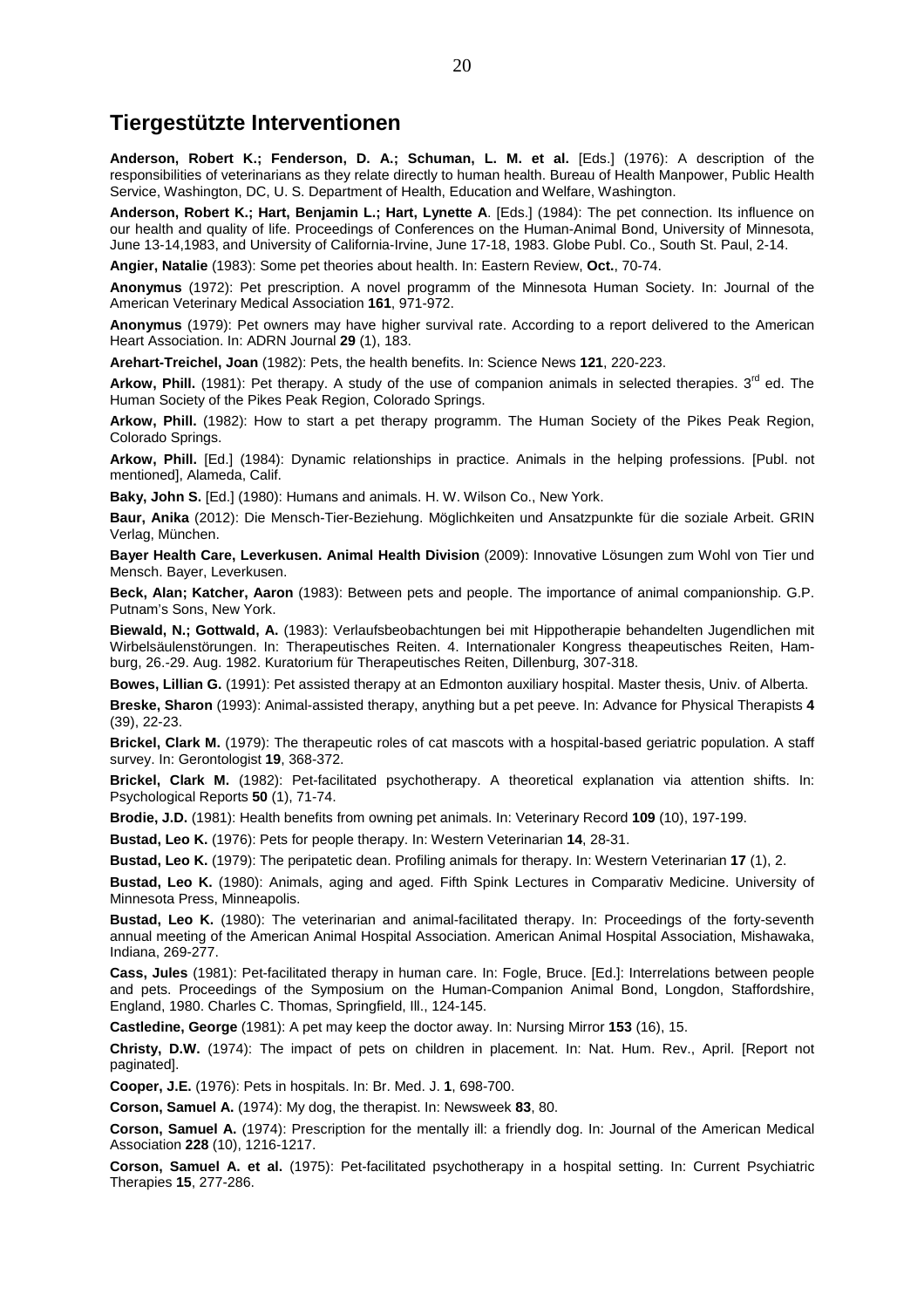**Corson, Samuel A.; Corson, Elisabeth O.; Gwynne, P. H.** (1975): Pet-facilitated psychotherapy. In: Anderson, R. S. [Ed.]: Pet animals and Society. Proceedings of the symposium of the British Small Animal Veterinary Association, London, Jan. 30-31, 1974. Bailliere Tindall, London, 19-36.

**Corson, Samuel A.; Corson, Elisabeth O.; Gwynne, P. H. et al.** (1977): Pet dogs as nonverbal communication links in hospital psychiatry. In: Comp. Psych. **18**, 61-72.

**Corson, Samuel A.; Corson, Elisabeth O.** (1978): Pets as mediators of therapy. In: Curr. Psych. Ther. **18**, 195- 205.

**Corson, Samuel A.; Corson, Elisabeth O.** (1981): Companion animals as bonding catalysts in geriatric institutions. In: Fogel, B. [Ed.]: Interrelation between people and pets. Proceedings of the Symposium on the Human-Companion Animal Bond, Longdon, Staffordshire, England, 1980. Charles C. Thomas, Springfield, IL.

**Curtis, Patricia** (1982): Animals are good for the handicapped, perhaps all of us. In: California Veterinarian **36** (11), 25-28.

**Deringer, E.** (1983): Behinderte und nicht behinderte Kinder auf einer Jugendfarm. Ein Integrationsmodell. In: Therapeutisches Reiten. 4. Internationaler Kongress therapeutisches Reiten, Hamburg, 26.-29. Aug. 1982. Kuratorium für Therapeutisches Reiten, Dillenburg, 408-411.

**Dishon, Colleen** (1980): Skeezer, the canine child therapist. In: Today's Health **48**, 16-18. [Skeezer, eine Kreuzung aus Labrador Retriever und deutschem Schäferhund, wohnt in einem psychiatrischen Krankenhaus in Ann Arbor, Michigan, USA, wo 6-14-jährige psychisch kranke Kinder behandelt werden. Skeezer unterstützt die ärztliche Behandlung, indem er für die Patienten eine entspannte und angenehme Atmosphäre schafft].

**Dolan, M.** (1982): Home RX – wet nose, soft fur and wagging tail. In: Nursing **12** (10), 112.

**Eames, Ed.; Eames, Toni** (1996): Veterinarians, disabled clients and assistance dogs. In: Journal of the American Veterinary Medical Association **209** (8), 1398-1402.

**Faircloth, J. C.** (1981): The emotional importance of pets. In: Veterinarian Economics **22** (11), 44-45.

**Fales, E. D., Jr.** (1960): Can pets help people get well – and stay well? In: Todays Health, **March** [Not paginated].

**Feldman, B. M.** (1977): Why people own pets – pet owners' psychology and the delinguent owner. In: Anim. Reg. Stud. **1**, 87-94.

**Fingerhut, Carola; Schmidt, Stefanie; Brück, Angelika** (2013): Tiere in der Therapie. Hund und Pferde helfen Patienten mit Schizophrenie, Autismus und Depression. GRIN Verlag, München.

**Fogle, Bruce** (1983): Pets and their people. Collins Harvill, London.

**Fox, Michael W.** (1981): Relationships between the human and non-human animals. In: Fogle, Bruce. [Ed.]: Interrelations between people and pets. Proceedings of the Symposium on the Human-Companion Animal Bond, Longdon, Staffordshire, England, 1980. Charles C. Thomas, Springfield, Ill., 23-40.

**Francis, G.** (1981): The therapeutic use of pets. In: Nursing Outlook **29** (6), 369-370.

**Friedmann, Erika** (1979): Pet ownership and survival after coronary heart disease. In: Proceedings of the Second Canadian Symposium on Pets and Society, Vancouver, 30.05-01.06.1979. Dr. Ballard's Pet Food Division, Standard Brands Food Co., Toronto, 26-38.

**Friedmann, Erika et al.** (1980): Animal companions and one-year survival of patients after discharge from a coronary care unit. In: Public Health Reports **95** (4), 307-312.

**Friedmann, Erika** (1981): Health consequences of animal ownership. In: Archives of the Foundation of Thanatology **9** (2), 20.

**Glickman, Larry T.** (1992): Implications of the human-animal bond for human health and veterinary practice. In: Journal of the American Veterinary Medical Association **201** (6), 848-851.

**Greiffenhagen, Sylvia** (1991): Tiere als Therapie. Neue Wege in Erziehung und Heilung. Droemer Knaur, München.

**Hahsler, Marianne** (2011): Katzen: Seelenfreunde und therapeutische Helfer. Verl.-Haus der Ärzte, Wien.

**Hart, L. A.** (1990): Pets, veterinarians and clients. Communicating the benefits. In: Burger, I. H. [Ed.]: Pets, benefits and practice. BVA Publ., London, 36-43.

**Heiman, Marcel** (1956): The relationship between man and dog. In: Psychoanalytic Quarterly **25**, 568-585.

**Heiman, Marcel** (1965): Psychoanalytic observations on the relationship of pet and man. In: Veterinary Medicine / Small Animal Clinician **60**, 713-718.

**Hines, L. M.** (1980): The people-pet partnership program. Latham Foundation, Alameda, California.

**Humeston, Barbara** (1983): How pets help people cope. In: Better Homes and Gardens **61** (8), 61-66.

**Katcher, Aaron H.; Rabkin, B.** (1979): Now those dog days don't sound so bad. Study of the survival rate of patients with pets. In: Macleans Magazine **92**, 38.

**Katcher, Aaron H.; Friedmann, Erika** (1980): Potential health value of pet ownership. In: Compendium on Continuing Education for the Small Animal Practitioner **2** (2), 117-121.

**Katcher, Aaron H.** (1981): Interactions between people and their pets. Form and function. In: Fogle, Bruce. [Ed.]: Interrelations between people and pets. Proceedings of the Symposium on the Human-Companion Animal Bond, Longdon, Staffordshire, England, 1980. Charles C. Thomas, Springfield, Ill., 41-67.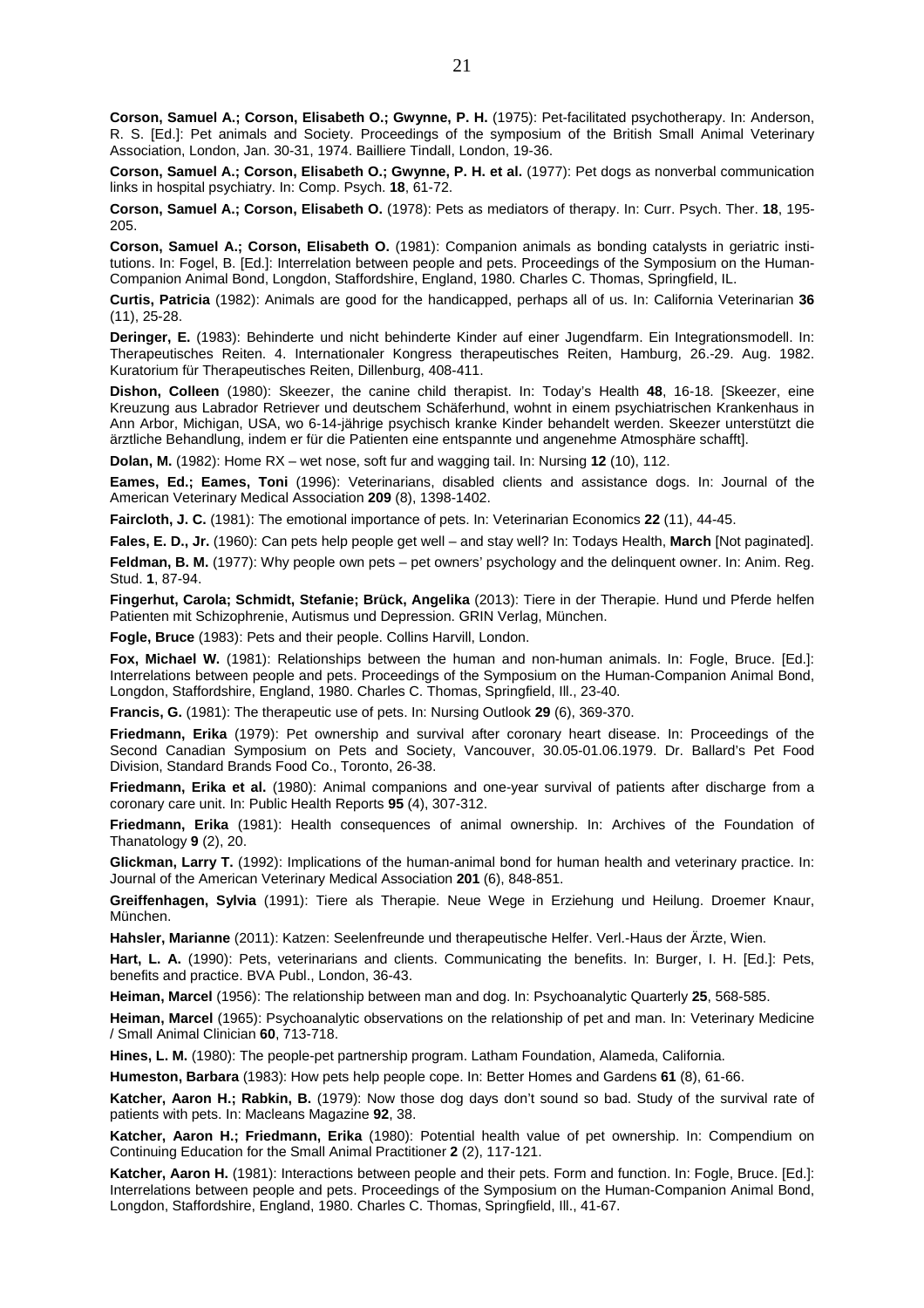**Kohn, Nicole** (2004): Delphin-Therapie. Untersuchungen zur therapeutischen Wirksamkeit. Lang, Frankfurt am Main.

**Kongable, Lisa Garlock; Stolley, Jacqueline M.; Buckwalter, Kathleen C.** (1990): Pet therapy for Alzheimer's patients. A survey. In: Journal of Long-Term Care administration **18** (3), 17-21.

**Kuratorium für Therapeutisches Reiten, Dillenburg** (1983): Therapeutisches Reiten. 4. Internationaler Kongress therapeutisches Reiten, Hamburg, 26.-29. Aug. 1982. Kuratorium für Therapeutisches Reiten, Dillenburg.

**Lederbogen, Silke** (2012): Tiere in der Therapie psychisch kranker Menschen. Ein Überblick über den Einsatz von Tieren in der stationären Psychiatrie. [Elektronische Ressource. Exemplarisches Konzept für ein Bezirksklinikum]. GRIN Verlag, München.

**Lee, David R.** (1983): Pet-therapy, helping patients through troubled times. In: California Veterinarian **37** (5), 24- 25.

**Levinson, Boris M.** (1962): The dog as co-therapist. In: Mental Hygiene **46**, 59-65.

**Levinson, Boris M.** (1964): Pets, a special technique in child psychotherapy. In: Mental Hygiene **48**, 243-248.

**Levinson, Boris M.** (1964): Houshold pets in training schools serving delinquent children. In: Psychological Report **28**, 475-481.

**Levinson, Boris M.** (1965): The veterinarian and mental hygiene. In: Mental Hygiene **49**, 320-323.

Levinson, Boris M. (1968): Household pets in residential schools, their therapeutic potential. In: Menal Hygiene **42**, 411-414.

**Levinson, Boris M.** (1972): Pets and human development. Charles C. Thomas, Springfield Ill.

**Levinson, Boris M.** (1972): Pet-oriented child psychotherapy. Charles C. Thomas, Springfield, Ill.

**Levinson, Boris M.** (1978): Pets and personality research. In: Psychological Reports **42** (2), 1031-1038.

Lonev. J. (1971): The canine therapist in a residential children's setting. Qualifications, reqruitment, training and related matters. In: J. Am. Acad. Child Psychiat. **10**, 518-528.

**MacDonald, Alasdair** (1976): Pets in hospitals. In: British Medical Journal **1**, 959.

**Manor, Wendy** (1991): Alzheimer's patients and their caregivers. The role of the human-animal bond. In: Holistic nursing Practice **5** (2), 32-37.

**Mather, C.** (1981): Therapeutic value of animals, man's best friend. In: Nursing Mirror **152** (20), 22-23.

**McCulloch, Michael J.** (1983): Animal-facilitated therapy. Overview and future directions. In: Katcher, Aaron H.; Beck, Alan M. [Eds.]: New perspectives on our lives with companion animals. Proceedings of the International Conference on the Human-Companion Animal Bond, University of Pennsylvania, Oct. 5-7, 1983. University of Pennsylvania Press, Philadelphia, 410-426.

**McCulloch, W. F.; McCulloch, M. J.** (1981): Human-companion animal bond. In: Vet. Econ. **Sept.**, 18-22.

**McKinney, W. T.** (1974): Animal models in psychiatry. In: Perspect Biol. Med. **17**, 529-541.

**Mehta, G.M.** (1969): Use of domesticated birds and animals in a child guidance clinic. In: Ind. J. Social Work **29**, 399-405.

**Mugford, R. A.; M'Comisky, J. G.** (1975): Some recent work on the psychotherapeutic value of cage birds with old people. In: Anderson, R.S. [Ed.]: Pet animals and society. Williams & Wilkins, Baltimore, 54-65.

**Noël de Tilly, Julie** (1991): Animals and Therapy. In: Veterinary Technician **12** (6), 455-459.

**Olbrich, Erhard; Jonas, Ines** (1998): Ein Plädoyer für die Tierhaltung in Alten- und Pflegeheimen. Argumente, Informationen, Beispiele, Tips. Kuratorium Deutsche Altershilfe, Köln.

**Olbrich, Erhard** [Hg.] (2003): Menschen brauchen Tiere. Grundlagen und Praxis der tiergestützten Pädagogik und Therapie. Kosmos, Stuttgart.

**Olbrich, Erhard** (2004): Menschen mit Demenz und Tiere – zum Verstehen einer hilfreichen Beziehung. In: Kuratorium Deutsche Altershilfe [Hg.]: Menschen mit Demenz erreichen. Hilfen zur Kommunikation. KDA, Köln, 47-61.

**Olsen, G. W.** (1981): A study of utilization of animals in health care facilities in Minnesota. Research for the M. P. H. degree, School of Public Health, University of Minnesota.

**Opgen-Rhein, Carolin; Kläschen, Marion; Dettling, Michael** (2011): Pferdgestützte Therapie bei psychischen Erkrankungen. Schattauer, Stuttgart.

**Ory, Marcia G.; Goldberg, Evelyn L.** (1983): Pet possession and life satisfaction in elderly women. In: Katcher, Aaron H.; Beck, Alan M. [Eds.]: New perspectives on our lives with companion animals. Proceedings of the International Conference on the Human-Companion Animal Bond, Univ. of Pennsylvania, Oct. 5-7, 1981. University of Pennsylvania Press, Philadelphia, 303-317.

**Rennie, Ann** (1997): The therapeutic relationship between animals and humans. In: SCAS Journal **9** (4), 1-4.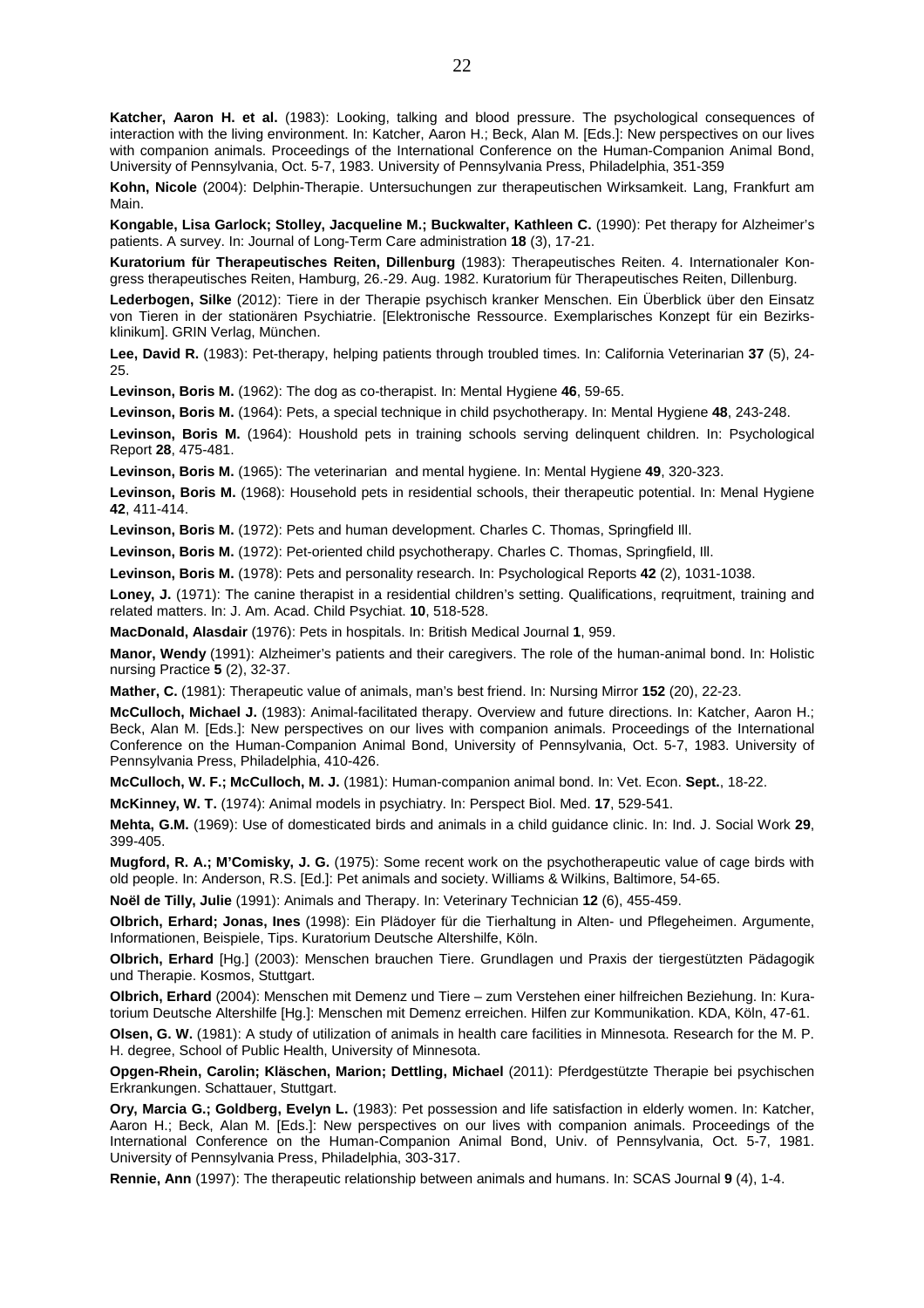**Rowan, Andrew N.; Beck, Alan M.** (1994): The health benefits of human-animal interactions. In: Anthrozoös **7** (2), 85-89.

**Ryder, R. D.** (1973): Pets in man's search for sanity. In: J. Small Anim. Pract. **14**, 657-668.

**Schwabe, C. W.** (1972): What should a veterinarian do? Centaur Press, Davis, CA.

**Siegel, A.** (1962): Reaching a severly withdrawn through pet therapy. In: Am. J. Psychiatr. **118**, 1045-1046.

**Stubbe, Julia; Beushausen, Jürgen** (2012): Heilsame Faktoren der Mensch-Tier-Beziehung. Die Wirkungsweise tiergestützter Interventionen in der sozialen Arbeit. In: Theorie und Praxis der sozialen Arbeit **63** (6), 404-414.

**Torrence, Mary E.** (1984): The veterinarian's role in pet-facilitated therapy in nursing homes. In: Anderson, Robert K.; Hart, Benjamin L.; Hart, Lynette A. [Eds.]: The pet connection. Its influence on our health and quality of life. Proceedings of Conferences on the Human-Animal Bond, University of Minnesota, June 13-14, 1983 and University of California-Irvine, June 17-18, 1983. Globe Publ. Co., South St. Paul, 423, 429.

**Wallin, Pauline** (1978): Pets and mental health. In: Proceedings of the 28th Gaines Veterinary Symposium, Gaines Dog Reserch Center, Sept. 23rd 1978. White Plains, New York, 8-12.

**Weigel, R. G.; Straumfjord, A. A.** (1970): The dog as a therapeutic adjunct in group treatment. In: Voices **6**, 108- 110.

**White, Betty** (1983): Pet love. How pets take care of us. William Morrow and Co., New York.

**Wolff, Ed.** (1993): The importance of pets, part 1: The long trek back from burnout. In: Veterinary Economics **34** (8), 34-38.

**Wood, Leonard** (1993): The importance of pets, part 2: A case for compassionate management. In: Veterinary Economics **34** (8), 38-40.

#### **Tierschutz, Ethik**

**Akademie für Tierschutz, Neubiberg** (1987-1990): Gelbe Liste: Tierversuche – Alternativen. 7 Bände. Akademie für Tierschutz, München/Neubiberg.

**Allen, James Barden** (1993): Animal Rights Movement. The effect on persuasion of combining extreme and moderate arguments. Diss., Arizona State Univ.

**Allen, Robert D.; Westbrook, William H.** [Eds.] (1979): The handbook of animal welfare. Biomedical, psychological and ecological aspects of pet problems and control. Garland Press, New York.

**Arkow, Phil.** (1994): The veterinarian's role in the prevention of violence. In: Latham Letter **15** (3), 6-8.

**Arkow, Phil.** (1996): Animal welfare around the world. Veterinarians explore changing values. In: Latham Letter **17** (1), 7-8.

**Blaha, Th.; Stähr, E.** (2009): Der "Codex Veterinarius" der Tierärztlichen Vereinigung für Tierschutz e. V. In: Deutsches Tierärzteblatt **57** (9), 1184-1186.

**Britt, David P.** [Ed.] (1985): Human control of land mammals and birds. Proceedings, Symposium, Guilford/Surrey, England, 17.-19.09.1984. Universities Federation for Animal Welfare. UFAW, Potters Bar.

**Bustad, Leo K.** (1996): Compassion, our last great hope. Selected speeches. 2<sup>nd</sup> ed. Delta Society, Renton, Wash.

**Dawkins, Marian Stamp** (1980): Animal suffering, the science of animal welfare. Chapman and Hall, London.

**Deutsche Veterinärmedizinische Gesellschaft, Fachgruppe Tierschutz** (2010): Tagung der Fachgruppen "Tierschutz" und "Versuchtstierkunde" in Verbindung mit der Hochschule für Wirtschaft und Umwelt Nürtingen-Geislingen, GV-Solas und der Tierärztlichen Vereinigung für Tierschutz. Nürtingen, 24.-27. Feb. 2010. (15. Nürtiger Tierschutztagung). DVG, Gießen.

**Elston, Mary Ann** (1992): Victorian values and animal rights. In: New Scientist **134** (1822 sic), 28-31.

**Evangelische Akademie Bad Boll** (1997): Verwirklichung des Tierschutzes in der Nutztier-Haltung: eine gemeinsame Aufgabe von Landwirtschaft und Tiermedizin. Fachtagung, Bad Boll, 1.- 3. März 1996. Evangelische Akademie Bad Boll.

**Fox, Michael W.** (1980): Returning to Eden. Animal rights and human responsibility. Viking Press, NewYork.

**Fox, Michael W.** (1995): Veterinary bioethics: ecoveterinary and ethoveterinary perspectives. In: Veterinary Research Communications **19** (1), 9-15.

**Frazier, John M.; Goldberg, Alan M.** (1990): Alternatives to and reduction of animal use in biomedical research, education and testing. In: Cancer Bullatin **42** (4), 238-245.

**Fritzenwanker, K.** (1982): Tierschutz und Tierhygiene in einer Großstadt. Erfahrung aus der Arbeit des Beirates für Tierschutz und Tierhygiene der Hauptstadt der DDR Berlin. In: Monatshefte für Veterinärmedizin **37** (5), 181- 185.

**Gronefeld, Gerhard** (1964): Weil wir die Tiere lieben. Bildberichte und Erlebnisse. Tiere, Tierärzte, Tierfreunde. Westermann, Braunschweig.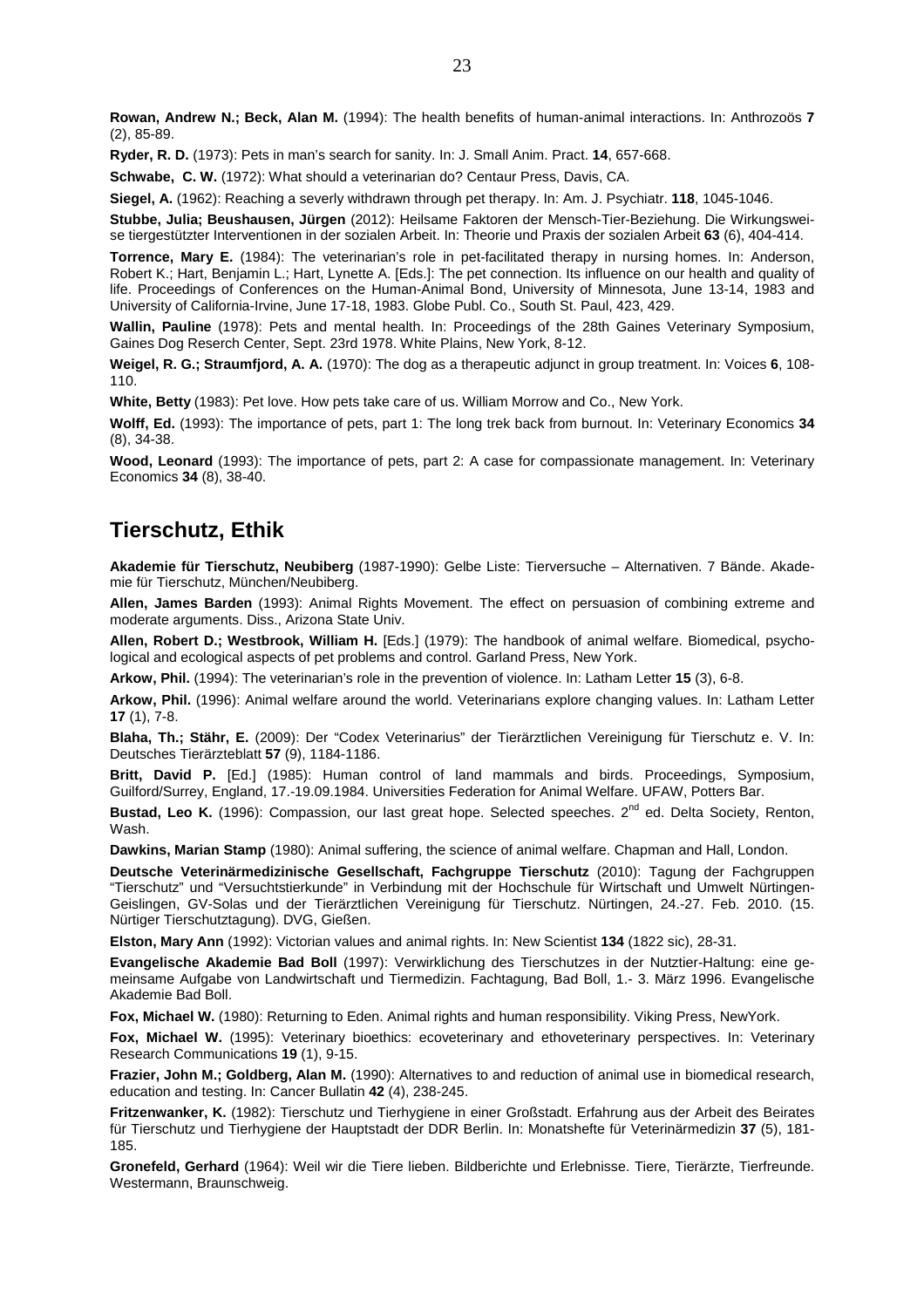**Hall, M. C.** (1932): The prevention of cruelty and the work of a great human society. In: Scient. Monthly **34**, 211- 221.

**Hoff, Tanja; Buck-Werner, Oliver N.; Fürst, Anton** [Hgg.] (2013): Tierärztliche Sterbehilfe. 2. Aufl., Veterinärspiegel, Berlin.

**Hölter, J.** (1979): Der Tierschutz im Lehrplan des Studiums der Veterinärmedizin in Deutschland und sein Niederschlag in veterinärmedizinischen Dissertationen. Hannover, Tierärztliche Hochschule, Diss.

**Hoyt, John A.** (1976): Why the humane movement values pets in society. In: Loew, F. M. [Ed.]: Pets and society. An emerging municipal issue. Proceedings of the First Canadian Symposium on Pet and Society. Toronto, Ontario, June 23-25, 1976. Canadian Veterinary Medical Association, Ottawa.

**Hoyt, John A.** (1983): The animal welfare perspective. In: Katcher, Aaron H.; Beck, Alan M. [Eds.]: New Perspectives on our lives with companion animals. Proceedings of the International Conference on the Human-Companion Animal Bond. University of Pennsylvania, Oct. 5-7, 1981. University of Pennsylvania Press, Philadelphia, 516-518.

**Hutton, James S.** (1983): Animal abuse as a diagnostic approach in social work: a pilot study. In: Katcher, Aaron H.; Beck, Alan M. [Eds.]: New perspectives on our lives with companion animals. Proceedings of the International Conference on the Human-Companion Animal Bond, University of Pennsylvania, Oct. 5-7, 1981. University of Pennsylvania Press, Philadelphia, 444-447.

**Jones, Susan D.** (2003): Valuing animals. Veterinarians and their patients in modern America. John Hopkins University Press, Baltimore, Md.

**Kazmaier, Erwin** (1976): Der Stand des Tierschutzes und die gegenwärtige Situation in der Rinderhaltung. München, LMU, Tierärztliche Fakultät, Diss.

**Kotter, L.** (1966): Vom Recht des Tieres. Münchener Universitätsreden. Max Hueber Verlag, München.

**Landau, Ruth E.** (1999): A survey of teaching and implementation: the veterinarian's role in recognizing and reporting abuse. In: Journal of American Veterinary Medical Association **215** (3), 328-331.

**Lantermann, Werner** (2000): Graupapageien: Psittacus erithacus Linné 1758. Artgerechte Haltung, Pflege und Zucht. Nachahmungsvermögen und andere "Intelligenzleistungen". Tier-Mensch-Beziehungen; psychische Erkrankungen. Verl.-Haus Reutlingen, Reutlingen.

**Lesser, William H.** [Ed.] (1989): Animal patents, the legal, economic and social issues. Papers. Symposium, Ithaca, NY, 05-06.12.1988. Macmillian, London.

**Magel, Charles R.** (1989): Keyguide to information sources in animal rights. Mansell, London.

**Mellor, David J.; Patterson-Kane, Emily; Stafford, Kevin J.** (2009): The sciences of animal welfare. Universities Federation of Animal Welfare. Wiley-Blackwell, Chichester, West Sussex.

**Merck, Melinda D.** [Ed.] (2007): Veterinary forensics. Animal cruelty investigations. Blackwell, Ames, Iowa.

**Merkel, U.** [Red.] (1992): Festschrift 150 Jahre Tierschutzverein München e.V., Tierschutzverein, München.

**Morrison, A.R.** (2002): Perverting medical history in the service of "Animal Rights". In: Perspectives in Biology and Medicine **45** (4), 606-619.

**Müller, Michael** (2002): Tierärztliche Begleitung bei der Umsetzung der tierschutzgerechten Bestandskontrolle von Stadttaubenpopulationen nach der Loseblattsammlung des Tierschutzbeirates des Landes Niedersachsen. Hannover, Tierärztliche Hochschule, Diss.

**Munro, Ranald; Munro, Helen M. C.** (2008): Animal abuse and unlawful killing. Forensic veterinary pathology. Saunders Elsevier, Edinburgh.

**Muntau, Gunhild** (1977): Betrachtungen über die aktive Tierschutzarbeit des praktischen Tierarztes. München, LMU, Tierärztliche Fakultät, Diss.

**Neubert, Frank; Steinmetz, Elke** (2002): Die regionale Biosphärenreservats-Agenda 21: Chancen und Stand der Umsetzung der Agenda 21 in den Biosphärenreservaten Deutschlands. Deutsches Nationalkomitee für das UNESCO-Programm "Der Mensch und die Biosphäre" und Deutsche UNESCO-Kommission. Dt. MAB-Natinalkomitee, Bonn.

**Neumann-Cosel-Nebe, I. von** (1983): Das Pferd in der Therapie. Ein Beitrag zur Ethologie. In: Therapeutisches Reiten. 4. Internationaler Kongress therapeutisches Reiten, Hamburg, 26.-29. Aug. 1982. Kuratorium für Therapeutisches Reiten, Dillenburg, 72-79.

**Odendaal, J. S. J.** (1998): The practicing veterinarian and animal welfare as a human endeavor. In: Applied Animal Behaviour Science **59** (1-3), 85-91.

**Olson, Patricia** [Ed.] (1998): Recognizing and reporting animal abuse. A veterinarian's guide. American Humane Association, Englewood, CO.

**Pakes, Steven P.** (1990): Contributions of the laboratory animal veterinarian to refining animal experiments in toxicology. In: Fundamental and Applied Toxicology, **15** (1), 17-24.

**Patronek, Gary J.** (1997): Issues for veterinarians in recognizing and identifying animal neglect and abuse. In: Society and Animals **5** (3), 267-280.

**Pirkelmann, H.** (1993): Tierschutzgerechte Haltungssysteme für Pferde. In: Tierärztl. Umschau **48** (5), 306-311. **Regan, Tom; Singer, Peter** (1976): Animal rights and human obligations. Prentice-Hall, Englewood Cliffs.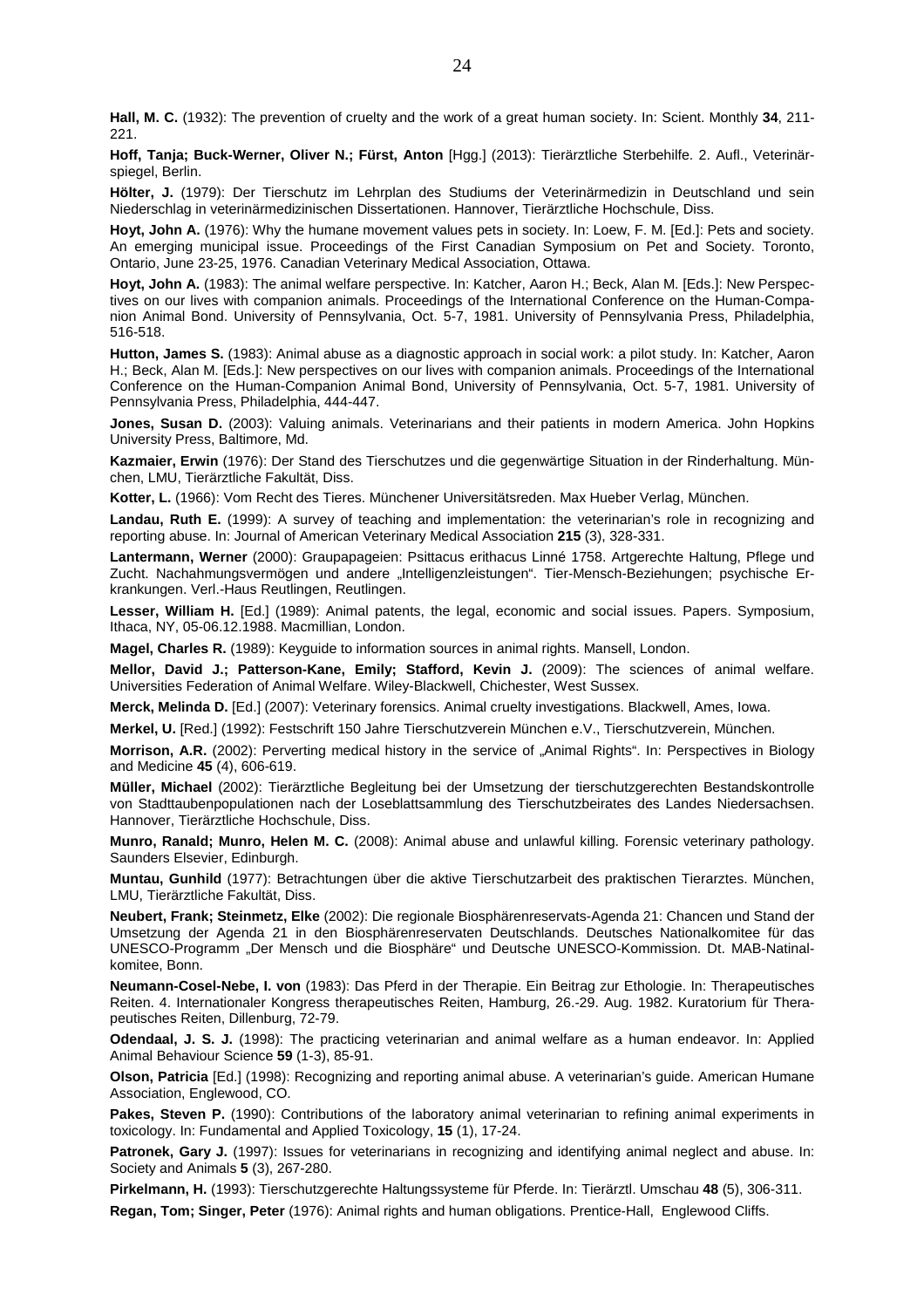**Reisman, Robert; Adams, Cindy A.** (1996): Part of what veterinarians do is treat animal victims of violence. Should they also report abusers? In: Latham Letter **17** (4), 8-11.

**Richter, Thomas** [Hg.] (1996): Thema: Tötung von Tieren und Kennzeichnung von Tieren. Tagung der Fachgruppen "Tierschutzrecht und Gerichtliche Veterinärmedizin" der Deutschen Veterinärmedizinischen Gesellschaft e. V., Nürtingen, 14. und 15. März 1996. DVG, Giessen.

Richter, Thomas [Hg.] (2005): Tagung der Fachgruppen "Tierschutzrecht" und "Tierzucht, Erbpathologie und Haustiergenetik" der Deutschen Veterinärmedizinischen Gesellschaft e. V., Nürtingen, 24.-25. Feb. 2005. In Verbindung mit der Fachhochschule Nürtingen und der Tierärztlichen Vereinigung für Tierschutz. DVG, Gießen.

**Rieg, Tomo Marcel; Bohrmann, Johannes** [Hgg.] (1996): Über Leichen zum Examen? Tierversuche im Studium. Ein Diskussions- und Arbeitsbuch. Bundesverband Studentischer Arbeitsgruppen gegen Tiermissbrauch im Studium. 2., überarb. Aufl., Schriftenreihe: Tierschutz Aktiv, 1. [Ohne Verlags- und Ortsangaben].

**Rollin, Bernard E.** (1999): An Introduction to veterinary medical ethics, theory and cases. Iowa State University Press, Ames.

**Salt, Harry Stephens** (1980): Animals' rights considered in relation to human progress. Society for Animal Rights, s. l.

**Scharmann, Wolfgang** (1996): Das Tier – Nutzobjekt oder Mitgeschöpf? Neuere Überlegungen der Moralphilosophie zur Mensch-Tier-Beziehung. Nach einem Vortrag auf dem Symposium "Tierärztliche Aufgaben im Tierschutz" des Fachbereichs Veterinärmedizin der FU Berlin. Berlin, 25.-26. Jan. 1996. In: Deutsches Tierärzteblatt **44** (12), 1145-1150.

**Sellert, W.** (1984): Das Tier in der abendländischen Rechtsauffassung. In: Studium generale. Vorträge zum Thema: Mensch und Tier. Tierärztliche Hochschule Hannover, WS 1982/83. Verlag M. & H. Schaper, Hannover.

**Sharpe, Melanie S.; Wittum, Thomas E.** (1999): Veterinarian involvement in the prevention and intervention of human violence and animal abuse. A survey of small animal practitioners. In: Anthrozoös, **12** (2), 97-104.

**Shurtleff, Robert S.** (1983): In the patient's interest. Toward a new veterinary ethic. In: Katcher, Aaron H.; Beck, Alan M. [Eds.]: New perspectives on our lives with companion animals. Proceedings of the International Conference on the Human-Companion Animal Bond, University of Pennsylvania, Oct. 5-7, 1981. University of Pennsylvania Press, Philadelphia, 511-515.

**Stafford, Kevin** (2006): The welfare of dogs. Springer Netherlands, Dordrecht.

**Tannenbaum, Jeerrold** (ca. 1995): Veterinary ethics: animal welfare, client relations, competetion and collegiality.  $2^{nd}$  ed. Mosby, St. Louis.

**Tate, Jane** (1983): Human-bear interactions. Profile and perspective. In: Katcher, Aaron H.; Beck, Alan M. [Eds.]: New perspectives on our lives with companion animals. Proceedings of the International Conference on the Human-Companion Animal Bond, University of Pennsylvania, Oct. 5-7, 1981. University of Pennsylvania Press, Philadelphia, 205-218.

**Tiplady, Catherine** (ca. 2013): Animal abuse. Helping animals and people. CABI, Wallingford, Oxfordshire.

**Tischler, Joyce** (1997): Objecting to vivisection / dissection in veterinary college. In: Alternatives in Veterinary Medical Education **5**, 1, 3.

**Topalio, Gregory B.** (1979): Human education: a vehicle for values. In: Proceedings of the Second Canadian Symposium on Pets and Society, Vancouver, 30.05-01.06.1979. Dr. Ballard's Pet Food Division, Standard Brands Food Co., Toronto, 18-25.

**Universities Ferderation for Animal Welfare** (1989): Laboratory animal welfare research – primates. Proceedings. Symposium, Egham, Surrey, 21.04.1988. UFAW, Potters Bar.

**Universities Ferderation for Animal Welfare** (1993): Extensive and "organic" livestock systems, animal welfare implications. Proceedings. Symposium, Royal Agricultural College Cirencester, 10<sup>th</sup>-11<sup>th</sup> Sept. 1990. UFAW, Potters Bar.

**Vereinigung Österreichischer Kleintiermediziner** (2005): 5. VÖK-Tierschutz-Seminar. Wien, 4. Juni 2005. Proceedings. VÖK, Wien.

**Wansbrough, Robert K.** (1996): Cosmetic tail docking of dogs. In: Australian Veterinary Journal **74** (1), 59-63.

**Wathes, Christopher M.** [Ed.] (2013): Veterinary and animal ethics. Proceedings of the First International Conference on Veterinary and Animal Ethics. London, Sept. 2011. Wiley-Blackwell, Oxford.

**Webster, John** (ca 1994): Animal welfare: a cool eye towards Eden. A constructive approach to the problem of man's domination over the animals. Blackwell Science, Oxford.

**Whitney, Robert A. Jr.** (1991): The vital link: veterinarians in biomedical research and laboratory animal care. In: Journal of the American Veterinary Medical Association **198** (8), 1385-1389.

**Wolf, Ursula** (2012): Ethik der Mensch-Tier-Beziehung. Klostermann, Frankfurt a. M.

**Yeates, James** (2013): Animal welfare in veterinary practice. Universities Federation for Animal Welfare. Wiley-Blackwell, Chichester, West Sussex.

**Zeeb, K.** (1983): Tiergerechte Haltung von Pferden beim Therapeutischen Reiten. In: Therapeutisches Reiten. 4. Internationaler Kongress therapeutisches Reiten, Hamburg, 26.-29. Aug. 1982. Kuratorium für Therapeutisches Reiten, Dillenburg, 54-71.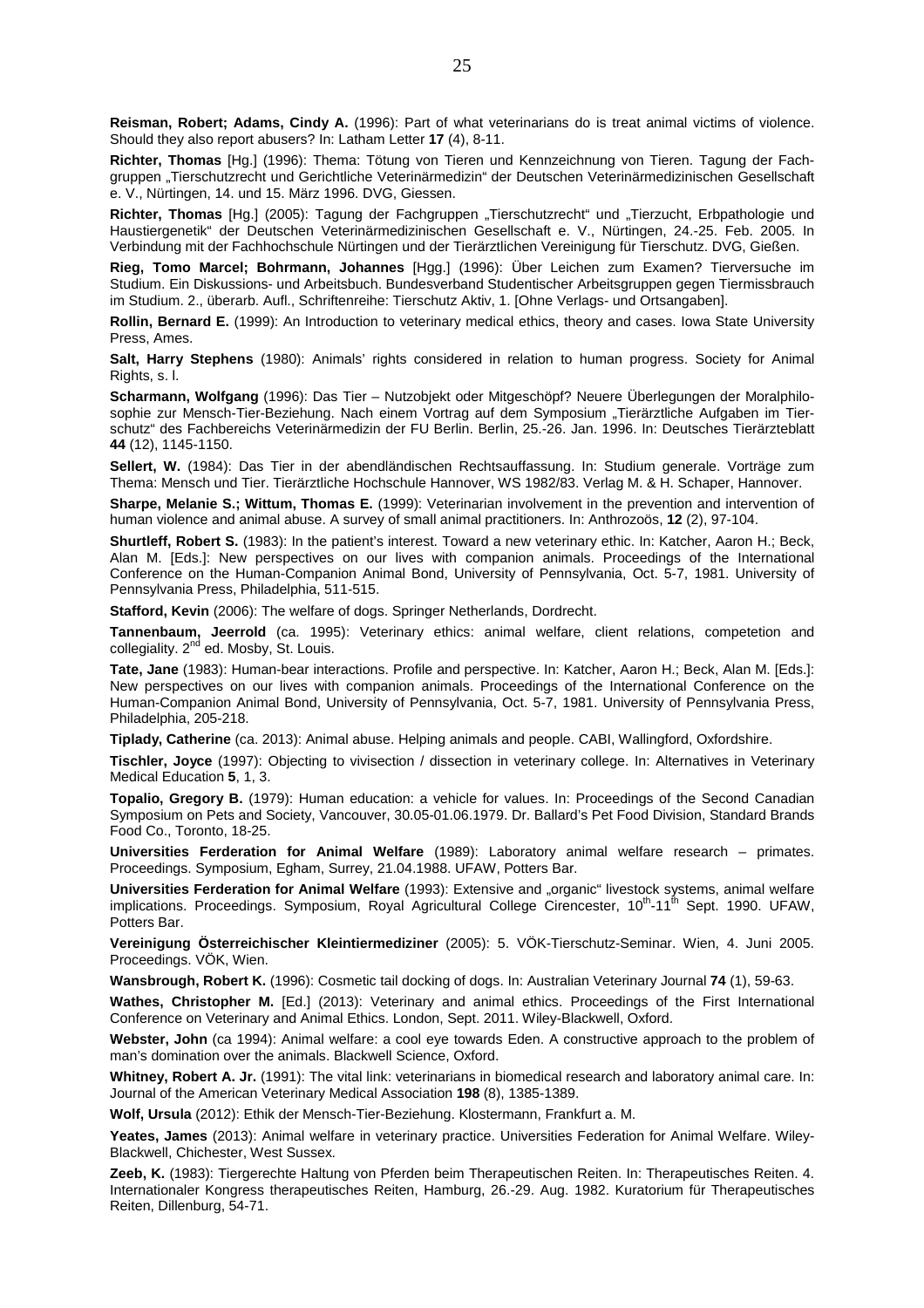**Zeitlinger, Susanne** (2010): Der Umgang mit dem Pferd in der tierärztlichen Praxis und seine Auswirkung auf die Behandlungssituation. Dipl.-Arb., Wien.

**Zeitschrift** (2011-): Tierethik. Zeitschrift zur Mensch-Tier-Beziehung. MV-Verlag, Münster.

#### **Tierversuch**

**Andersen, A. .** [Ed.] (1970): The beagle as an experimental Dog. Iowa State University Press, Ames.

**Andrews, E. J.; Ward, B. C.; Altman, N. H.** (1979): Spontaneous animal models of human disease. 2 Vols., Academic Press, New York.

**Archibald, James** [Ed.] (1985): The contribution of laboratory animal science to the welfare of man and animals, past, present and future, Vancouver, 31<sup>st</sup> July - 5<sup>th</sup> August, 1983. Symposium of the International Council for Laboratory Animal Science, Vol 8. International Council for Laboratory Animal Science, Canadian Assoc. for Laboratory Animal Science. Fischer, Stuttgart.

**Arkin, M.** (1967): Animal models (spontaneous) for human diseases. In: Arch. Dermatol. **95**, 524-531.

**Brooks, D. L.; Blackwell, C. A.; Hamm, T. et al.** (1981): Laboratory animal medicine training in veterinary schools. Report of the ACLAM Recruitment and Training Committee 1979-80. In: J. Vet. Med. Educ. **8**, 78-80.

**Cornelius, C.E.** (1969): Animal models, a neglected medical resource. In: N. Engl. J. Med. **28**, 934-944.

**Geddes, L. A.; McCrady, J. D.; Hoff, H. E.** (1965): The contribution of the horse to knowledge of the heart and circulation, II: Cardiac catheterization and ventricular dynamics. In: Conn. Med. **29**, 864-876.

**Güttner, Jürgen** (1993): Wörterbuch der Versuchstierkunde. Mit 18 Tabellen. Fischer, Jena.

**Held, J. R.** (1981): Animals for medical research and testing. In: Bull. PAHO **15**, 36-48.

**Jones, T. C.** (1969): Mammalian and avian models of disease in man. In: Fed. Proc. **28**, 162-169.

**Kübler, Klaus** [Hg.] (1980): Der Tierversuch in der Arzneimittelforschung. Reiner, Berlin.

**Laboratory Animal Science Association. Universities Federation for Animal Welfare** [Eds.] (1984): Standards in laboratory animal management. Proceedings. Symposium, London 30-31.03.1983. Universities Federation for Animal Welfare, Herfordshire.

**Lindsey, J.R.; Capen, C.C.** (1976): Animal models for biomedical research, metabolic diseases. In: Fed. Proc. **35**, 1192-1236.

Lindsay, R. (1980): National Society for Medical Research (NSMR), Animal testing, its image, direction and future. In: Internat. J. Study Anim. Probl. **1**, 229-233.

**Loew, F. M.** (1979/80): Animals in biomedical research: North American practice. In: Animal Reg. Stud. **2**, 141- 144.

**Loew, F. M.** (1981): Biomedical research and animal welfare. Traditional viewpoints and future directions. In: Internat. J. Study Anim. Probl. **2**, 193-198.

**Lumley, Cindy E.** [Ed.] (1990): Animal toxicity studies, their relevance for man. Proceedings of a workshop held at The Ciba Foundation London, UK, 26<sup>th</sup> Sept. 1989. Quay Publ. Lancaster.

**Marsh, Norman** [Ed.] (1985): Animal experimentation. Improvements and alternatives. Replacement, refinement and reduction. Proceedings. Symposium, Liverpool, 01.-02.10.1984. Liverpool Animal Ethical Group, Nottingham.

**McCrady, J. D.; Hoff, H. E.; Geddes, L. A.** (1966): ): The contribution of the horse to knowledge of the heart and circulation, IV: James Hope and the heart sounds. In: Conn. Med. **30**, 126-131.

**Mitruka, B.; Rawnsley, H. M.; Vadehra, D. V.** (1976): Animals for medical research. Models for the study of human disease. Wiley, New York.

**National Academy of Sciences, Washington (NAS)** (1968): Animal models for biomedical research. A series of vols., National Academy of Sciences, Washington, DC.

**Navia, J. M.** [Ed.] (1977): Animal models in dental research. Univ. of Alabama Press, Tusculoosa.

**New York Academy of Sciences** (2011): Animal models, their value in predicting drug efficacy and toxicity. Conference "Animal Models, their Value in Predicting Drug Efficacy and Toxicity", New York, 15.-16.09.2011. Blackwell, Boston, Mass.

Paton, William (1984): Man and mouse. Animals in medical research. Oxford Univ. Press, Oxford.

**Port, C. D.** (1976): Animal model of human disease: acute and chronic nephropathy. In: Am. J. Pathol. **85**, 519- 522.

**Schindler, Herbert** (1961): Tiere in Pharmazie und Medizin. 50 Einzeldarstellungen. Hippokrates-Verlag, Stuttgart.

**Sirois, Margi** (ca. 2005): Laboratory animal medicine. Principles and procedures. Elsevier Mosby, St. Louis, Mo.

**Sperlinger, D.** [Ed.], (1981): Animals in research. New perspectives in animal experimentation. John Wiley and Sons, New York.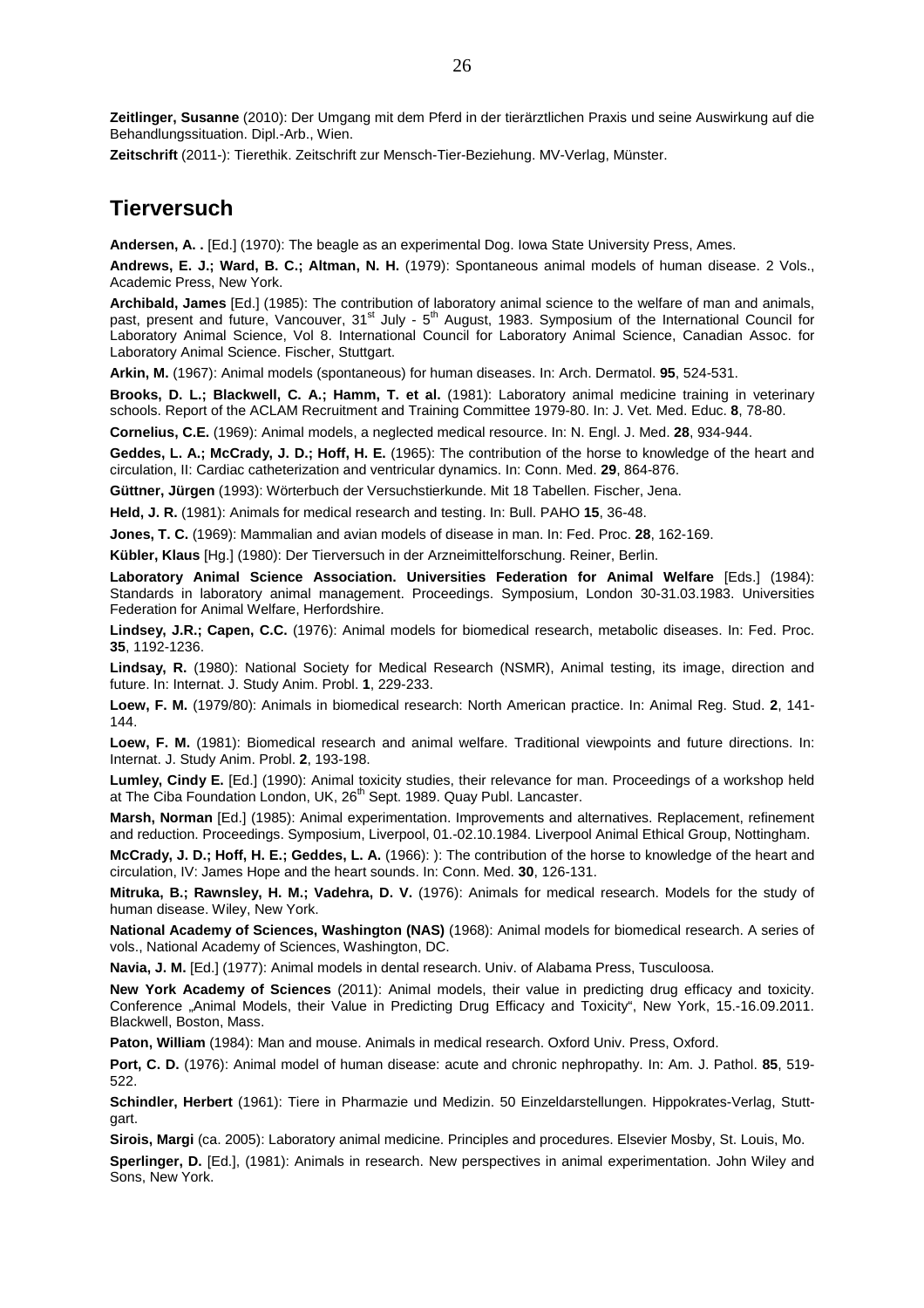**Welsch, Saskia; Kreis, Laura** (2013): Tierversuche. Das Verhältnis zwischen Mensch und Tier im Wandel der Zeit. KSWE, Wettingen.

**Yeates, James** (2013): Animal welfare in veterinary practice. Wiley-Blackwell, Chichester, West Sussex.

#### **Verhaltenkunde, Verhaltensmedizin**

**Bergler, R.** (1994): Die Psychologie der Mensch-Heimtiere-Beziehung und ihre Bedeutung für den Tierarzt. In: Tierärztl. Praxis **22** (1), 1-14.

**Bloch, Günther; Radinger, Elli H.** (2012): Affe trifft Wolf. Dominieren statt kooperieren? Die Mensch-Hund-Beziehung. Kosmos, Stuttgart.

**Craig, Thurlow** (1966): Animal affinities with man. Country Life Ltd., London.

**Dawkins, Marian Stamp** (1990): From an animal's point of view: motivation, fitness and animal welfare. In: Behavioral and Brain Sciences **13** (1), 1-61.

**DeBruyn, Terry D.** (1999): Walking with bears. [One man's relationship with three generations of wild bears]. Lyons Press, New York.

Feddersen-Petersen, D.; Hamann, W. (1994): Verhaltensbiologische und rechtliche Aspekte zu "bösartigen Hunden". In: Tierärztl. Umschau **49** (1), 11-12.

**Feddersen-Petersen, D.** (2001): Hunde und ihre Menschen. Sozialverhalten, Verhaltensentwicklung und Hund-Mensch-Beziehung als Grundlage von Wesenstests. 2. Aufl. Kosmos, Stuttgart.

**Fox, M. W.** (1970): Animal behavior in veterinary medicine. Its place and future. In: Vet. Rec. **86**, 678-682.

**Fox, M. W.** (1974): Concepts in Ethology – animal and human behavior. Second Spink Lectures in Comparative Medicine. University of Minnesota Press, Minneapolis.

**Frank, Cornelia** (2009): Entwicklung und Anwendung eines Verhaltenstests für Tierheimhunde sowie die Untersuchung der Verhaltensentwicklung im Tierheim. Berlin, FU, Fachbereich Veterinärmedizin, Diss.

**Granderath, Franz** (1949): Hundeabrichtung durch wahre Verständigung zwischen Mensch und Hund. Neumann, Radebeul.

**Habs, Sita** (2012): Verhaltenstherapeutische Studie zum Einfluss der Haltermotivation auf die Reduktion der Hund-Mensch-Aggression oder der Hund-Hund-Aggression durch Rangreduktion und Gegenkonditionierung. München, LMU, Tierärztliche Fakultät, Diss.

**Hart, Benjamin L** (1978): Canine behavior. Interaction between people and pets. In: Canine Practice **5** (4), 8-12.

Horwitz, Debra (1991): Do your clients try to "reason" with pets? Misconceptions affect behavior. In: Veterinary Forum, **Oct.**, 26.

**Jahn, Katrin** (2002): Die Mensch-Hund-Beziehung und ihre Auswirkung auf Entstehung und Verhinderung von Verhaltensproblemen beim Hund. Ein internationaler Vergleich. München, LMU, Tierärztliche Fakultät, Diss.

**Jung, Hildegard** (seit 2005): Beißt der? – Sicherheitstraining Kind und Hund. In Kooperation mit dem Bayerischen Staatsministerium für Unterricht und Kultus. Förderverein Kind & Hund e. V. München. www.hildegardjung.de.

**Jung, Hildegard; Döring, Dorothea; Falbesaner, Ulrike** (2007): Der tut nix! Gefahren vermeiden im Umgang mit Hunden. Hg. von der Bayerischen Landestierärztekammer und dem Institut für Tierschutz, Verhaltenskunde und Tierhygiene der Tierärztlichen Fakultät der LMU München. Ulmer, Stuttgart/Hohenheim.

**Jung, Hildegard; Shepard, Kendal; De Keuster, Tiny** (2007, Neuauflage 2013): Der Blaue Hund. So spielen Kleinkinder sicher mit dem Familienhund. Elternbegleitbuch ,48 S., Broschur, mit interaktiver CD, DVG-Service, Gießen.

**Kaemena, Astrid** (1992): Über die Beziehung zwischen Mensch und Hund und ihre Auswirkungen in der Kleintierpraxis. Eine Literaturauswertung. Hannover, Tierärztliche Hochschule, Diss.

**Knol, B. A.** (1993): A veterinary-ethological approach to problem behaviour in dogs. In: Bulletin on Veterinary Clinical Ethology **1**, 7-11.

**Lind, Ekard** (2000): Mensch-Hund-Harmonie. Unterordnung auf neue Art. Gräfe und Unzer, München.

**Österreichische Akademie der Wissenschaften, Institut für Interdisziplinäre Erforschung der Mensch-Tier-Beziehung, Wien** [Hg.] (1985): Die Mensch-Tier-Beziehung. Internationales Symposium aus Anlaß des 80. Geburtstages von Nobelpreisträger Prof. Dr. Konrad Lorenz, Wien, 27.-28. Okt. 1983. Dokumentation. Österreichische Akademie der Wissenschaften, Wien.

**Robb, S. S.; Boyd, M.; Pritash, C. L.** (1980): A wine bottle, plant and puppy, catalysts for social behavior. In: J. Gerontol. Nurs **6**, 721-728.

**Savishinsky, Joel S.** (1983): Pet ideas. The domestication of animals, human behavior and human emotions. In: Katcher, Aaron H.; Beck, Alan M. [Eds.]: New perspectives on our lives with companion animals. Proceedings of the International Conference on the Human-Companion Animal Bond, University of Pennsylvania, Oct. 5-7, 1983. University of Pennsylvania Press, Philadelphia, 112-131.

**Szasz, K.** (1968): Petishism, pets and their people in the Western World. Holt, Winston, San Francisco.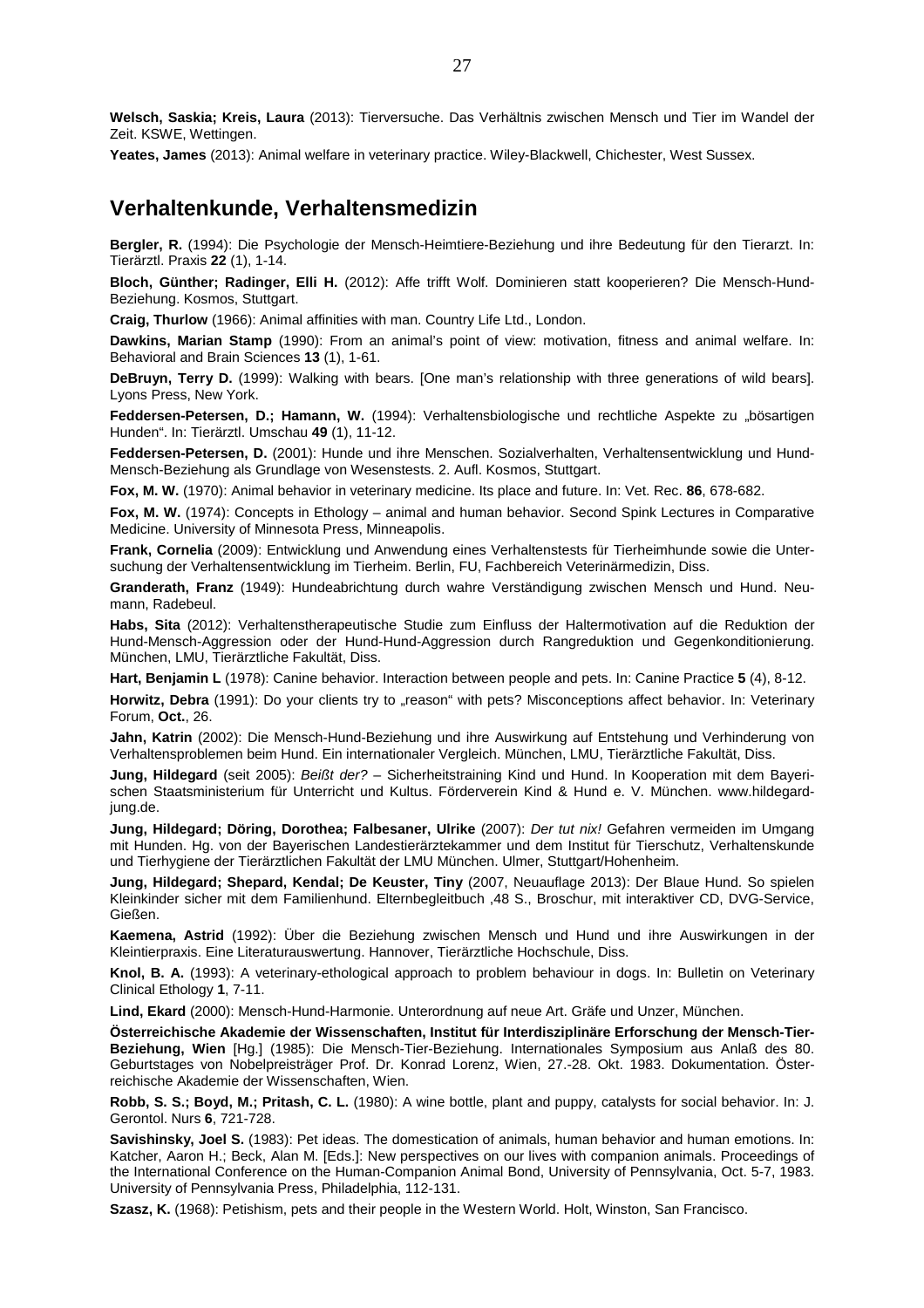**Trumler, Eberhard** (1988): Mensch und Hund. Kynos-Verl., Mürlenbach.

**Turner, Dennis C.** (1995): Die Mensch-Katze-Beziehung, ethologische und psychologische Aspekte. Fischer, Jena.

**Weidt, Heinz** (1993): Der Hund, mit dem wir leben. Verhalten und Wesen. 2., durchges. Aufl., Parey, Hamburg.

**Wiesner, Doris** (1998): Untersuchungen zum Verhalten des Hundes im Zusammenhang mit dem Menschen. Ein Beitrag zum Verständnis möglicher problematischer Entwicklungen sowie zu ihrer systematischen Erfassung. Gießen, JLU, Fachbereich Veterinärmedizin, Diss.

**Zimen, Erik** (1992): Der Hund, Abstammung – Verhalten – Mensch und Hund. Goldmann, München.

**Zuschlag, Dominik Philip** (2011): Gefährliche Hunde und so genannte Kampfhunde in der Bundesrepublik Deutschland. Eine Empfehlung an die Gesetz- und Verordnungsgeber. München, LMU, Tierärztliche Fakultät, Diss., Dr. Hut, München.